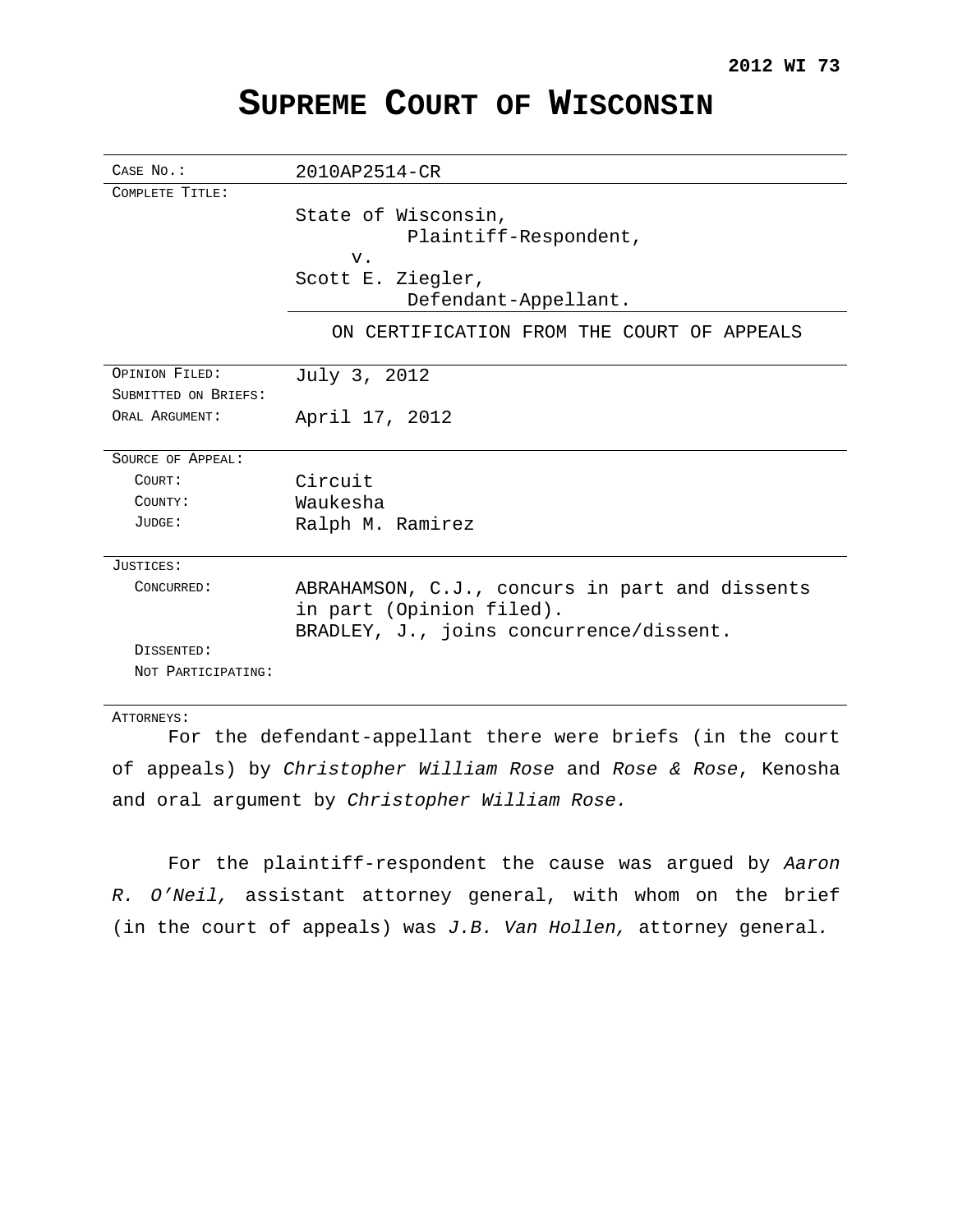## **2012 WI 73**

#### NOTICE

**This opinion is subject to further editing and modification. The final version will appear in the bound volume of the official reports.**

No. 2010AP2514-CR (L.C. No. 2008CF120)

STATE OF WISCONSIN THE RESERVE STATE OF WISCONSIN STATE OF THE SUPREME COURT

**State of Wisconsin,**

**Plaintiff-Respondent,**

**v.**

**Scott E. Ziegler,**

**Defendant-Appellant.**

# **FILED**

**JUL 3, 2012**

Diane M. Fremgen Clerk of Supreme Court

APPEAL from a judgment of the Circuit Court for Waukesha County, Ralph M. Ramirez, Judge. Affirmed.

¶1 ANNETTE KINGSLAND ZIEGLER, J. This appeal is before the court on certification by the court of appeals pursuant to Wis. Stat. § 809.61 (2009-10). Wisconsin Stat. § 948.31(2)  $(2005-06)^1$  prohibits a person from interfering with the custody

 $1$  Wisconsin Stat. § 948.31(2) (2005-06) provides:

Whoever causes a child to leave, takes a child away or withholds a child for more than 12 hours from the child's parents or, in the case of a nonmarital child whose parents do not subsequently intermarry under s. 767.803, from the child's mother or, if he has been granted legal custody, the child's father, without the consent of the parents, the mother or the father with legal custody, is guilty of a Class I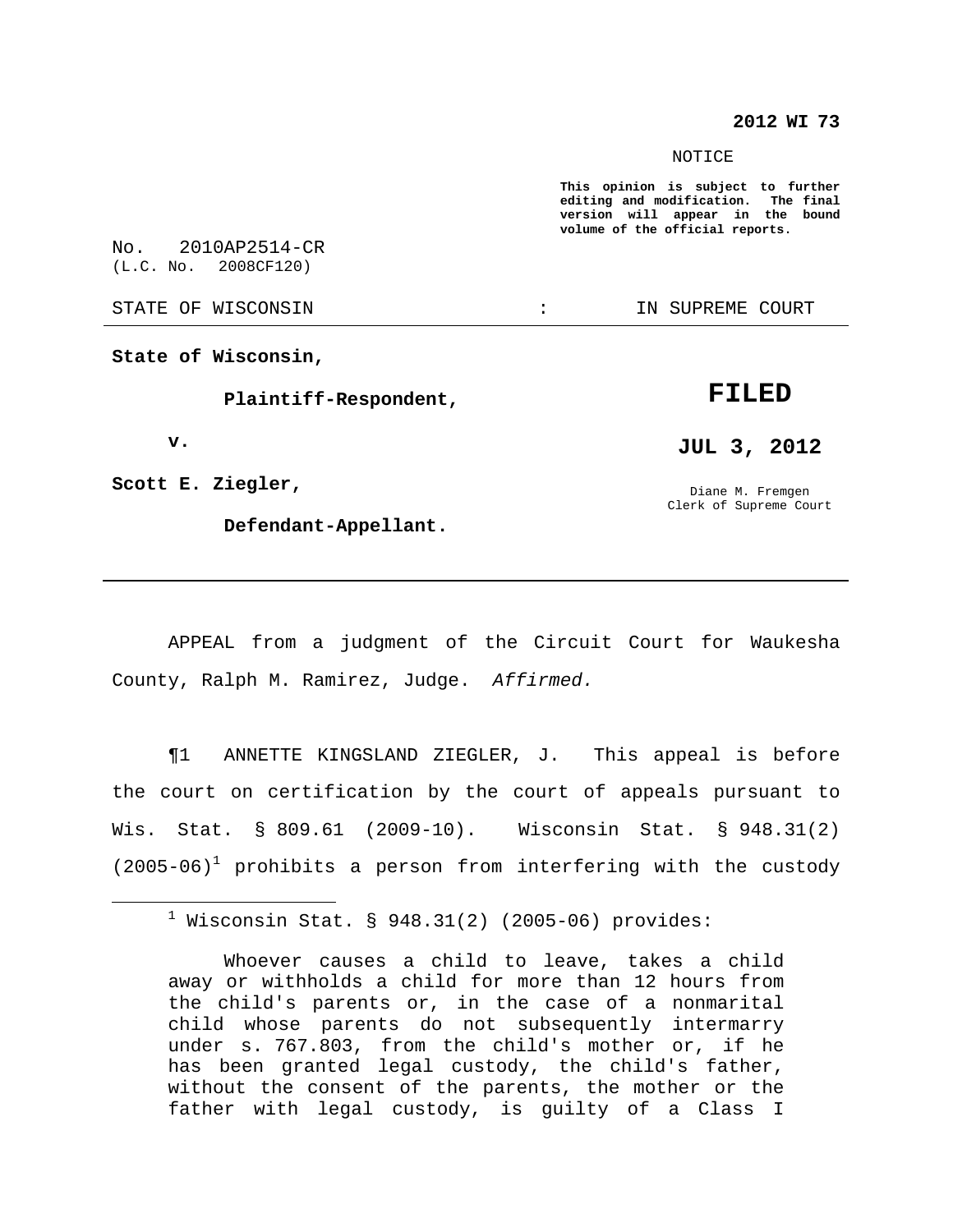of a child. In State v. Bowden, 2007 WI App 234, ¶18, 306 Wis. 2d 393, 742 N.W.2d 332, the court of appeals interpreted the phrase "withholds a child for more than 12 hours from the child's parents" in § 948.31(2) as "address[ing] a situation where the person who takes the child has some initial permission to do so." In the instant certification, however, the court of appeals expressed its disagreement with its interpretation of § 948.31(2), explaining that following Bowden would compel it to overturn the defendant's conviction for interference with child custody despite the conviction appearing statutorily sound. The court of appeals therefore asked us to determine whether its interpretation of § 948.31(2), as set forth in Bowden, is contrary to the plain language of the statute.

¶2 Stemming from allegations involving four teenage girls, the State charged the defendant, Scott Ziegler (Ziegler), with one count of repeated first-degree sexual assault of a child; one count of interference with child custody; two counts of child enticement; one count of second-degree sexual assault by use of force; two counts of physical abuse of a child, intentionally causing bodily harm; and seven counts of seconddegree sexual assault of a child.

felony. This subsection is not applicable if legal custody has been granted by court order to the person taking or withholding the child.

All subsequent references to the Wisconsin Statutes are to the 2005-06 version unless otherwise indicated.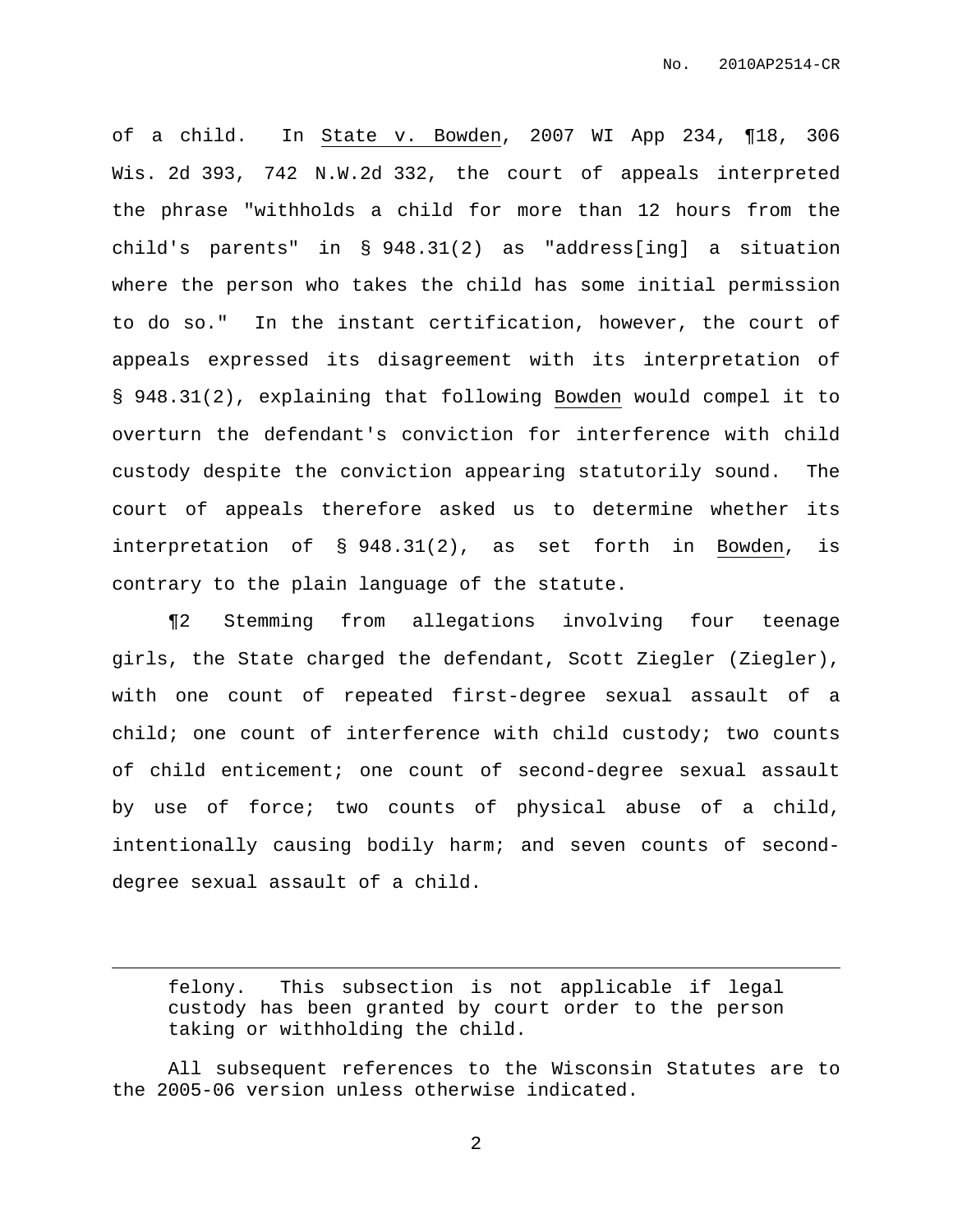¶3 A jury found Ziegler guilty of each of the 14 counts, and the circuit court entered judgment on the jury verdict. The circuit court sentenced Ziegler to a total of 310 years of imprisonment, but several of the 14 sentences were structured to run concurrently. As a result, Ziegler would serve a total of 35 years in initial confinement and 20 years on extended supervision.

¶4 Ziegler appealed, challenging his conviction on four grounds. First, relying on Bowden, Ziegler argued that there was insufficient evidence to convict him of interference with child custody. Second, he contended that five of the seven counts of second-degree sexual assault of a child are multiplicitous in violation of his constitutional protection against double jeopardy. Third, Ziegler asserted that the admission at trial of his mug shot<sup>2</sup> deprived him of his right to a fair trial. Fourth and finally, Ziegler maintained that the circuit court erroneously exercised its discretion in ordering him to wear a stun belt at trial.

¶5 The court of appeals certified Ziegler's appeal to this court, asking us to examine its interpretation of Wis. Stat. § 948.31(2) in Bowden.

¶6 We granted the court of appeals' certification and now affirm the judgment of the circuit court.

 $2$  A "mug shot" is the colloquial term for "[a] photograph of a person's face taken after the person has been arrested and booked." Black's Law Dictionary 1035 (7th ed. 1999).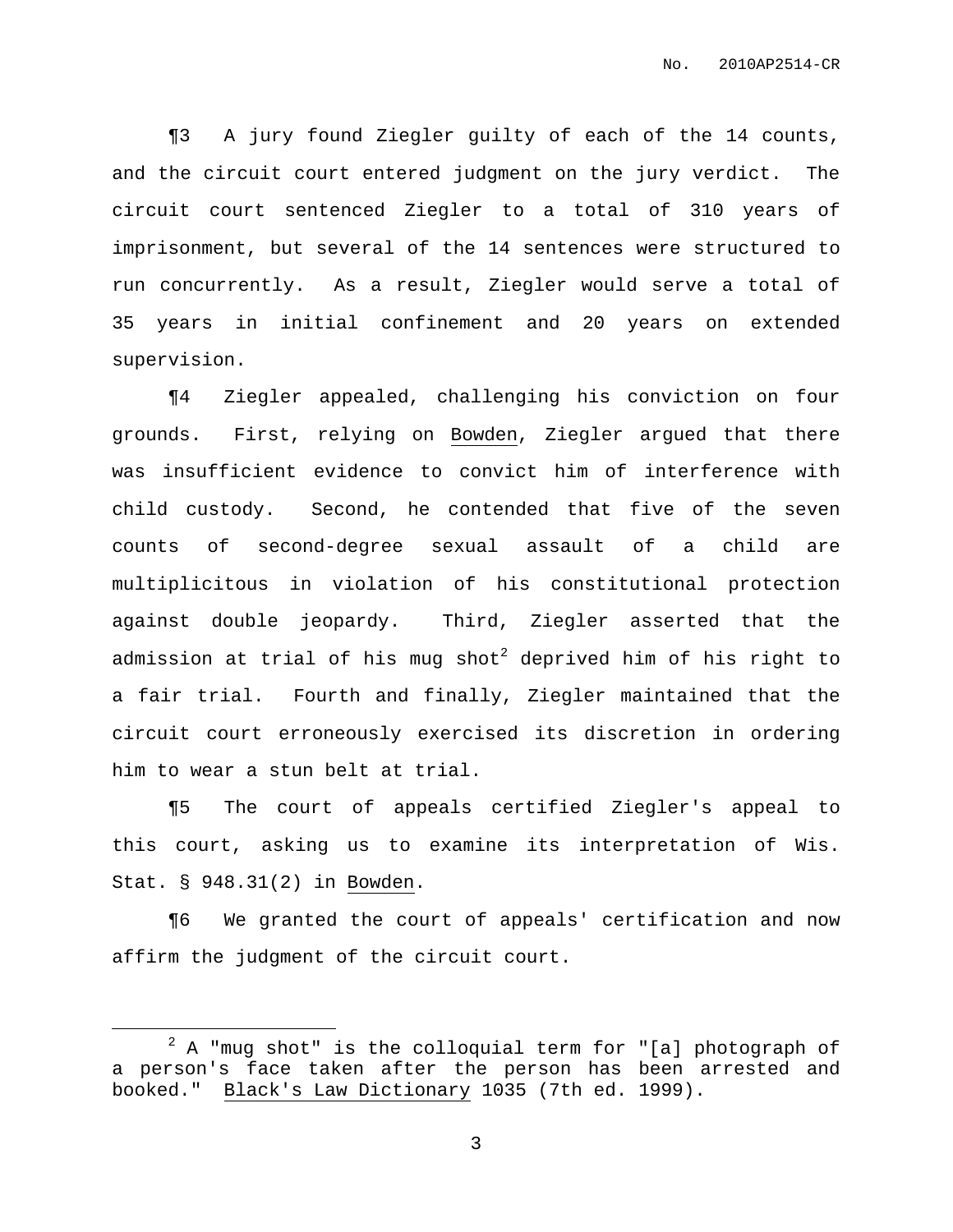¶7 First, in answer to the certified question, we conclude that the court of appeals' interpretation of the phrase "withholds a child for more than 12 hours from the child's parents" in Wis. Stat. § 948.31(2), as set forth in Bowden, is contrary to the plain language of the statute. We therefore withdraw from Bowden any language that suggests that § 948.31(2) requires the State to prove that the defendant had the parents' "initial permission" to take the child. The remainder of Bowden retains its precedential value. 3

¶8 Applying the appropriate interpretation of Wis. Stat. § 948.31(2) to the instant case, we determine that the evidence was sufficient to convict Ziegler of interference with child custody.

¶9 Second, we conclude that Counts 10 through 14 of the information, each charging Ziegler with second-degree sexual assault of the same child, are not multiplicitous. The five offenses, while identical in law, are different in fact. We further conclude that Ziegler has failed to rebut the

<sup>&</sup>lt;sup>3</sup> Because we are only withdrawing language from State v. Bowden, 2007 WI App 234, 306 Wis. 2d 393, 742 N.W.2d 332, rather than overruling the decision, we conclude that the rule in Blum v. 1st Auto & Casualty Insurance Co., 2010 WI 78, ¶56, 326 Wis. 2d 729, 786 N.W.2d 78, which governs the precedential value of a prior court of appeals decision that this court subsequently overrules, is not implicated here. See id. (concluding that "a court of appeals decision expressly overruled by this court no longer retains any precedential value, unless this court expressly states that it is leaving portions of the court of appeals decision intact" (emphasis added)).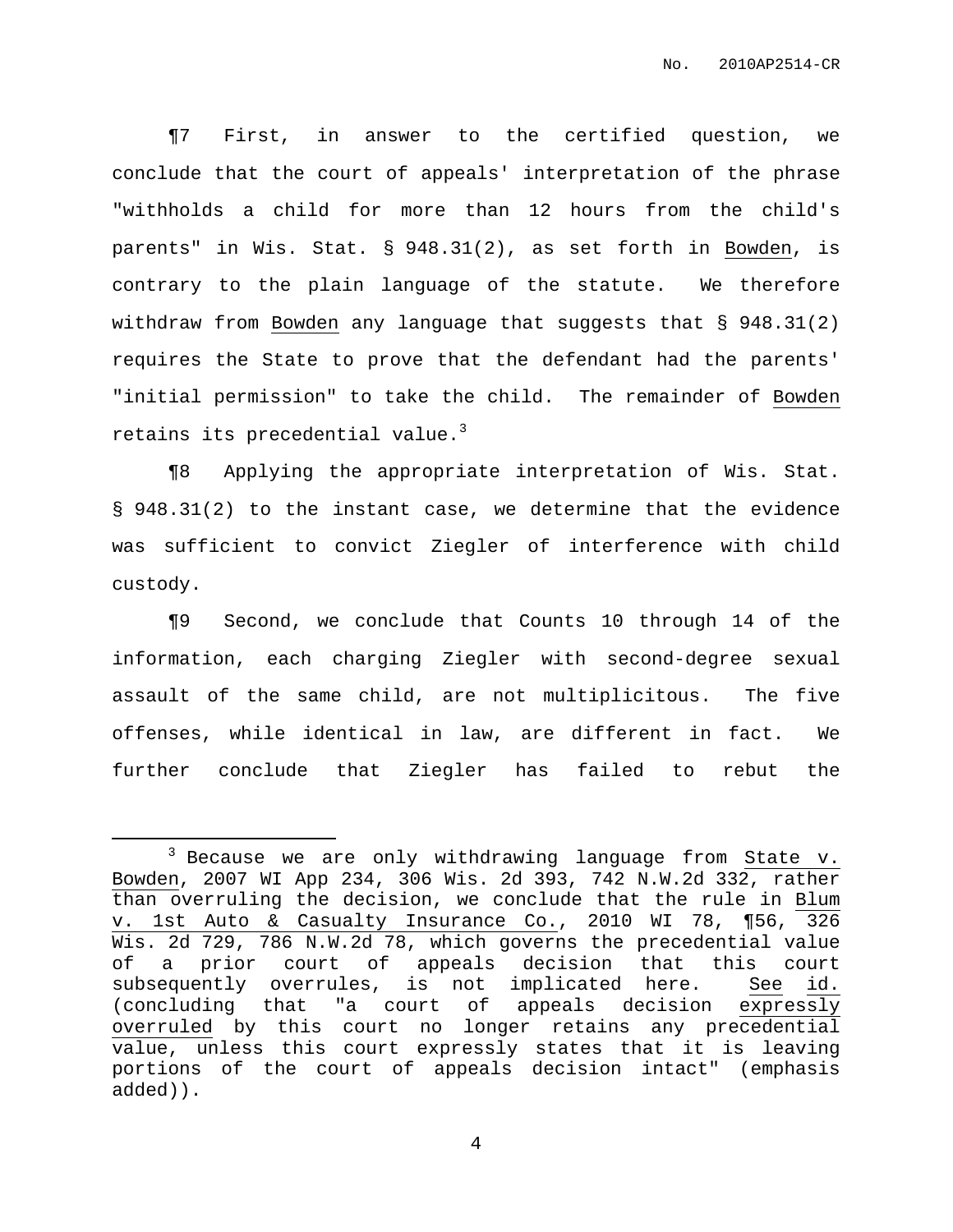presumption that the legislature intended to permit cumulative punishments for the five offenses.

¶10 Third, we determine that the circuit court's admission at trial of Ziegler's mug shot did not deprive Ziegler of his right to a fair trial.

¶11 Fourth and finally, we conclude that the circuit court appropriately exercised its discretion in ordering Ziegler to wear a stun belt at trial.

## I. FACTUAL BACKGROUND

¶12 Ziegler owned a store in downtown Waukesha, Wisconsin that sold various sexual novelties and smoking paraphernalia, as well as pornographic magazines and videos. Prior to its closing in November 2007, the store, named "Twisted," was recognized as a hangout for juveniles.

¶13 On January 17, 2008, the City of Waukesha Police Department received a report from a county social worker that Ziegler was having sexual intercourse with 14-year-old Kaitlyn R. (Kaitlyn) and that Kaitlyn was planning to run away with him. The next day, on January 18, 2008, Kaitlyn's mother informed police that Kaitlyn did not return home from school.

¶14 Ten days later, on January 28, 2008, the police caught Ziegler leaving his residence with Kaitlyn. At the time, Kaitlyn was wearing a dog collar and leash.

¶15 Several friends of Kaitlyn's provided statements to the police, advising that Kaitlyn had disclosed to them that she frequently hung out with Ziegler and had sexual intercourse with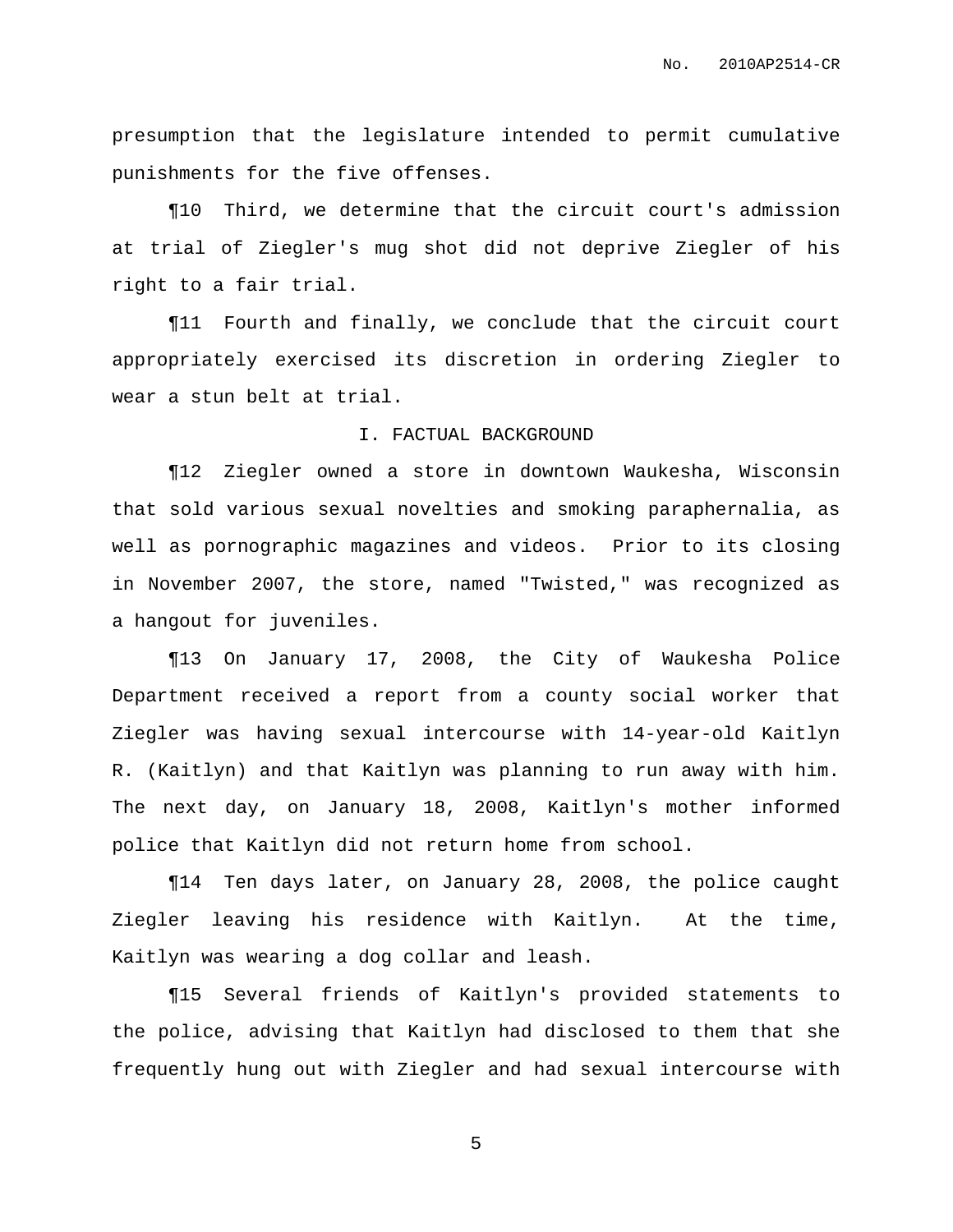him on numerous occasions. In exchange for sex, Ziegler allegedly provided Kaitlyn with alcohol and marijuana.

¶16 Samantha M. (Samantha), then 15 years old, informed the police that she too spent time at Ziegler's residence, smoking marijuana. Samantha recounted that on one occasion, in November 2007, Ziegler "grabbed her, put her over his knee and held her down by her arms and legs." Despite Samantha's resistance, Ziegler pulled down her pants and underwear and spanked her bare buttocks for approximately five minutes.

¶17 The accounts were largely reiterated by two of Ziegler's adult roommates. One indicated that he personally observed Ziegler spank and inappropriately touch underage girls. He reported that one girl in particular, 16-year-old Kari K. (Kari), stayed at Ziegler's residence for over a week in December 2007, getting drunk on vodka and high on marijuana. Ziegler's roommate described how he could hear Ziegler and Kari having sex through the walls of Ziegler's bedroom.

¶18 When interviewed by the police, Kari acknowledged that she had visited Ziegler's residence "approximately 50 to 100 times" since July 2007, often with Kaitlyn. She recalled consuming alcohol and drugs on every occasion and sleeping over "approximately 40 times." According to Kari, Ziegler had a rule that any female who spent the night had to sleep naked in his bedroom; when Kari objected, he spanked her bare buttocks with a wooden paddle. Kari advised that she often awoke to find Ziegler's fingers inside her vagina, and on one occasion, Ziegler forced her to perform oral sex on him. Kari described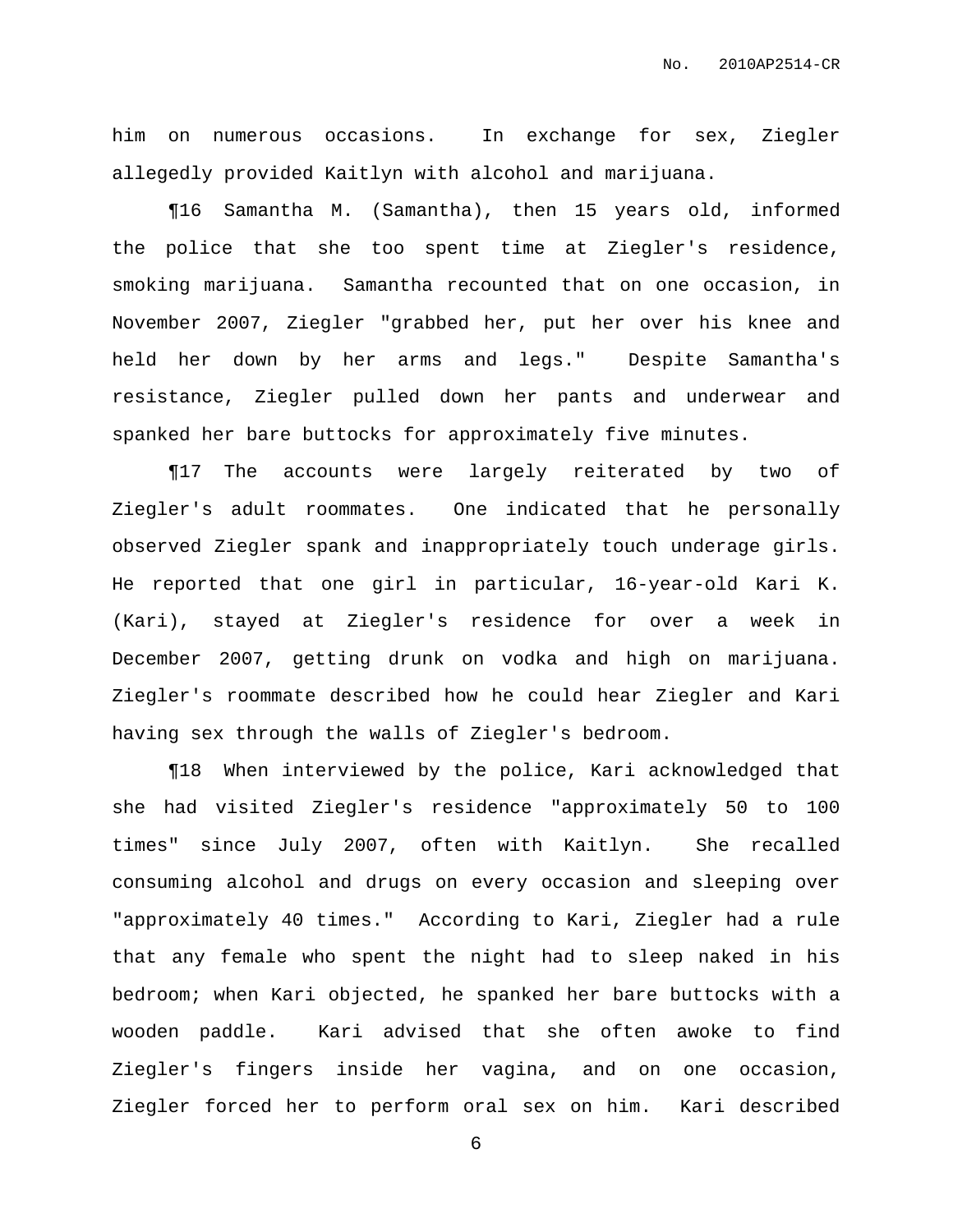another night when, pursuant to Ziegler's rule, both she and Kaitlyn were required to sleep naked with Ziegler. When Kari awoke, she observed Kaitlyn performing oral sex on Ziegler.

¶19 That same rule was recounted by 15-year-old Nicole V. (Nicole), who reported spending the night at Ziegler's residence in December 2007:

[Ziegler] provided her with Adderall pills, and she was "high." She said that she was in [Ziegler's] bedroom with him, and the door was shut and locked from the inside. She said they were lying on the bed and she was trying to fall asleep when [Ziegler] started touching her breasts. She said that they started making out and both ended up taking off all of their clothing. She said [Ziegler] then placed his hands on top of and inside of her vagina. She said that his penis was erect, and he had her rub it with her hands. He then had her put her mouth on his penis, and she performed oral sex on him until he ejaculated in her mouth. She said that after this, [Ziegler] had her lay across his lap and he hit her on the buttocks with a wooden paddle.

# II. PROCEDURAL POSTURE

¶20 On July 1, 2008, the State filed an information charging Ziegler with the following 14 counts: (1) repeated first-degree sexual assault of Kaitlyn, in violation of Wis. Stat. §§ 948.02(1)<sup>4</sup> and 948.025(1)(b);<sup>5</sup> (2) interference with the

<sup>4</sup> Wisconsin Stat. § 948.02, "Sexual assault of a child," provides, in relevant part:

<sup>(1)</sup> First degree sexual assault (a) In this subsection, "sexual intercourse" means vulvar penetration as well as cunnilingus, fellatio, or anal intercourse between persons or any intrusion of any inanimate object into the genital or anal opening either by the defendant or upon the defendant's instruction. The emission of semen is not required.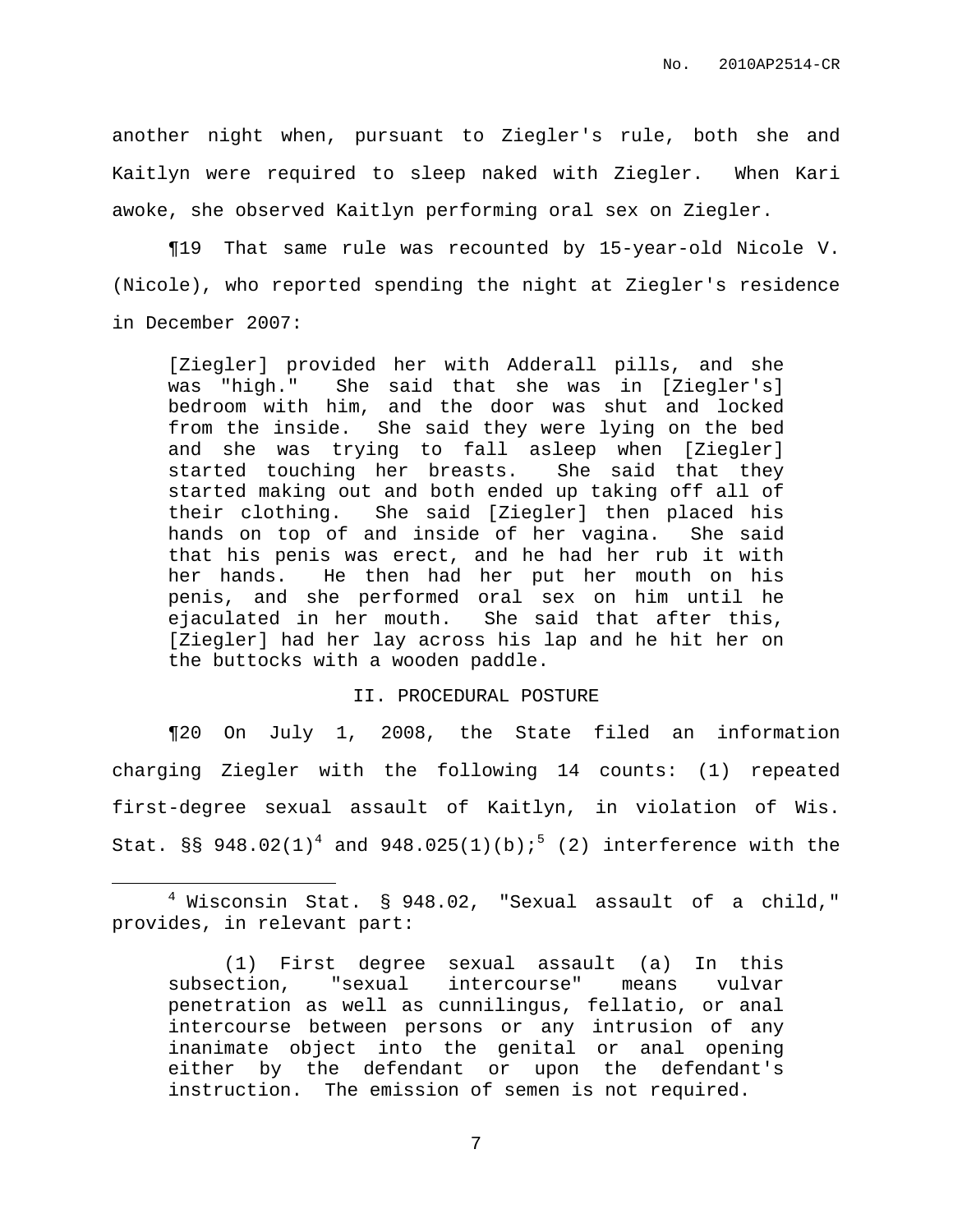custody of Kaitlyn, in violation of Wis. Stat. § 948.31(2); (3) enticement of Kaitlyn, in violation of Wis. Stat. § 948.07(3);<sup>6</sup> (4) enticement of Kari, in violation of § 948.07(3); (5) seconddegree sexual assault of Kari, then 16 years old, in violation

. . . .

(c) Whoever has sexual intercourse with a person who has not attained the age of 16 years by use or threat of force or violence is guilty of a Class B felony.

. . . .

(2) Second degree sexual assault. Whoever has sexual contact or sexual intercourse with a person who has not attained the age of 16 years is guilty of a Class C felony.

<sup>5</sup> Wisconsin Stat. § 948.025, "Engaging in repeated acts of sexual assault of the same child," states, in relevant part: "(1) Whoever commits 3 or more violations under s. 948.02(1) or (2) within a specified period of time involving the same child is guilty of: . . . (b) A Class C felony if fewer than 3 of the violations were violations of s. 948.02(1)."

 $6$  Wisconsin Stat. § 948.07, "Child enticement," states, in relevant part:

Whoever, with intent to commit any of the following acts, causes or attempts to cause any child who has not attained the age of 18 years to go into any vehicle, building, room or secluded place is guilty of a Class D felony:

. . . .

(3) Exposing a sex organ to the child or causing the child to expose a sex organ . . . .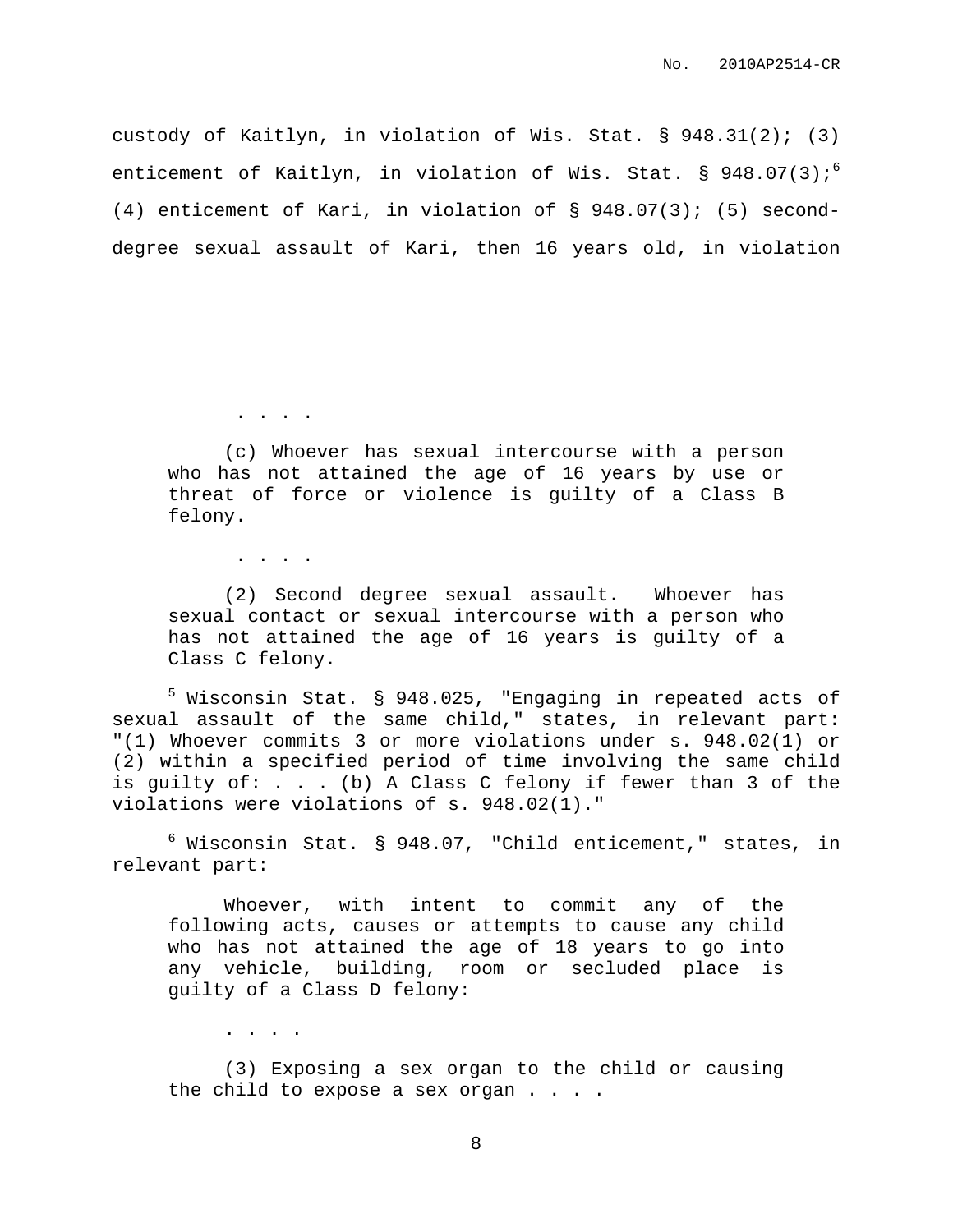of Wis. Stat. § 940.225(2)(a);<sup>7</sup> (6) second-degree sexual assault of Kari, then 15 years old, in violation of Wis. Stat. § 948.02(2); (7) second-degree sexual assault of Samantha, in violation of § 948.02(2); (8) physical abuse of Samantha, in violation of Wis. Stat. § 948.03(2)(b); $^{8}$  (9) physical abuse of Kari, in violation of  $\S$  948.03(2)(b); (10) second-degree sexual assault of Nicole ("mouth to penis oral sex"), in violation of Wis. Stat. § 948.02(2); (11) second-degree sexual assault of Nicole ("digital penetration of vagina"), in violation of § 948.02(2); (12) second-degree sexual assault of Nicole ("touching breasts"), in violation of § 948.02(2); (13) seconddegree sexual assault of Nicole ("hand to penis"), in violation of  $\S$  948.02(2); and (14) second-degree sexual assault of Nicole ("striking of buttocks"), in violation of § 948.02(2). 9

¶21 On September 4, 2009, Ziegler filed a pre-trial motion to dismiss Counts 10 through 14 as multiplicitous, arguing that

 $7$  Wisconsin Stat. § 940.225(2), "Second degree sexual assault," provides, in relevant part: "Whoever does any of the following is guilty of a Class C felony: (a) Has sexual contact or sexual intercourse with another person without consent of that person by use or threat of force or violence."

 $8$  Wisconsin Stat.  $\S$  948.03(2)(b) states that "[w]hoever intentionally causes bodily harm to a child is guilty of a Class H felony."

 $9$  The 14-count information was amended down from 19 counts after the circuit court dismissed three additional counts of physical abuse of a child and two additional counts of interference with child custody at the February 22, 2008, preliminary hearing and a June 30, 2008, pre-trial motion hearing, respectively.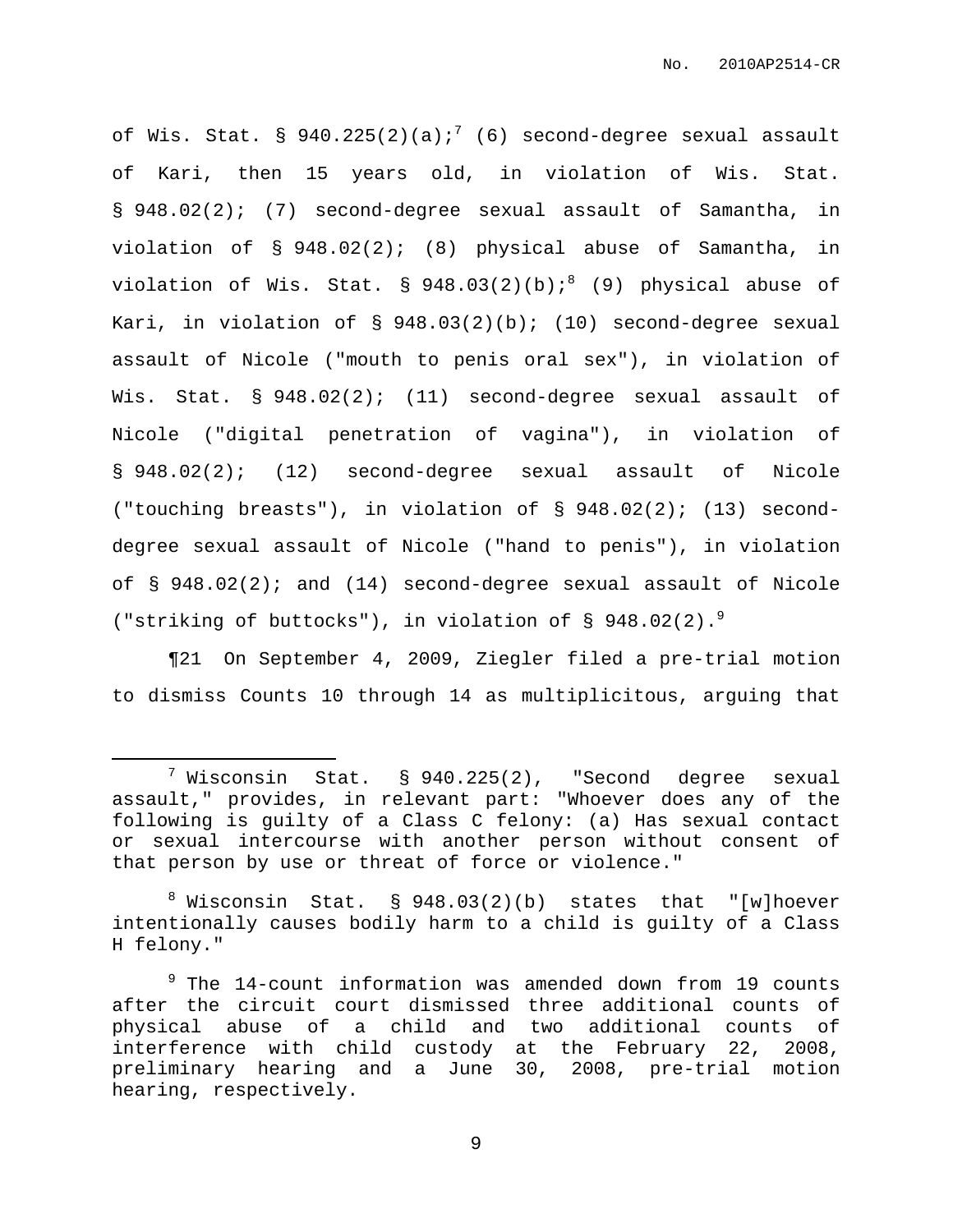the five alleged acts involving Nicole are so similar in fact that they may not properly be denominated separate crimes.

¶22 The circuit court denied Ziegler's motion at a hearing on October 12, 2009. The court reasoned that although the five counts comprise "a consecutive series of events," each of the five alleged acts is distinct in nature and "require[s] a separate, volitional act" on the part of Ziegler.

¶23 At that same hearing, the circuit court indicated that Ziegler would be wearing street clothes and a stun belt at trial, in order to prevent any "problems." Ziegler's counsel objected, questioning whether the use of a stun belt was common practice. The circuit court explained that a stun belt is "commonly used" when a defendant is in custody, as it allows some restraint "without being readily apparent." Absent any tight clothing, the court remarked, the stun belt "should be [i]ndiscernible to the jurors."

¶24 Ziegler's trial began on October 19, 2009, and lasted four days. At the start of the first day, outside the jury's presence, the circuit court explained on the record that Ziegler was wearing borrowed clothing because his own clothes did not accompany him from the jail. While acknowledging defense counsel's complaint that the borrowed clothing was too big, the circuit court nevertheless commented that Ziegler was dressed "appropriate[ly]," wearing "a white shirt and tie and a pair of dark trousers and dress type of shoes." In addition, the circuit court expressly observed that Ziegler was not wearing any visible restraints: "Mr. Ziegler also has the stun belt,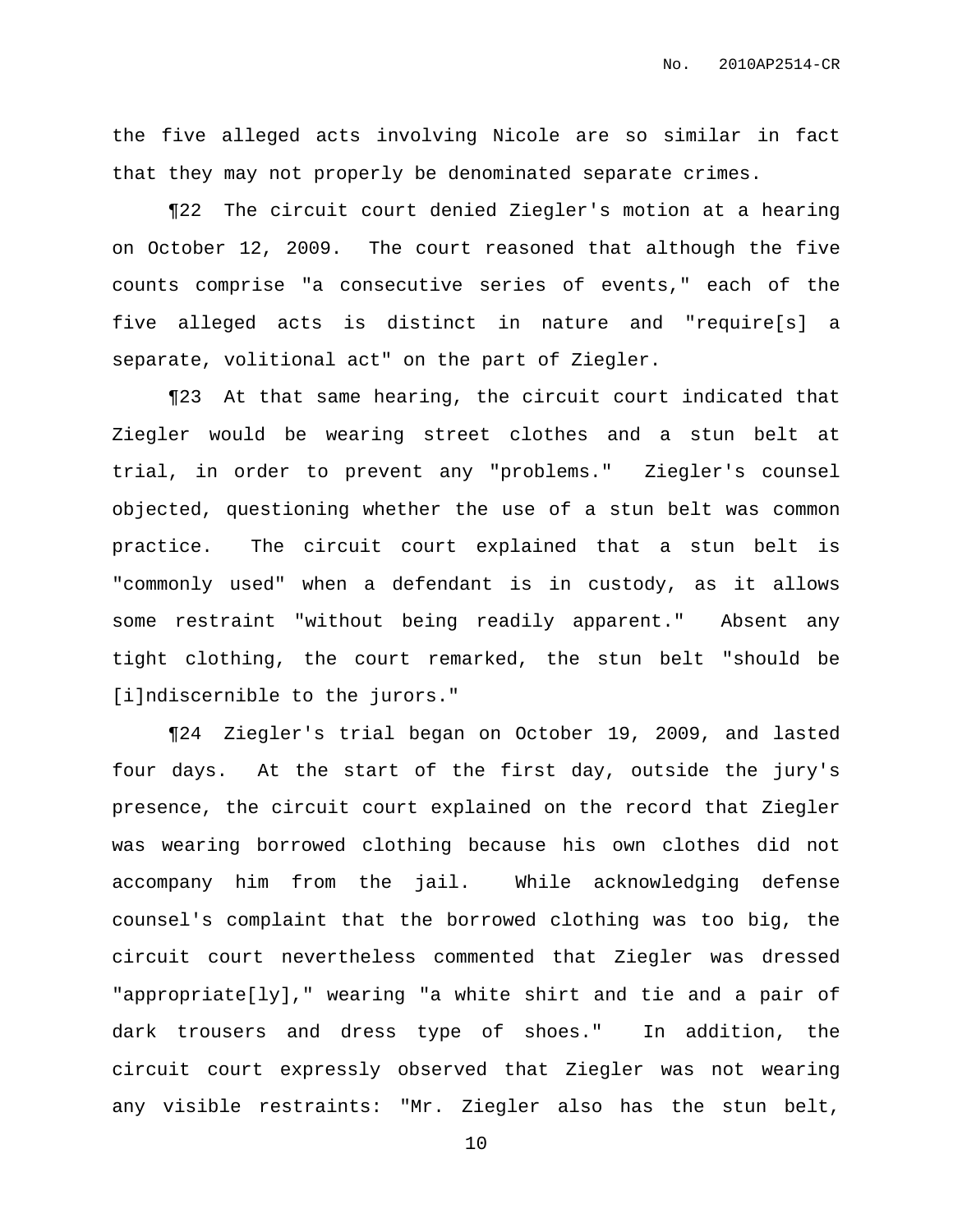which I believe is on his leg, so there are no visible restraints. There's no manacles, there are no shackles. There's no belly chain." When asked whether he had any other concerns relative to Ziegler's appearance, defense counsel privately consulted with Ziegler and then responded, "We're fine with the clothes situation."

¶25 Each of the four alleged victims testified at trial. Kaitlyn testified that she first met Ziegler at his store in the fall of 2007. According to Kaitlyn, her visits to Twisted became a pattern: "[T]hat's what I'd do, I'd run away and I'd show up at Twisted." Ziegler eventually began driving Kaitlyn from Twisted to his house because, in her words, she "had nowhere else to go." Kaitlyn indicated that she went to Ziegler's residence "a lot," approximately 10 or 15 different times. If she stayed the night, she was required to sleep in Ziegler's bedroom and "had to sleep with no clothes on"; "[i]f [she] didn't sleep in his room, he'd get angry and kick [her] out the next day."

¶26 Kaitlyn described several instances of sexual contact and intercourse with Ziegler, including Kaitlyn "giving him oral sex" and Ziegler "putting his fingers in [her] vagina," "feeling [her] butt," "tr[ying] to have anal sex with [her]," and "touching [her] leg and [her] private areas." According to Kaitlyn, she had sexual contact with Ziegler "[p]retty much every time [she] stayed over there." When asked why she continued to return to his house, Kaitlyn explained, "I just wanted somewhere to get away. . . . And he had drugs, and I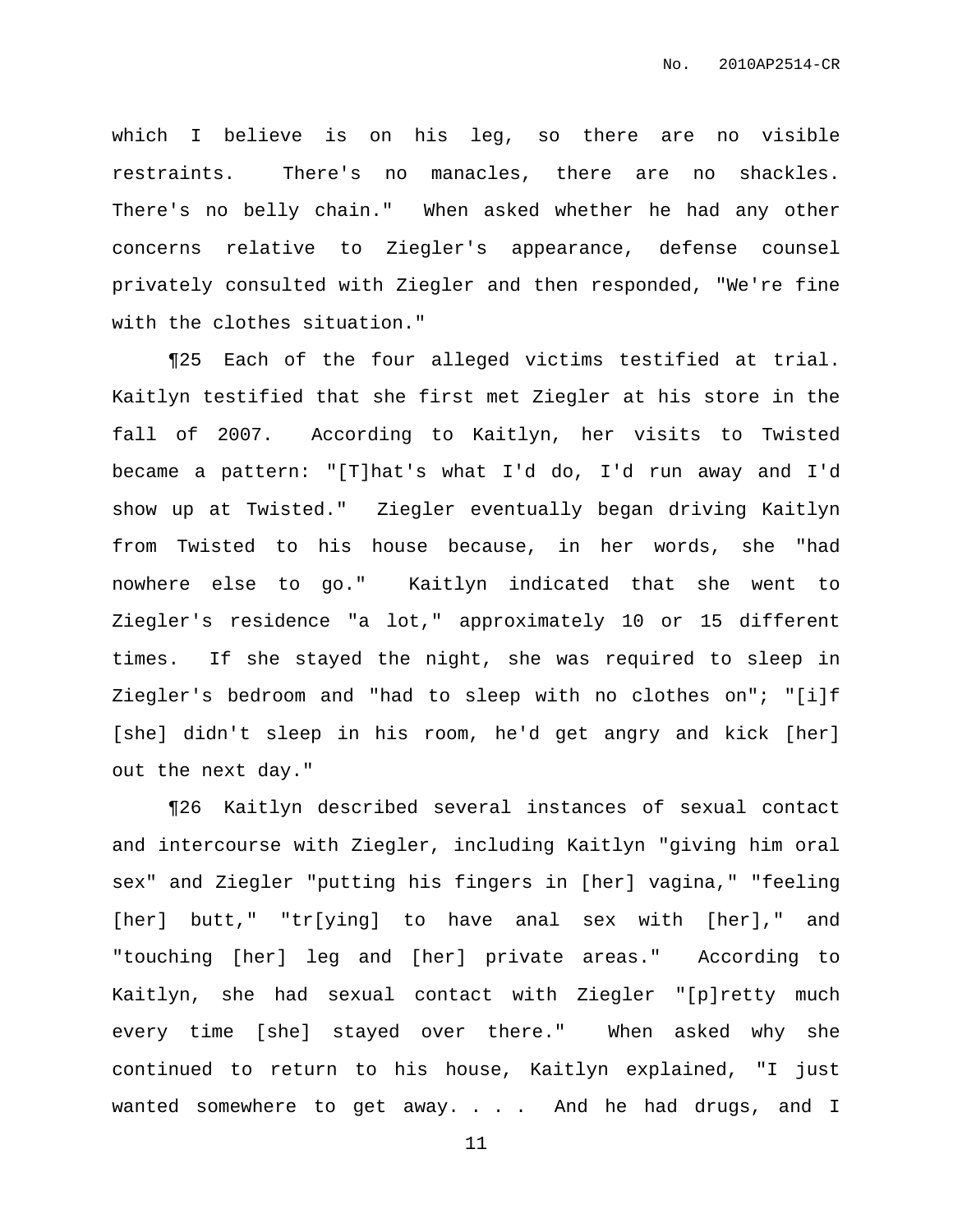wanted drugs, so I figured I'd put up with him just to get what I wanted out of it." By the time the police caught Ziegler leaving his residence with Kaitlyn on January 28, 2008, Kaitlyn had been "staying at his house" for over a week.

¶27 Kaitlyn's mother, Tammy R. (Tammy), also testified at trial. Tammy reported that Kaitlyn was missing from January 18, 2008, until January 28, 2008, when she was located by police. When asked whether Kaitlyn had Tammy's permission to stay at Ziegler's residence, Tammy responded, "No."

¶28 The State introduced Ziegler's mug shot in the course of Samantha's testimony. The State asked Samantha whether she knew an individual by the name of Scott Ziegler, and she answered in the affirmative. Samantha further identified Ziegler as the owner of Twisted. However, when asked whether Ziegler was in the courtroom, Samantha responded, "I don't see him." Ziegler's counsel immediately objected to Samantha's testimony, citing a lack of foundation. The circuit court overruled the objection in a sidebar conference.

¶29 The State introduced Ziegler's mug shot at the close of its direct examination of Samantha, asking Samantha whether she recognized the person in the photograph. Samantha identified the person as "Scott Ziegler."

¶30 In a subsequent offer of proof, outside the jury's presence, Ziegler's counsel reiterated his objection to Samantha's testimony and requested that Ziegler's mug shot not be published to the jury. The circuit court again overruled the objection, reasoning that the State established a foundation for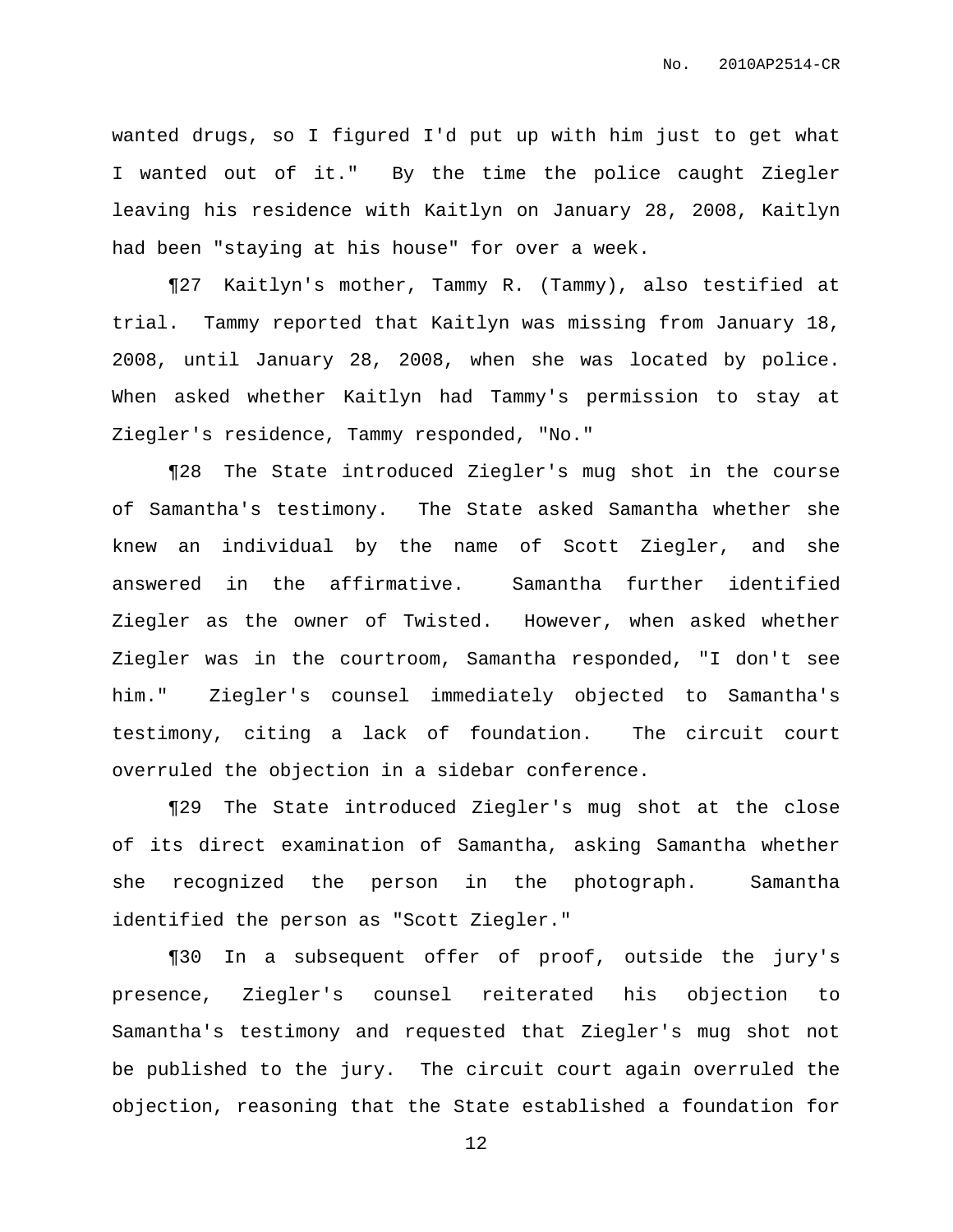Samantha's testimony through her identification of Ziegler as the owner of Twisted and her familiarity with Ziegler's residence. While it admitted Ziegler's mug shot into evidence, the circuit court stated that it had no intention of publishing the mug shot to the jury.

¶31 The State further authenticated the mug shot through the testimony of Detective Shelley Fisher (Detective Fisher) of the City of Waukesha Police Department. Detective Fisher identified the mug shot as Ziegler's booking photo, taken after his arrest on January 28, 2008.

¶32 The jury returned its verdict on October 22, 2009, finding Ziegler guilty of each of the 14 counts.

¶33 On December 23, 2009, the circuit court entered judgment on the jury verdict. The circuit court sentenced Ziegler to a total of 310 years of imprisonment, but several of the 14 sentences were structured to run concurrently. As a result, Ziegler would serve a total of 35 years in initial confinement and 20 years on extended supervision.

¶34 Ziegler appealed, challenging his conviction on four grounds. First, relying on Bowden, Ziegler argued that there was insufficient evidence to convict him of interfering with Kaitlyn's custody. Second, he contended that the circuit court erred in denying his motion to dismiss Counts 10 through 14 as multiplicitous. Third, Ziegler asserted that the admission of his mug shot deprived him of his right to a fair trial. Fourth, Ziegler maintained that the circuit court erroneously exercised its discretion in ordering him to wear a stun belt at trial.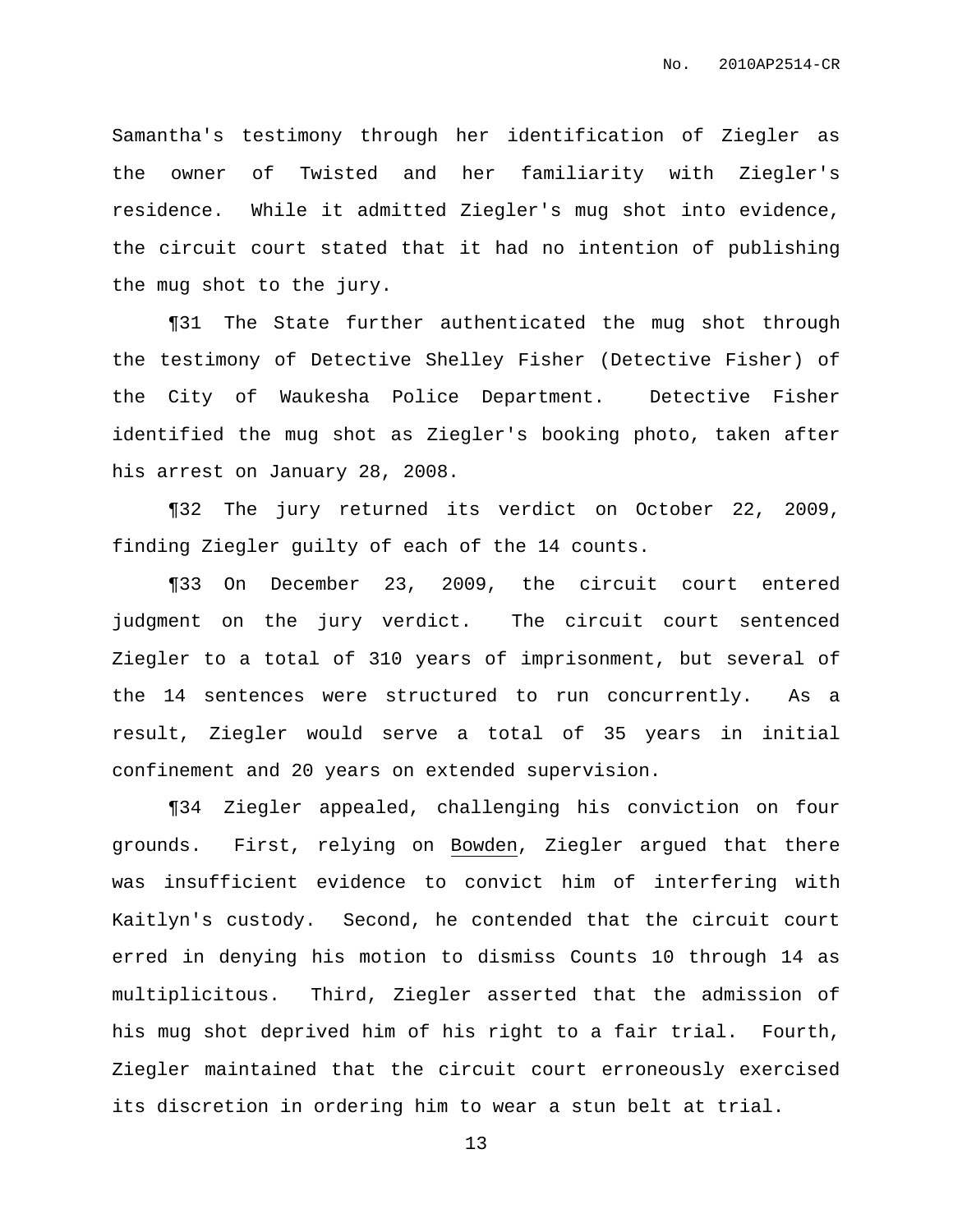¶35 The court of appeals certified Ziegler's appeal to this court, expressing its disagreement with its own interpretation of Wis. Stat. § 948.31(2) in Bowden. The court of appeals explained that its interpretation of § 948.31(2) seems to add language, namely, an element, to the statute. Denying that its interpretation of § 948.31(2) was dicta, the court of appeals acknowledged that it was bound by Bowden and thereby compelled to overturn Ziegler's conviction for interference with child custody, even though the conviction appears statutorily sound. Accordingly, the court of appeals certified Ziegler's appeal to this court, asking us "to determine whether Bowden's interpretation is contrary to the plain language of the statute."

¶36 We granted the court of appeals' certification and accepted for consideration all four issues raised before the court of appeals.

## III. STANDARD OF REVIEW

¶37 The interpretation and application of Wis. Stat. § 948.31(2) present questions of law that this court reviews de novo while benefitting from the analyses of the court of appeals and circuit court. See Heritage Farms, Inc. v. Markel Ins. Co., 2012 WI 26, ¶24, 339 Wis. 2d 125, 810 N.W.2d 465. We also independently review whether the evidence presented to the jury was sufficient to convict Ziegler of interfering with the custody of Kaitlyn. See State v. Hanson, 2012 WI 4, ¶15, 338 Wis. 2d 243, 808 N.W.2d 390.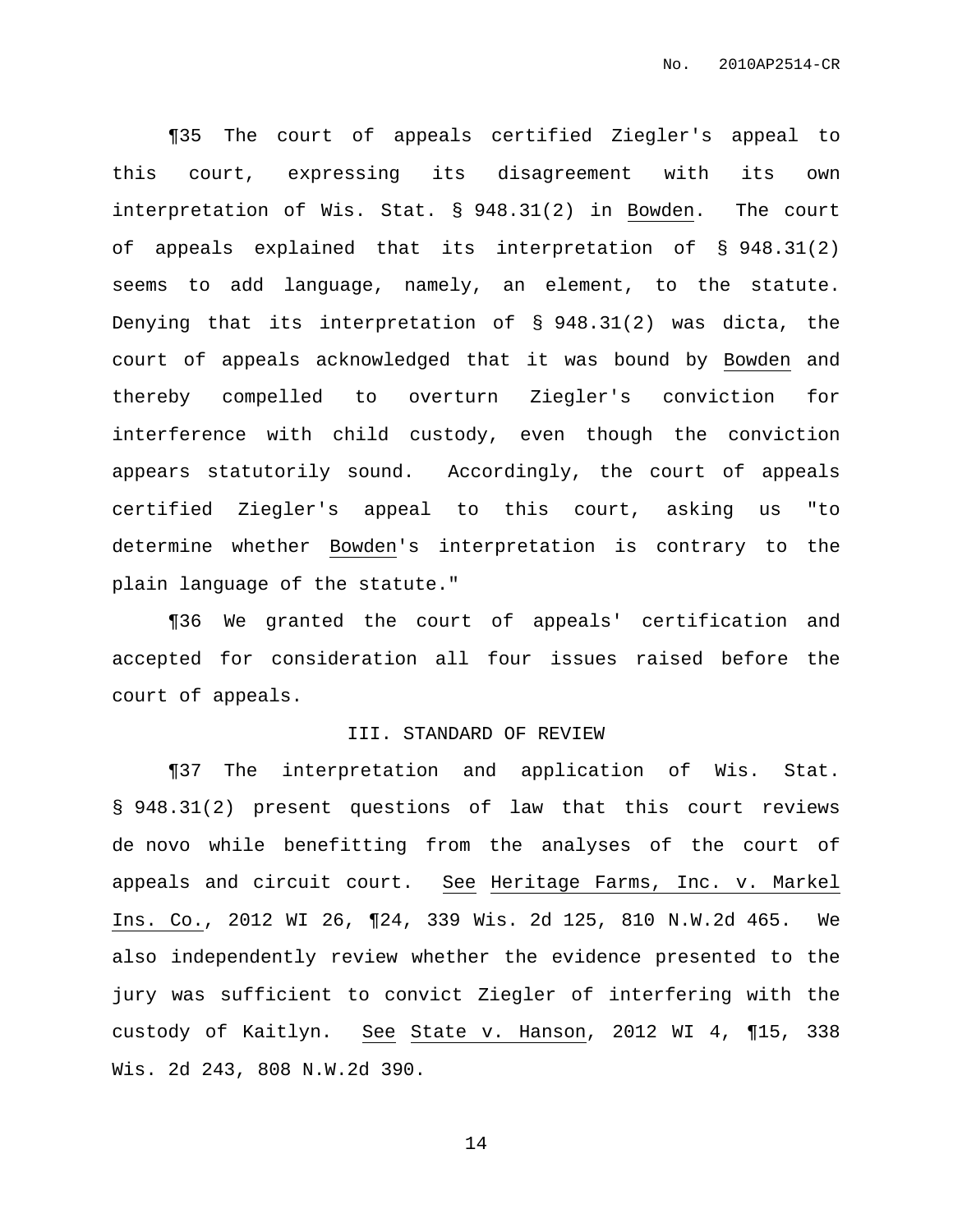¶38 Likewise, whether Counts 10 through 14 of the information are multiplicitous in violation of the federal and state constitutions is a question of law subject to our independent review. See State v. Patterson, 2010 WI 130, ¶12, 329 Wis. 2d 599, 790 N.W.2d 909; State v. Multaler, 2002 WI 35, ¶52, 252 Wis. 2d 54, 643 N.W.2d 437.

¶39 We will not disturb the circuit court's decision to admit at trial Ziegler's mug shot unless the circuit court erroneously exercised its discretion. State v. Ringer, 2010 WI 69, ¶24, 326 Wis. 2d 351, 785 N.W.2d 448. "'A circuit court erroneously exercises its discretion if it applies an improper legal standard or makes a decision not reasonably supported by the facts of record.'" Johnson v. Cintas Corp. No. 2, 2012 WI 31, ¶22, 339 Wis. 2d 493, 811 N.W.2d 756 (quoting 260 N. 12th St., LLC v. DOT, 2011 WI 103, ¶38, 338 Wis. 2d 34, 808 N.W.2d 372). At the same time, whether the admission of the mug shot violated Ziegler's right to due process presents a question of law that we review de novo. See State v. Burns, 2011 WI 22, ¶23, 332 Wis. 2d 730, 798 N.W.2d 166.

¶40 We also will not disturb the circuit court's decision to order Ziegler to wear a stun belt at trial unless the circuit court erroneously exercised its discretion. See State v. Grinder, 190 Wis. 2d 541, 550-51, 527 N.W.2d 326 (1995).

# IV. ANALYSIS

#### A

¶41 We granted the court of appeals' certification in order to determine whether the court of appeals' interpretation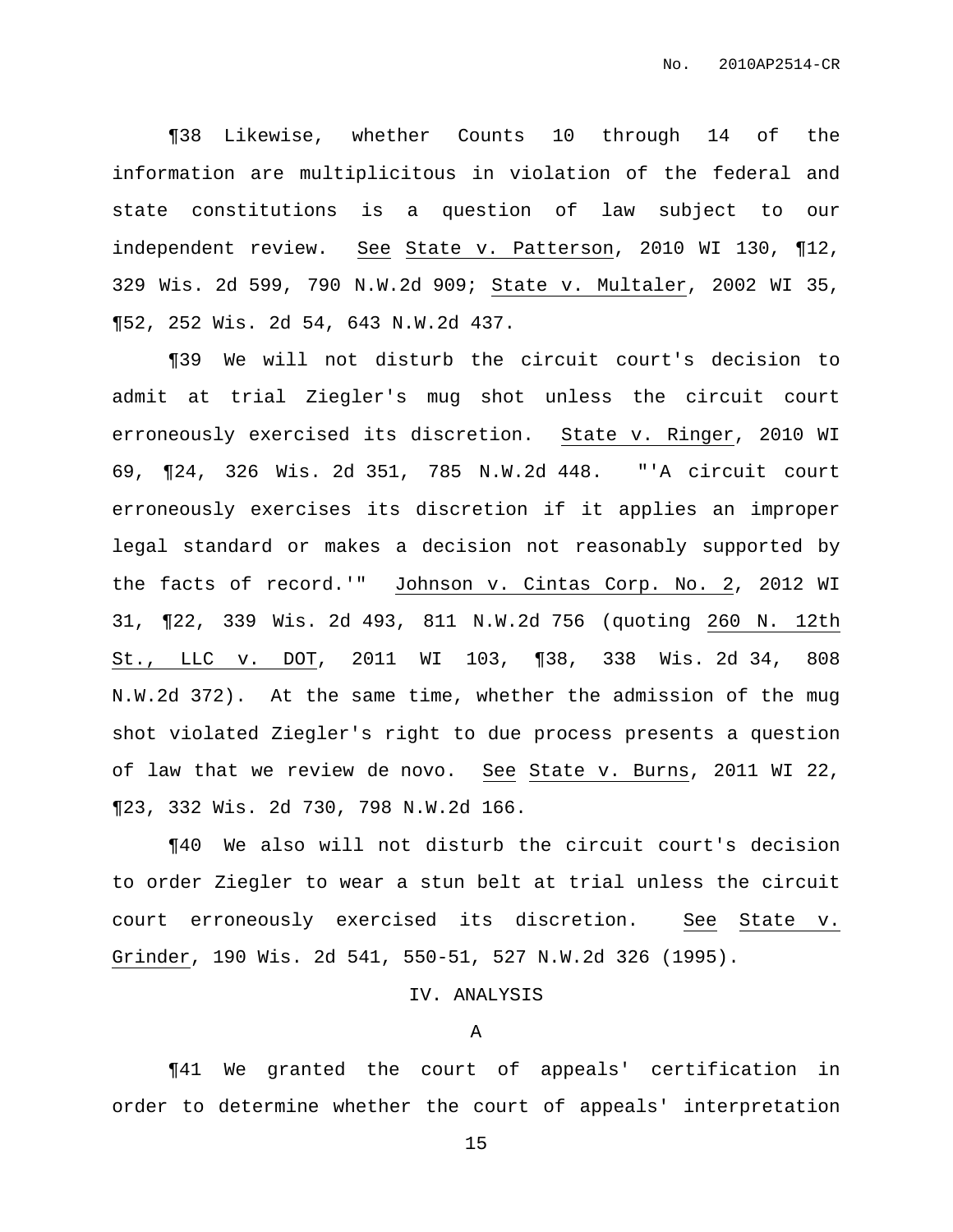of Wis. Stat. § 948.31(2), as set forth in Bowden, is contrary to the plain language of the statute.

¶42 Our canons of statutory interpretation are often stated and well understood. "'The purpose of statutory interpretation is to determine what the statute means so that it may be given its full, proper, and intended effect.'" Heritage Farms, 339 Wis. 2d 125, 126 (quoting State ex rel. Kalal v. Circuit Court for Dane Cnty., 2004 WI 58, ¶44, 271 Wis. 2d 633, 681 N.W.2d 110). To that end, statutory interpretation begins with the language of the statute. Kalal, 271 Wis. 2d 633, ¶45. With the exception of technical or specially-defined words, statutory language is given its common and ordinary meaning. Id. If the language is plain, our inquiry ends. Id.

¶43 At the same time, ascertaining the plain meaning of a statute requires more than focusing on a single sentence or portion thereof. Teschendorf v. State Farm Ins. Cos., 2006 WI 89, ¶12, 293 Wis. 2d 123, 717 N.W.2d 258. We therefore interpret statutory language in the context in which it is used, "not in isolation but as part of a whole." Kalal, 271 Wis. 2d 633, ¶46. In addition, we must construe statutory language reasonably. Id. An unreasonable interpretation is one that yields absurd results, id., or contravenes the statute's manifest purpose, id., ¶49.

¶44 In this case, Ziegler was charged with and convicted of one count of interference with child custody in violation of Wis. Stat. § 948.31(2). Section 948.31(2) states, in relevant part, that "[w]hoever causes a child to leave, takes a child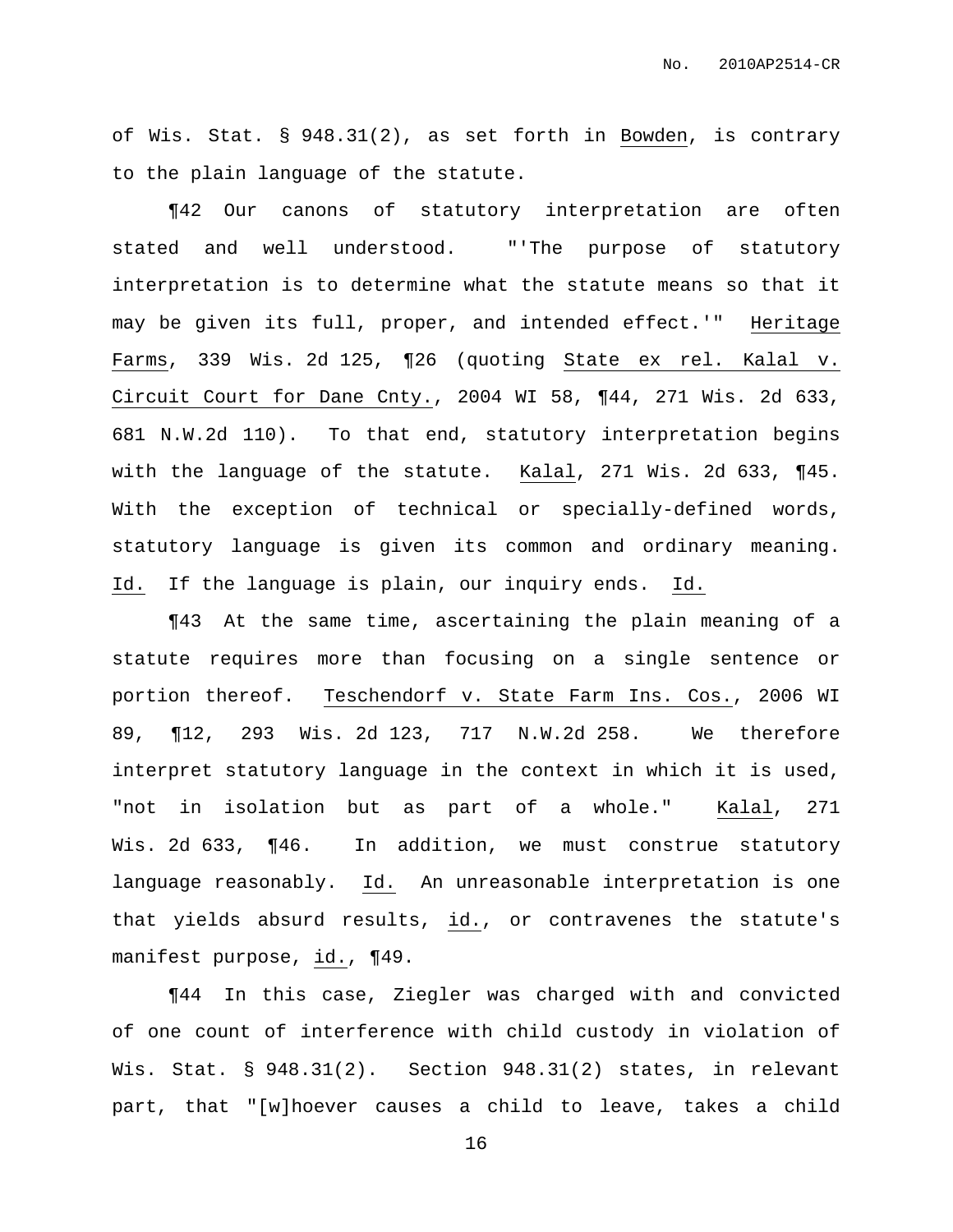away or withholds a child for more than 12 hours from the child's parents . . . without the consent of the parents . . . is guilty of a Class I felony."

¶45 The court of appeals interpreted Wis. Stat. § 948.31(2) in Bowden, concluding that the jury was presented sufficient evidence to find that the defendant caused two children to leave their parent without the parent's consent. 306 Wis. 2d 393, ¶1. In that case, the jury was presented evidence that the 55-year-old defendant approached two boys, eleven- and five-year-old brothers, as they walked home from school, engaging them in conversation about sports and repeatedly asking them to go with him to his house. Id., ¶¶2-3. The boys initially resisted, explaining that their mother was expecting them at home. Id., ¶3. However, fearful that the defendant might hurt them, the boys eventually followed him to his house and went inside. Id. Once at the house, the defendant gave the boys two basketballs and a drawing board. Id., ¶6. It was estimated that the boys were inside the defendant's house for as long as 45 minutes before friends of the defendant's eventually walked the boys home. Id., ¶¶5-6.

¶46 The State charged the defendant with two counts of interference with child custody in violation of Wis. Stat. § 948.31(2), alleging that the defendant caused the boys to leave their parent without the parent's consent. Id., ¶7. The jury found the defendant guilty of both counts. Id., ¶9.

¶47 The defendant challenged his conviction on appeal, contending that he could not have "cause[d] [the children] to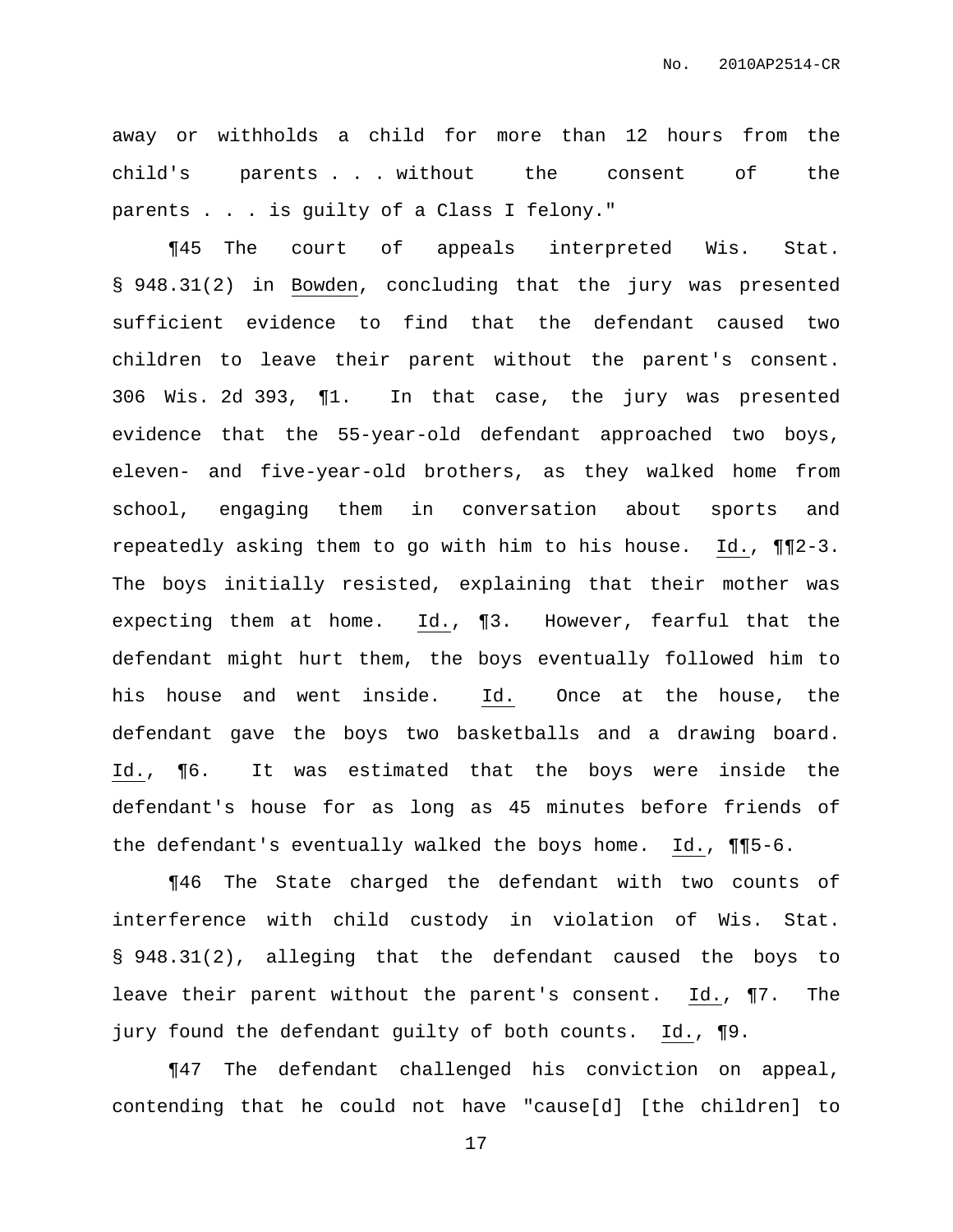leave" their parent within the meaning of Wis. Stat. § 948.31(2) because the boys were not with their mother when the incident occurred. See id., ¶¶11, 17. In support of his interpretation of § 948.31(2), the defendant pointed to the statute's third method of interference, namely, "'withhold[ing] a child for more than 12 hours'" from the child's parents. Id., ¶17 (quoting § 948.31(2)). The third method of interference, the defendant posited, contemplates a circumstance in which the child is not with his or her parent, and therefore, the other two methods of interference——"caus[ing] a child to leave" or "tak[ing] a child away"——must apply only to those circumstances in which the child initially is with his or her parent. Id., ¶¶ 17-18.

¶48 The court of appeals rejected the defendant's interpretation of Wis. Stat. § 948.31(2), denying that the third method of interference focuses on the presence of the child's parents. Id., ¶18. Instead, the court of appeals stated, "[t]he withholding method addresses a situation where the person who takes the child has some initial permission to do so." Id. By contrast, the court of appeals explained, "[t]he other two methods speak to situations where the parent has given no permission to the person who 'causes a child to leave' or 'takes a child away.'" Id.

¶49 In Bowden, the court of appeals held that the evidence was sufficient to sustain the jury's finding that the defendant caused the boys to leave their mother without her consent. Id., ¶19. The jury was presented evidence that the defendant approached the boys; lured them into conversation; and, without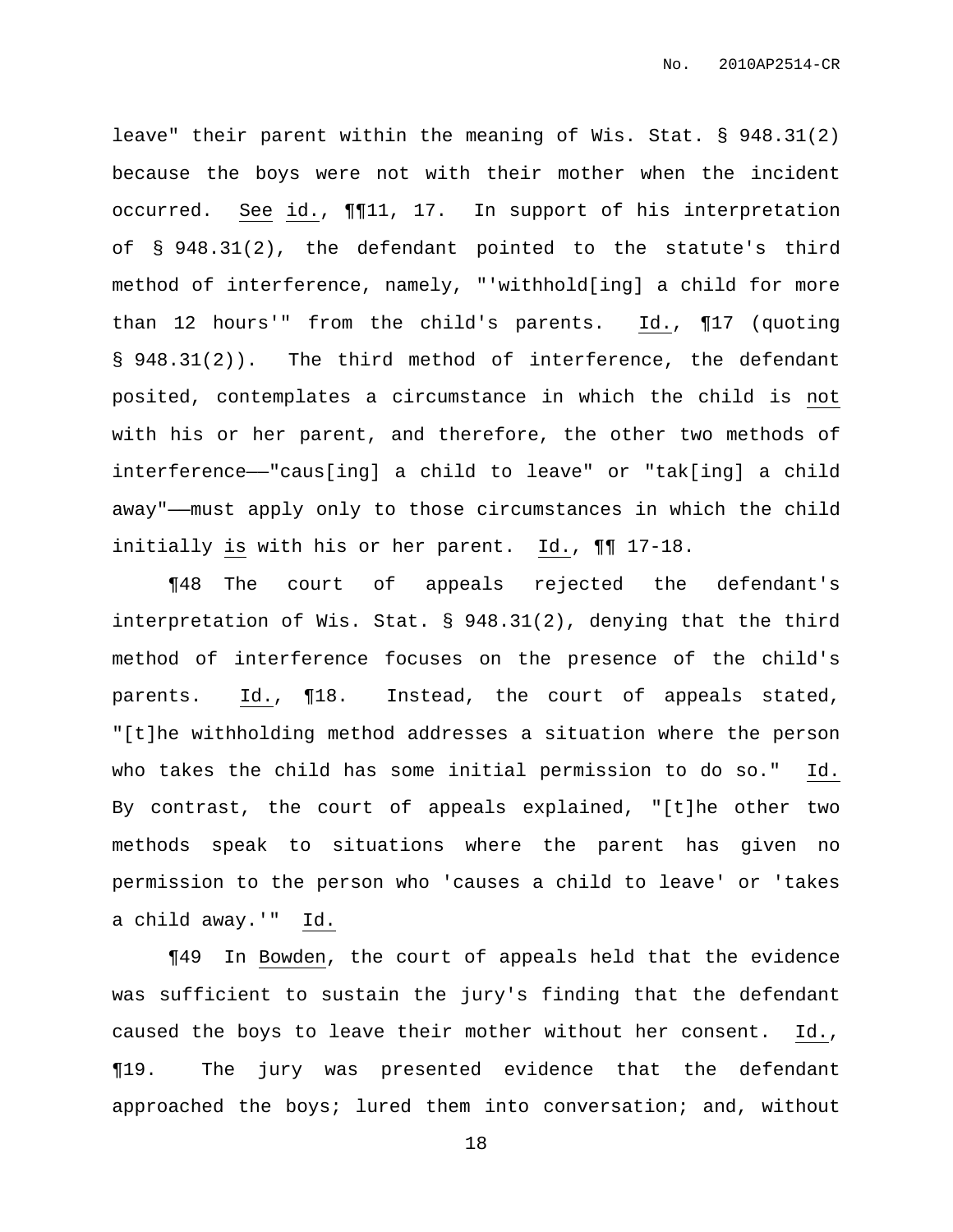permission from their mother, insisted that they deviate from their route home. Id. Accordingly, the court of appeals concluded that the defendant's conduct, despite being "sweetened with sports talk and basketballs," "amount[ed] to mental manipulation of a child by doing things to persuade the child to leave the parent." Id.

¶50 The instant case was charged under the third method of interference enumerated in Wis. Stat. § 948.31(2): the State alleged, and the jury found, that between January 18, 2008, and January 28, 2008, Ziegler withheld Kaitlyn for more than 12 hours from her parents without her parents' consent. Relying on Bowden, Ziegler now argues that the evidence was insufficient to sustain the jury's finding that he withheld Kaitlyn within the meaning of § 948.31(2) because it is undisputed that he did not have her mother's "initial permission" to take Kaitlyn. See 306 Wis. 2d 393, ¶18. That is, Kaitlyn's mother, Tammy, specifically testified that she did not give Kaitlyn permission to stay at Ziegler's residence in January 2008 and in fact, at the time, did not even know who Ziegler was.

¶51 In its certification, the court of appeals did not quarrel with Ziegler's application of Bowden. Instead, the court of appeals expressed its disagreement with its own interpretation of Wis. Stat. § 948.31(2) in Bowden, acknowledging that "there is nothing in the statutory language to indicate that in order to withhold custody from a parent, a defendant must have had 'initial permission' from the parent to take the child." We agree.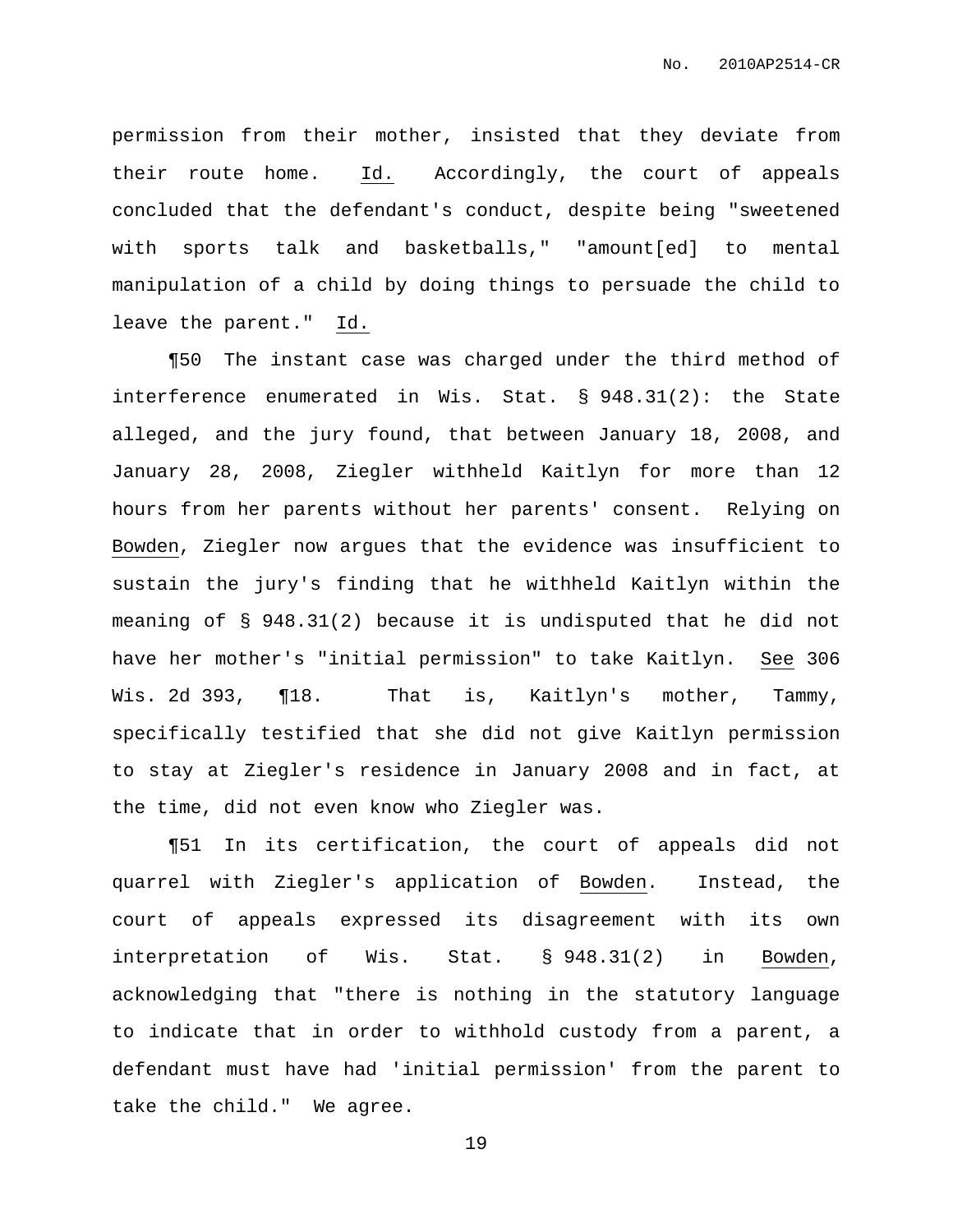¶52 Pursuant to the plain language of Wis. Stat. § 948.31(2), a person is guilty of interference with child custody if, without the consent of the child's parents, the person either (a) "causes a child to leave" the child's parents, (b) "takes a child away" from the child's parents, or (c) "withholds a child for more than 12 hours" from the child's parents. See also Wis JI--Criminal 2167. Specific to the third method of interference, therefore, the State must prove three elements: (1) on the date of the alleged offense, the child was under the age of 18 years; (2) the defendant withheld the child for more than 12 hours from the child's parents; and (3) the child's parents did not consent.

¶53 As the court of appeals correctly acknowledged in its certification, nothing in the text of Wis. Stat. § 948.31(2) suggests that the State must also prove that the defendant had the parents' initial permission to take the child. Indeed, the statute's only arguable reference to permission comes in the form of the phrase "without the consent of the parents"-a phrase that requires the State to prove that the defendant was without the parents' permission to withhold their child for more than 12 hours. Moreover, the common and ordinary meaning of the phrase "withholds a child . . . from the child's parents" does not suggest that the actor necessarily had the parents' initial permission to take the child. The word "withhold" is commonly understood to mean "[t]o keep in check; restrain" or "[t]o refrain from giving, granting, or permitting." The American Heritage Dictionary of the English Language 2050-51 (3d ed.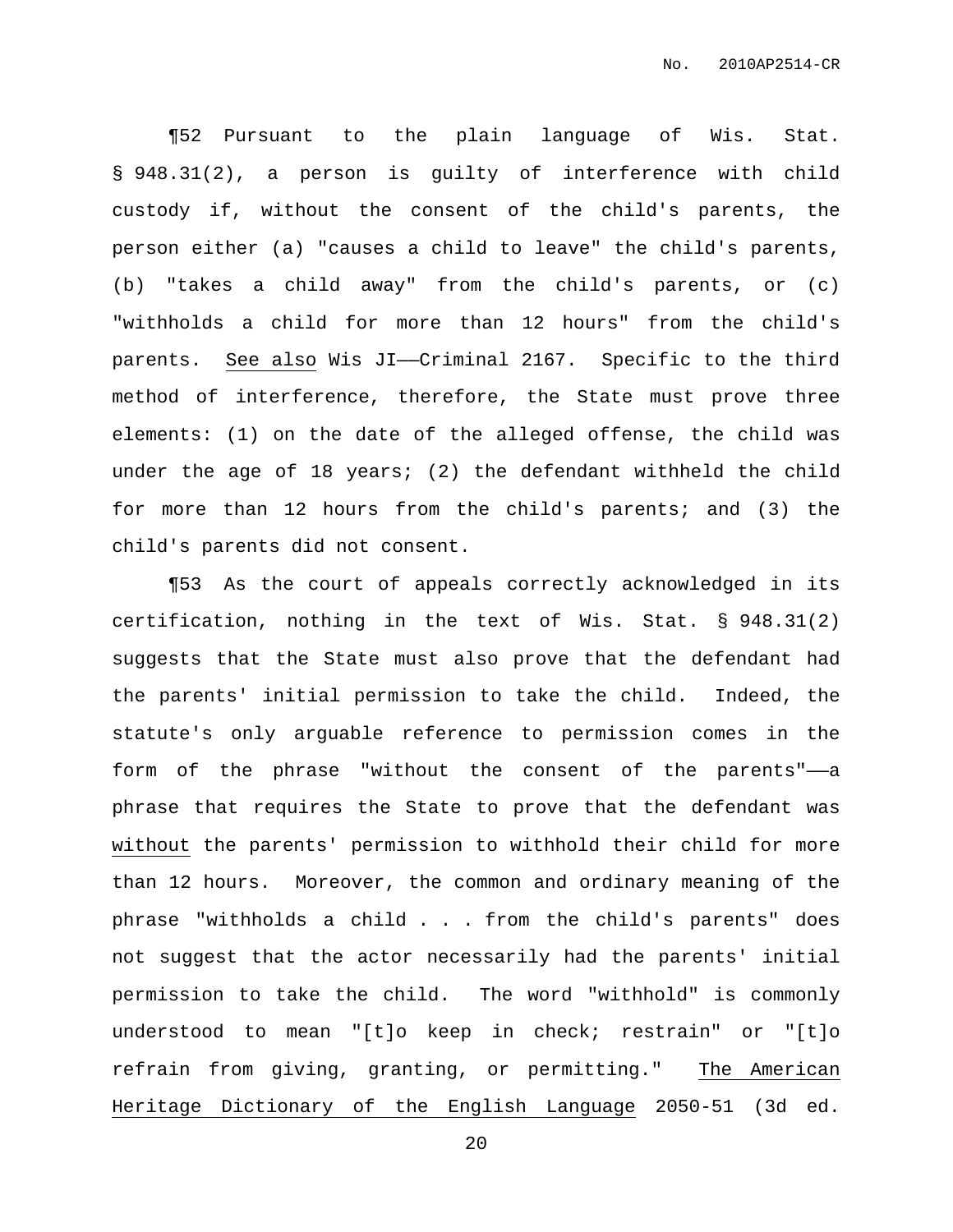1992). Thus, a defendant withholds a child from the child's parents within the meaning of § 948.31(2) if the defendant restrains the child or otherwise refrains from giving the child to the child's parents, irrespective of whether the defendant had the parents' initial permission to take the child.

¶54 Accordingly, in answer to the certified question, we conclude that the court of appeals' interpretation of the phrase "withholds a child for more than 12 hours from the child's parents" in Wis. Stat. § 948.31(2), as set forth in Bowden, is contrary to the plain language of the statute. We therefore withdraw from Bowden any language that suggests that § 948.31(2) requires the State to prove that the defendant had the parents' "initial permission" to take the child. The remainder of Bowden retains its precedential value. $^{10}$ 

¶55 Applying the appropriate interpretation of Wis. Stat. § 948.31(2) to the instant case, we conclude that the evidence was sufficient to sustain the jury's finding that Ziegler withheld Kaitlyn for more than 12 hours from her parents without her parents' consent.

¶56 A defendant bears a heavy burden in attempting to set aside a jury's verdict on the grounds of insufficient evidence. Hanson, 338 Wis. 2d 243, ¶31; State v. Booker, 2006 WI 79, ¶22, 292 Wis. 2d 43, 717 N.W.2d 676. Evidence is insufficient to sustain a conviction "only if the evidence, when viewed most favorably to the State, 'is so insufficient in probative value

 $10$  See supra note 3.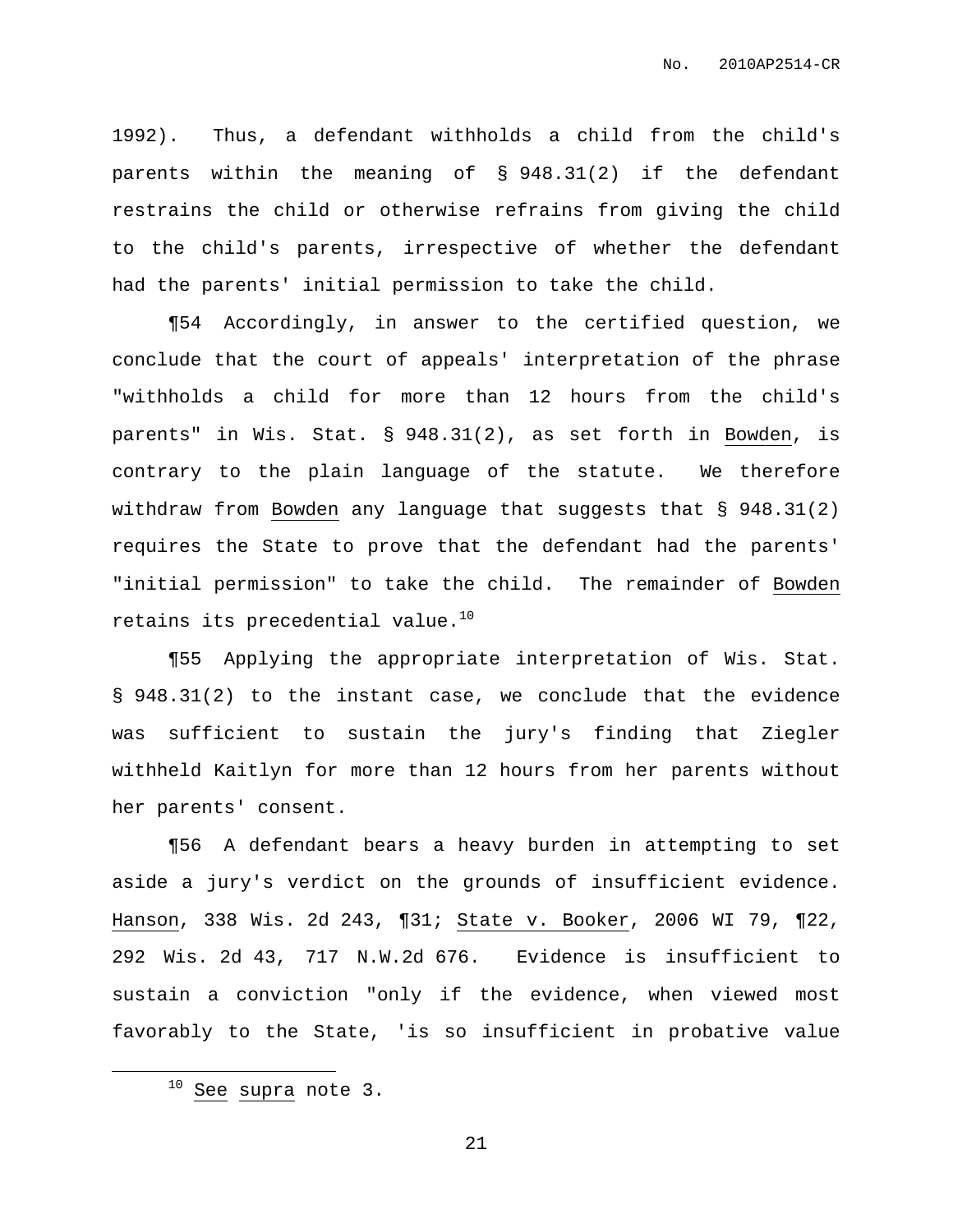and force that it can be said as a matter of law that no trier of fact, acting reasonably, could have found guilt beyond a reasonable doubt.'" Booker, 292 Wis. 2d 43, ¶22 (quoting State v. Poellinger, 153 Wis. 2d 493, 501, 451 N.W.2d 752 (1990)).

¶57 In this case, Kaitlyn testified that beginning on January 18, 2008, when she was only 14 years old, she stayed with Ziegler at his residence for over a week. The jury was not presented any evidence tending to show that Ziegler ever offered or attempted to bring Kaitlyn back to her mother, Tammy, or to otherwise contact Tammy. Instead, by all accounts, Ziegler wanted Kaitlyn to stay with him, requiring her to sleep naked in his bedroom and perform sexual favors in exchange for drugs and alcohol. Indeed, the pair was not separated until January 28, 2008, when the police caught Ziegler leaving his residence with Kaitlyn in tow, wearing a dog collar and leash. Tammy testified that Kaitlyn was missing from January 18, 2008, until January 28, 2008, and that she never gave permission for Kaitlyn to stay at Ziegler's residence. Viewing such evidence in the light most favorable to the State, we have little difficulty determining that the evidence was sufficient for the jury to find beyond a reasonable doubt that Ziegler withheld Kaitlyn, then 14 years old, for more than 12 hours from her mother without her mother's consent. That is, the jury could have reasonably found that between January 18, 2008, and January 28, 2008, Kaitlyn stayed with Ziegler at his residence and that over Tammy's objection, Ziegler either restrained Kaitlyn or refrained from giving Kaitlyn to Tammy for a period of more than 12 hours.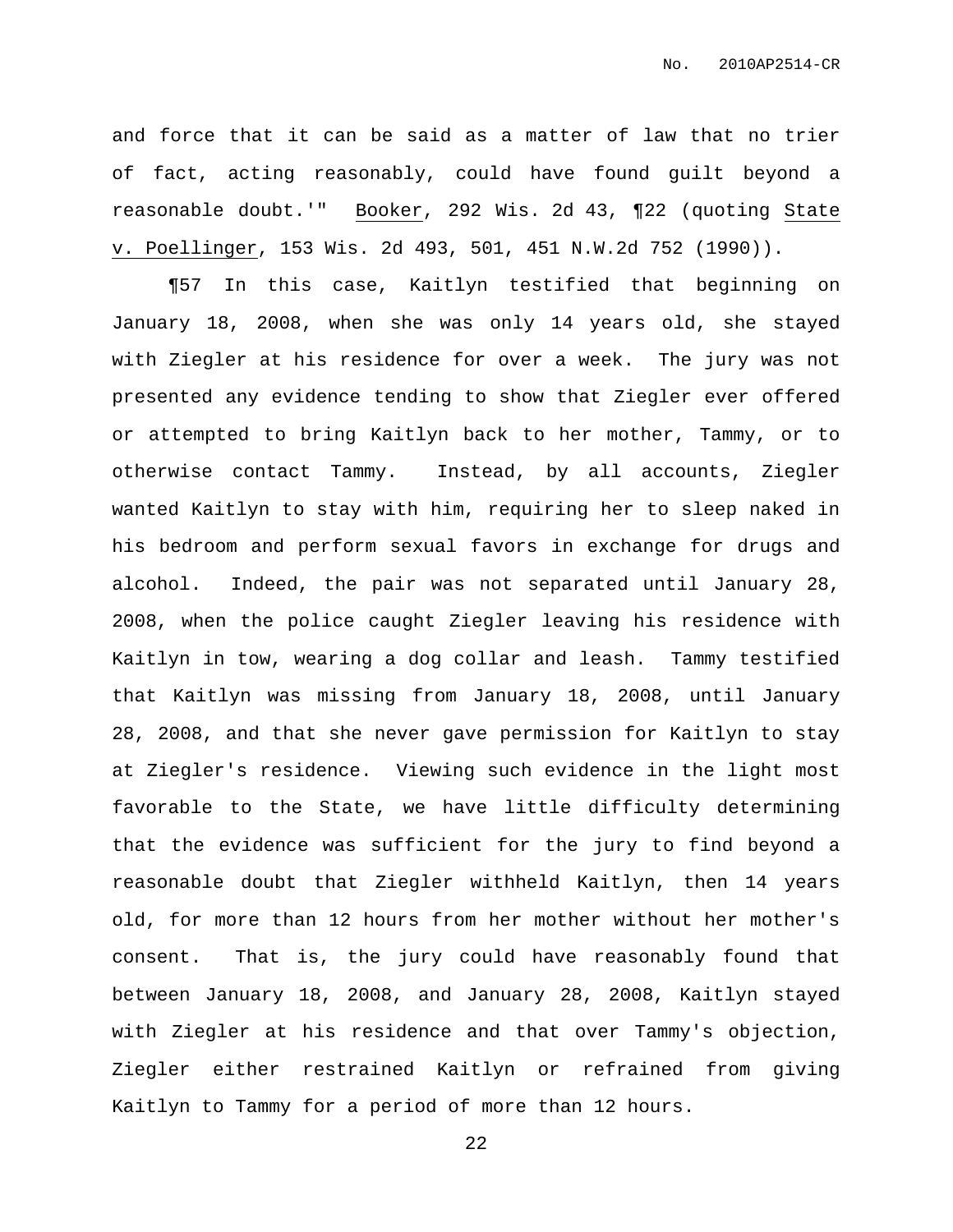B

¶58 Ziegler also contends that the circuit court erred in denying his motion to dismiss Counts 10 through 14 of the information as multiplicitous. Analogizing the five counts with those at issue in State v. Hirsch, 140 Wis. 2d 468, 410 N.W.2d 638 (Ct. App. 1987), Ziegler argues that the five alleged acts, each involving Nicole, comprised one continuous episode and therefore could not properly be charged as five separate crimes.

¶59 The Double Jeopardy Clause of the Fifth Amendment of the United States Constitution and its parallel provision in the Wisconsin Constitution, Article I, Section 8(1), prohibit multiple punishments for the same offense. $^{11}$  –When a defendant is charged in more than one count for a single offense, the counts are deemed impermissibly multiplicitous. State v. Rabe, 96 Wis. 2d 48, 61, 291 N.W.2d 809 (1980).

¶60 We review multiplicity claims according to a wellestablished two-pronged methodology. First, the court determines whether the offenses are identical in law and fact using the "elements-only" test set forth in Blockburger v.

<sup>11</sup> The Fifth Amendment of the United States Constitution provides, in relevant part, that "nor shall any person be subject for the same offense to be twice put in jeopardy of life or limb." Likewise, Article I, Section 8(1) of the Wisconsin Constitution mandates that "no person for the same offense may be put twice in jeopardy of punishment." This court traditionally views these two clauses as identical in scope and purpose. State v. Davison, 2003 WI 89, ¶18, 263 Wis. 2d 145, 666 N.W.2d 1.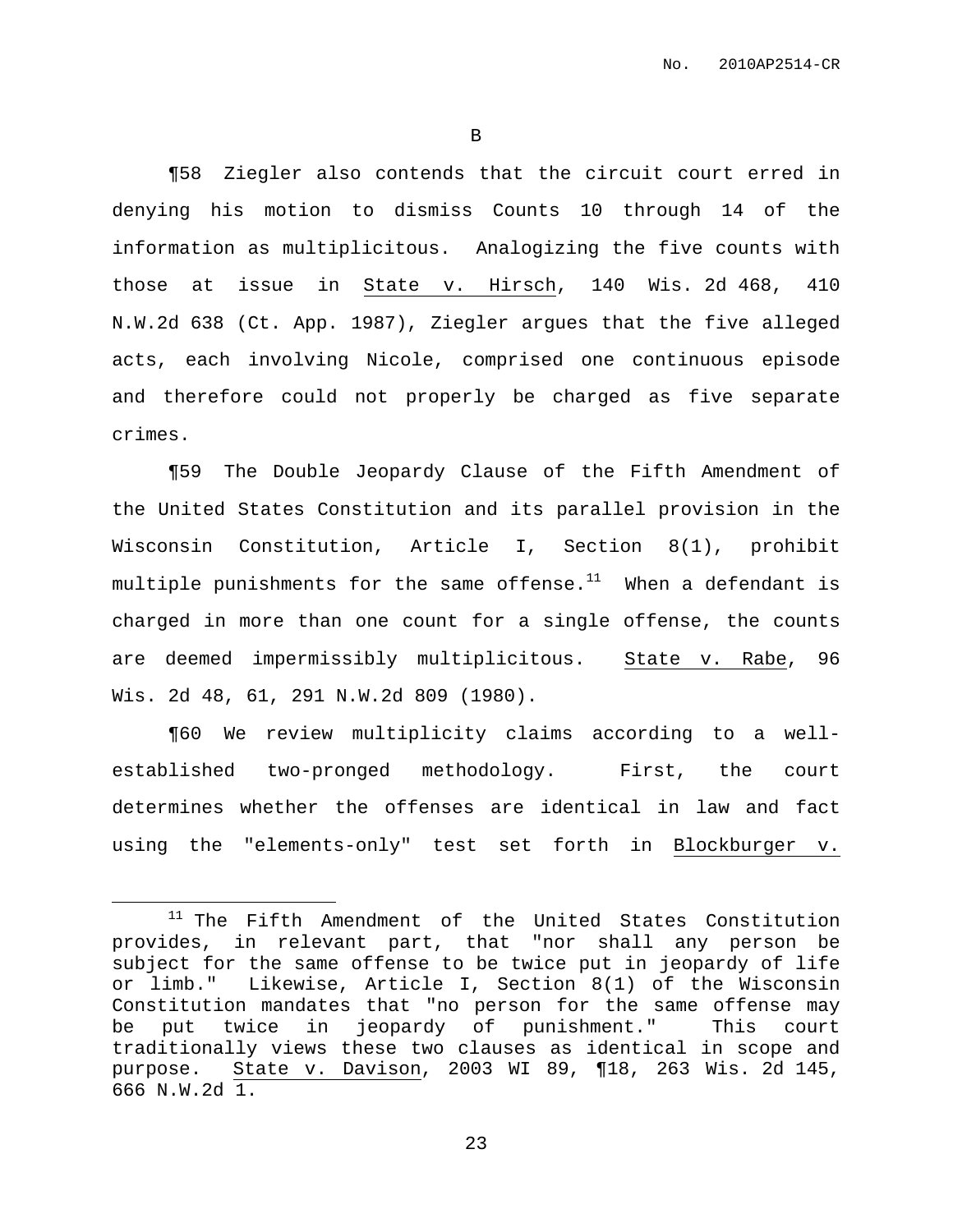United States, 284 U.S. 299, 304 (1932). Patterson, 329 Wis. 2d 599, ¶12; State v. Davison, 2003 WI 89, ¶43, 263 Wis. 2d 145, 666 N.W.2d 1. Under the "elements-only" test, two offenses are identical in law if one offense does not require proof of any fact in addition to those which must be proved for the other offense. See Blockburger, 284 U.S. at 304. Still, offenses identical in law are not necessarily identical in fact. See State v. Eisch, 96 Wis. 2d 25, 30-31, 291 N.W.2d 800 (1980). Two offenses, which are legally identical, are not identical in fact if the acts allegedly committed are sufficiently different in fact to demonstrate that separate crimes have been committed. See id. at 31; Multaler, 252 Wis. 2d 54, ¶¶56-57.

¶61 The results of the "elements-only" test determine the presumption under which we analyze the second prong of our methodology. Patterson, 329 Wis. 2d 599, ¶15. If the offenses are identical in law and fact, a presumption arises that the legislature did not intend to authorize cumulative punishments. Id.; Davison, 263 Wis. 2d 145, ¶43. The State may rebut that presumption only by a clear indication of contrary legislative intent. Davison, 263 Wis. 2d 145, ¶43.

¶62 Conversely, if the offenses are different in law or fact, the presumption is that the legislature intended to permit cumulative punishments. Patterson, 329 Wis. 2d 599, ¶15; Davison, 263 Wis. 2d 145, ¶44. At this juncture, we are no longer concerned with a double jeopardy violation but instead a potential due process violation. See Davison, 263 Wis. 2d 145, ¶33; State v. Trawitzki, 2001 WI 77, ¶22, 244 Wis. 2d 523, 628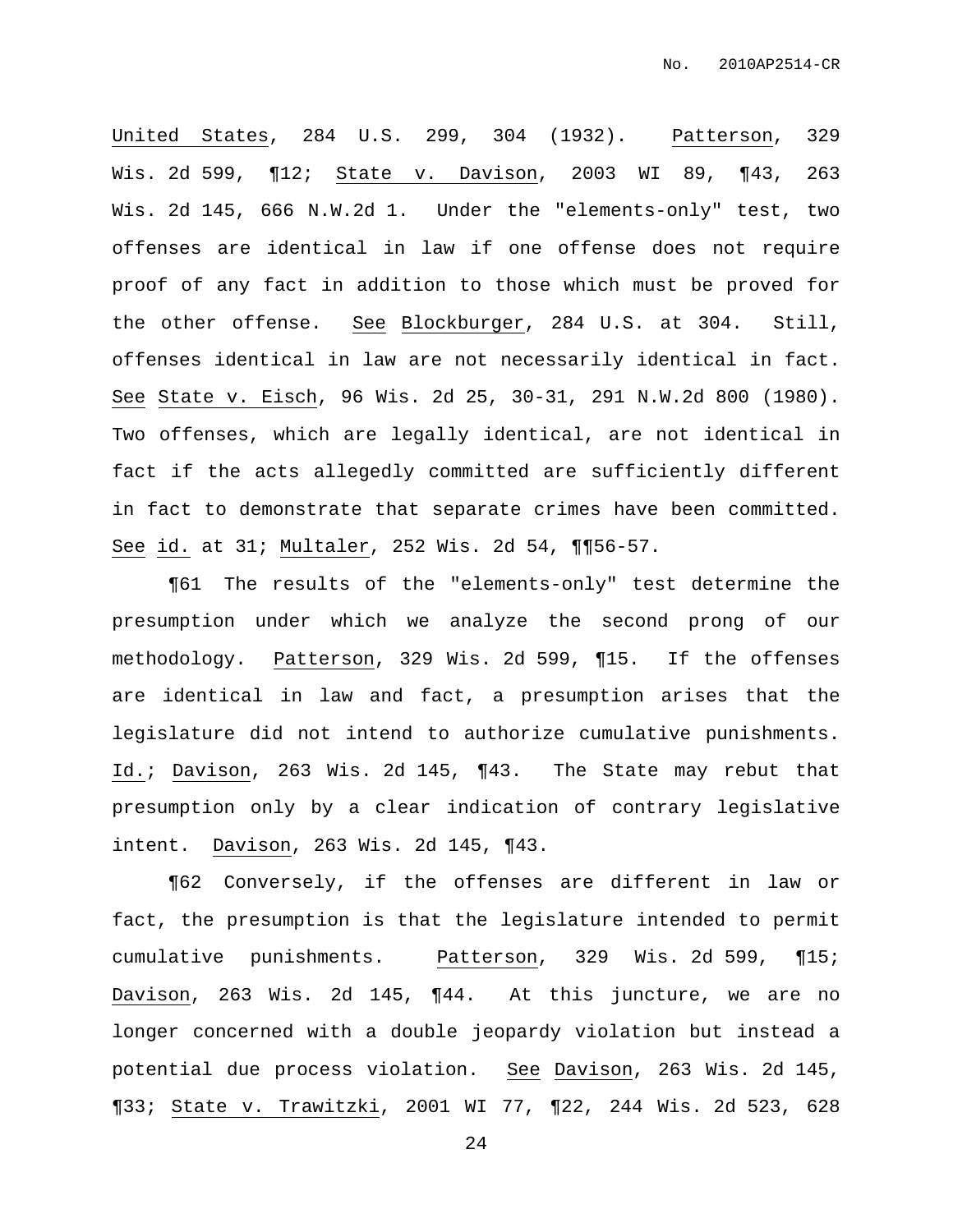N.W.2d 801. If the offenses are different in law or fact, the defendant has the burden of demonstrating that the offenses are nevertheless multiplicitous on grounds that the legislature did not intend to authorize cumulative punishments. Patterson, 329 Wis. 2d 599, ¶17; Davison, 263 Wis. 2d 145, ¶45. If the defendant succeeds, he or she has a legitimate due process claim. See Davison, 263 Wis. 2d 145, ¶46.

¶63 To discern legislative intent under the second prong of our methodology, we analyze the following four factors: (1) all applicable statutory language; (2) the legislative history and context of the statutes; (3) the nature of the proscribed conduct; and (4) the appropriateness of multiple punishments for the conduct. Patterson, 329 Wis. 2d 599, ¶16; Davison, 263 Wis. 2d 145, ¶50; State v. Derango, 2000 WI 89, ¶34, 236 Wis. 2d 721, 613 N.W.2d 833.

¶64 In this case, we agree with the circuit court that Counts 10 through 14 of the information are not multiplicitous. We conclude that the five offenses, while identical in law, are different in fact. We further conclude that Ziegler has failed to rebut the presumption that the legislature intended to permit cumulative punishments for the five offenses.

¶65 Ziegler was charged with and convicted of five counts of second-degree sexual assault of Nicole in violation of Wis. Stat. § 948.02(2). Section 948.02(2) provides that "[w]hoever has sexual contact or sexual intercourse with a person who has not attained the age of 16 years is guilty of a Class C felony." In Counts 10 and 11, respectively, the State alleged that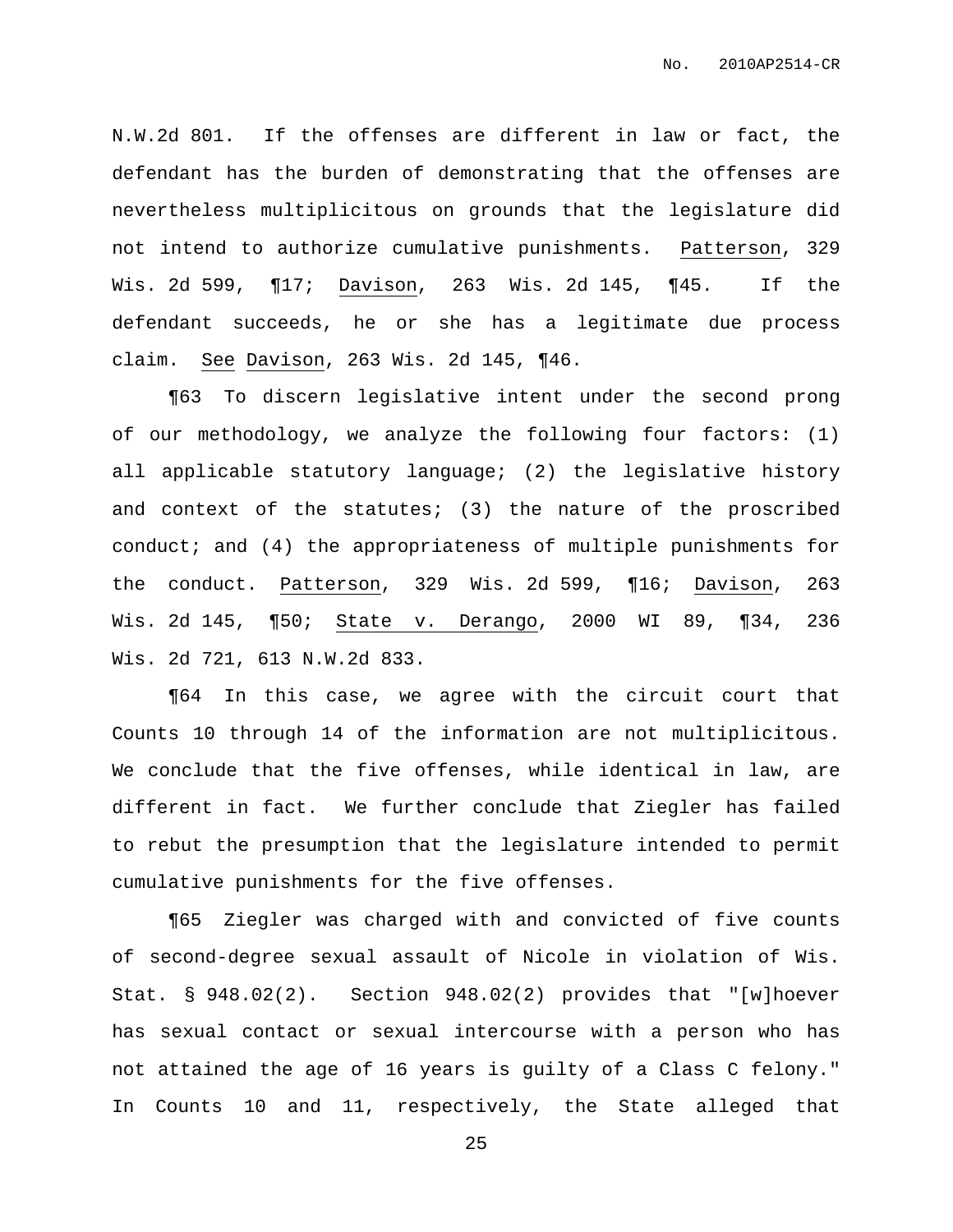Ziegler had sexual intercourse with Nicole by having Nicole perform oral sex on him and by digitally penetrating Nicole's vagina. In Counts 12 through 14, respectively, the State alleged that Ziegler had sexual contact with Nicole by touching her breasts, by having Nicole touch his penis with her hand, and by striking Nicole's buttocks.

¶66 There is no question that the five offenses are identical in law. Each of the five offenses was charged under Wis. Stat. § 948.02(2). Consequently, applying the "elementsonly" test, all five offenses require proof of the same facts, or elements. $^{12}$  See Blockburger, 284 U.S. at 304.

¶67 It does not follow, however, that the five offenses are necessarily identical in fact. See Eisch, 96 Wis. 2d at 30- 31. We conclude that the five offenses, while identical in law, are different in fact. That is, the five acts allegedly committed are sufficiently different in fact to demonstrate that Ziegler committed five separate crimes. See id. at 31.

¶68 In Eisch, this court concluded that the defendant's four alleged acts of forcible and nonconsensual sexual intercourse constituted four separately chargeable offenses, even though the four acts involved the same victim and took place at the same location over a period of time that did not exceed two and one-half hours. Id. at 27. In that case, the

 $12$  The crime of second-degree sexual assault of a child has two elements: (1) the defendant had sexual contact or sexual intercourse with the victim, and (2) the victim was under the age of 16 years at the time of the alleged sexual contact or sexual intercourse. See Wis JI—Criminal 2104.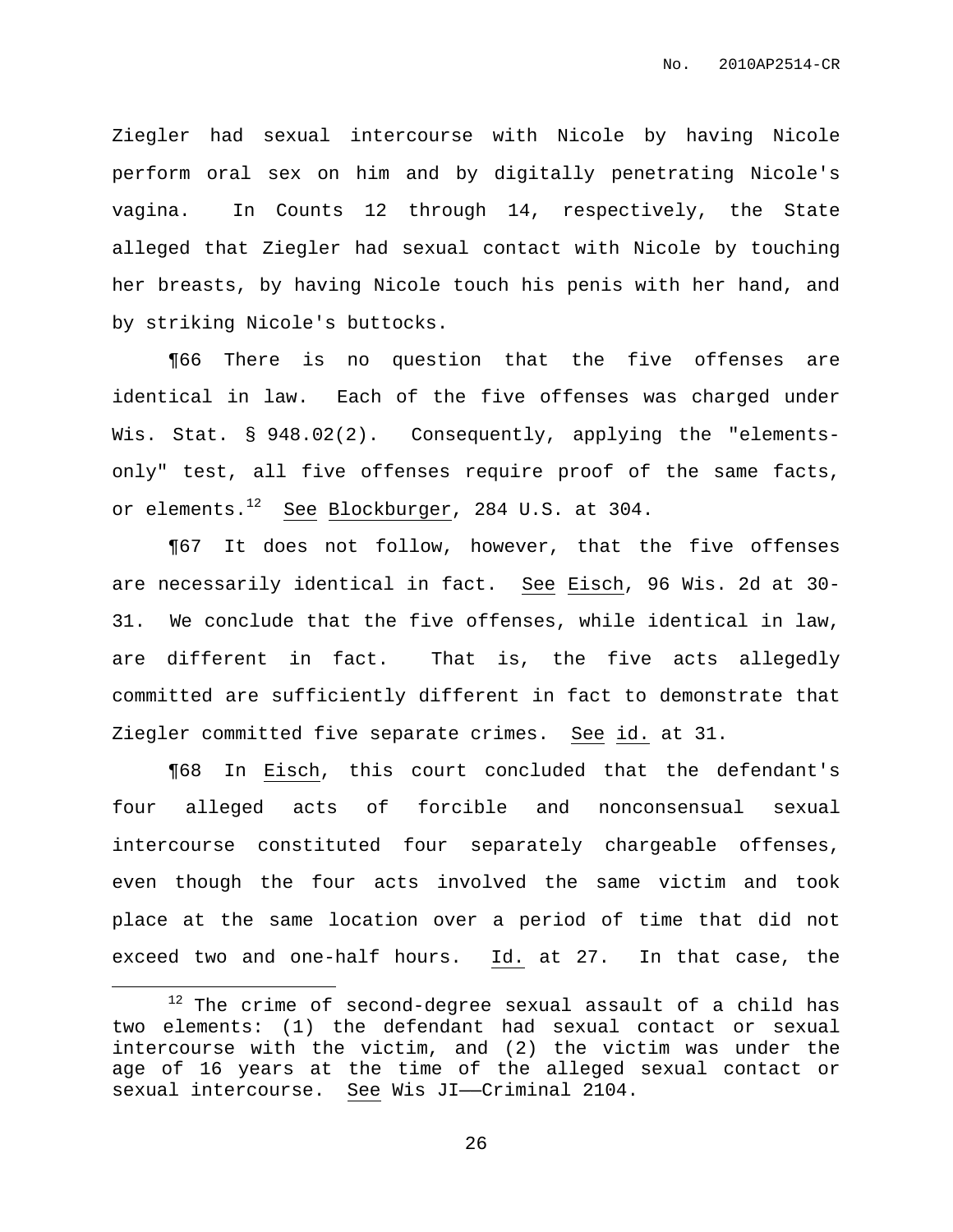State alleged that on May 18, 1978, the defendant forcibly removed the victim's clothing and inserted his penis into her vagina several times while striking her and choking her. Id. The State further alleged that the defendant inserted his penis into the victim's anus, forced a beer bottle into her vagina, and forced his penis into her mouth. Id. The record revealed that the alleged attack was continuous and took place between 1:00 a.m. and 3:30 a.m. Id. at 28.

¶69 The State charged the defendant with four counts of second-degree sexual assault by use of force in violation of Wis. Stat. § 940.225(2)(a) (1977-78). Id. The four counts comprised the following four acts: (1) genital intercourse, (2) anal intercourse, (3) fellatio, and (4) insertion of a beer bottle into the victim's genitals. Id.

¶70 The defendant moved to dismiss all but one of the four counts, arguing that the counts were multiplicitous because each of the four alleged acts arose out of the same incident. Id. at 29. The circuit court agreed and dismissed three of the four counts. Id. The court of appeals affirmed. Id. at 26-27.

¶71 On appeal, this court reversed and remanded the cause to the circuit court. Id. at 42. The court concluded that the four alleged offenses, although identical in law, were sufficiently different in fact to demonstrate that four separate crimes had been committed. Id. at 31. The court reasoned that each of the alleged acts required a separate volitional act; involved a different method of bodily intrusion; required a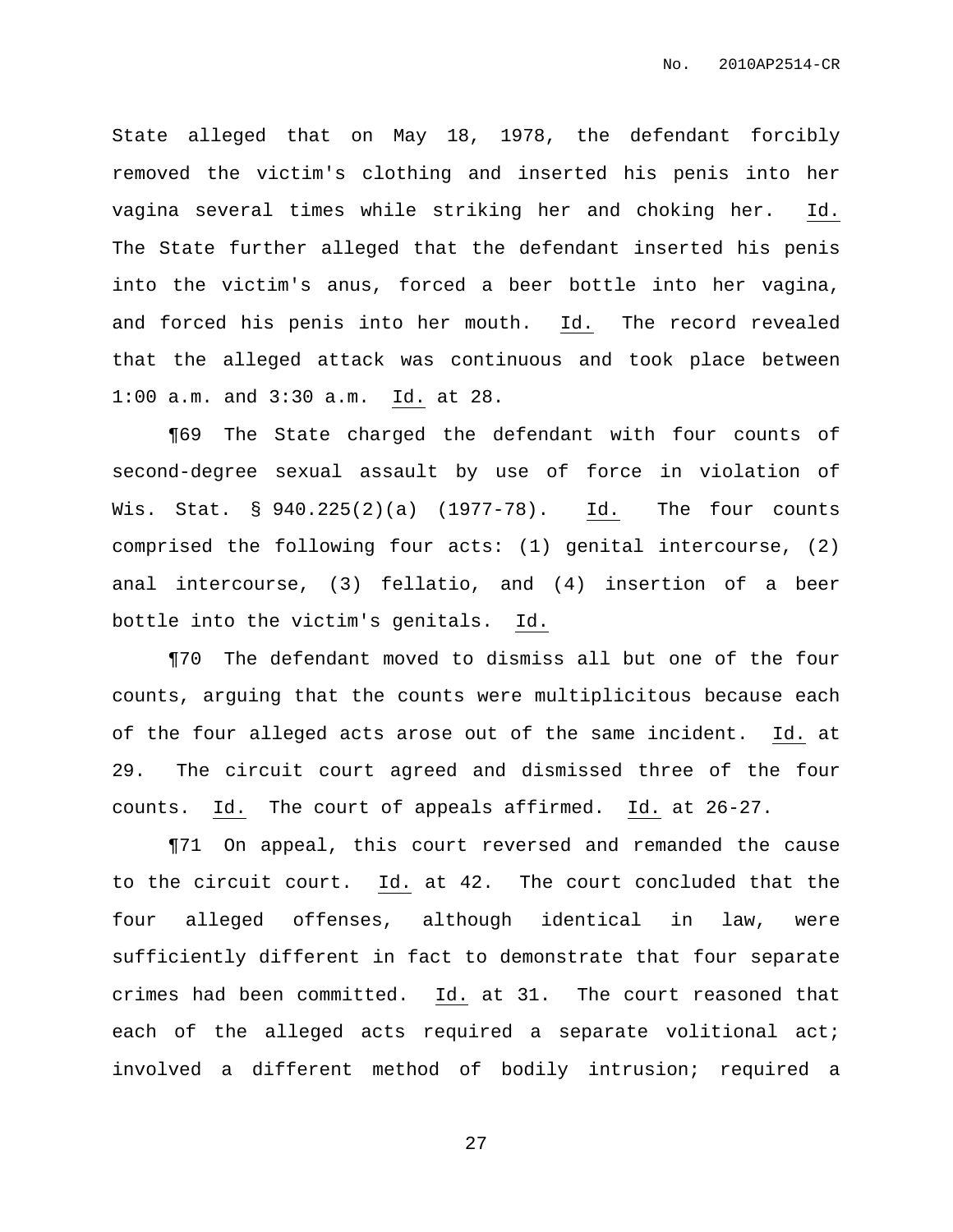separate application of force and threat; and resulted in a new and different humiliation, danger, and pain. Id. at 37.

¶72 By contrast, in Hirsch, the court of appeals affirmed the dismissal of three counts of first-degree sexual assault of a child on the grounds that the counts were multiplicitous. 140 Wis. 2d at 470. In that case, stemming from allegations that the defendant touched the five-year-old victim by moving his hand from her vagina, to her anus, and back again to her vagina, id. at 474, the State charged the defendant with three separate counts of first-degree sexual assault of a child in violation of Wis. Stat. § 940.225(1)(d) (1987-88), id. at 470. The court of appeals concluded that the three alleged acts were not sufficiently different in fact to be properly denominated separate crimes. Id. at 474. The court reasoned that the alleged acts were "extremely similar in nature and character," each involving the defendant's hand and two of the three involving the victim's vaginal area. Id. In addition, because the entire episode "took no more than a few minutes," the court of appeals was not convinced that the defendant had sufficient time for reflection in between the alleged acts. Id. at 475.

¶73 Comparing Eisch and Hirsch to the instant case, it is readily apparent that the five alleged acts comprised in Counts 10 through 14 of the information are much more akin to those acts at issue in Eisch. The five alleged acts——fellatio, digital penetration of Nicole's vagina, the touching of Nicole's breasts, the touching of Ziegler's penis, and the striking of Nicole's buttocks——are significantly different in nature,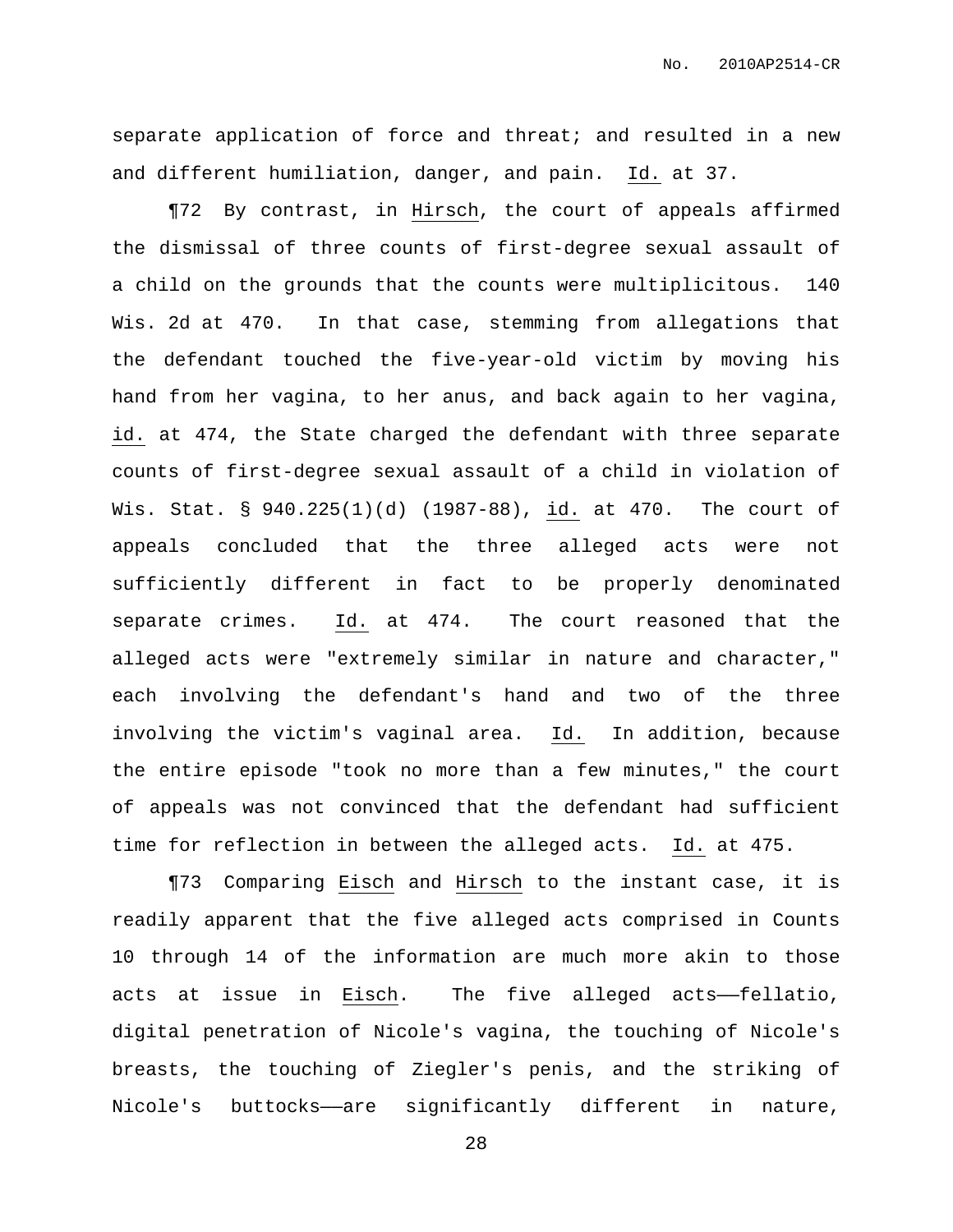involving different methods of intrusion and contact and different areas of Ziegler and Nicole's bodies. While the five alleged acts took place in the course of the same evening, each act is distinct and hence "required a new volitional departure" in Ziegler's course of conduct. See Eisch, 96 Wis. 2d at 36; see also Multaler, 252 Wis. 2d 54, ¶¶56-57. Accordingly, we conclude that the five alleged acts are sufficiently different in fact to demonstrate that Ziegler committed five separate crimes.

¶74 Because we conclude that the five offenses, while identical in law, are different in fact, we presume that the legislature intended to permit cumulative punishments, see Patterson, 329 Wis. 2d 599, ¶15; Davison, 263 Wis. 2d 145, ¶44, and Ziegler bears the burden of demonstrating otherwise, see Patterson, 329 Wis. 2d 599, ¶17; Davison, 263 Wis. 2d 145, ¶45. In his briefing, Ziegler makes no effort to demonstrate that cumulative punishments for the five offenses are contrary to legislative intent. Indeed, our independent review of the relevant statutory language and legislative history, the nature of the proscribed conduct, and the appropriateness of multiple punishments supports the presumption otherwise.

¶75 Wisconsin Stat. § 948.02(2) prohibits "sexual contact or sexual intercourse with a person who has not attained the age of 16 years  $\ldots$  ." Thus, by its plain language,  $\S$  948.02(2) proscribes two forms of conduct: "sexual contact" with a child under the age of 16 and "sexual intercourse" with a child under the age of 16. The terms "sexual contact" and "sexual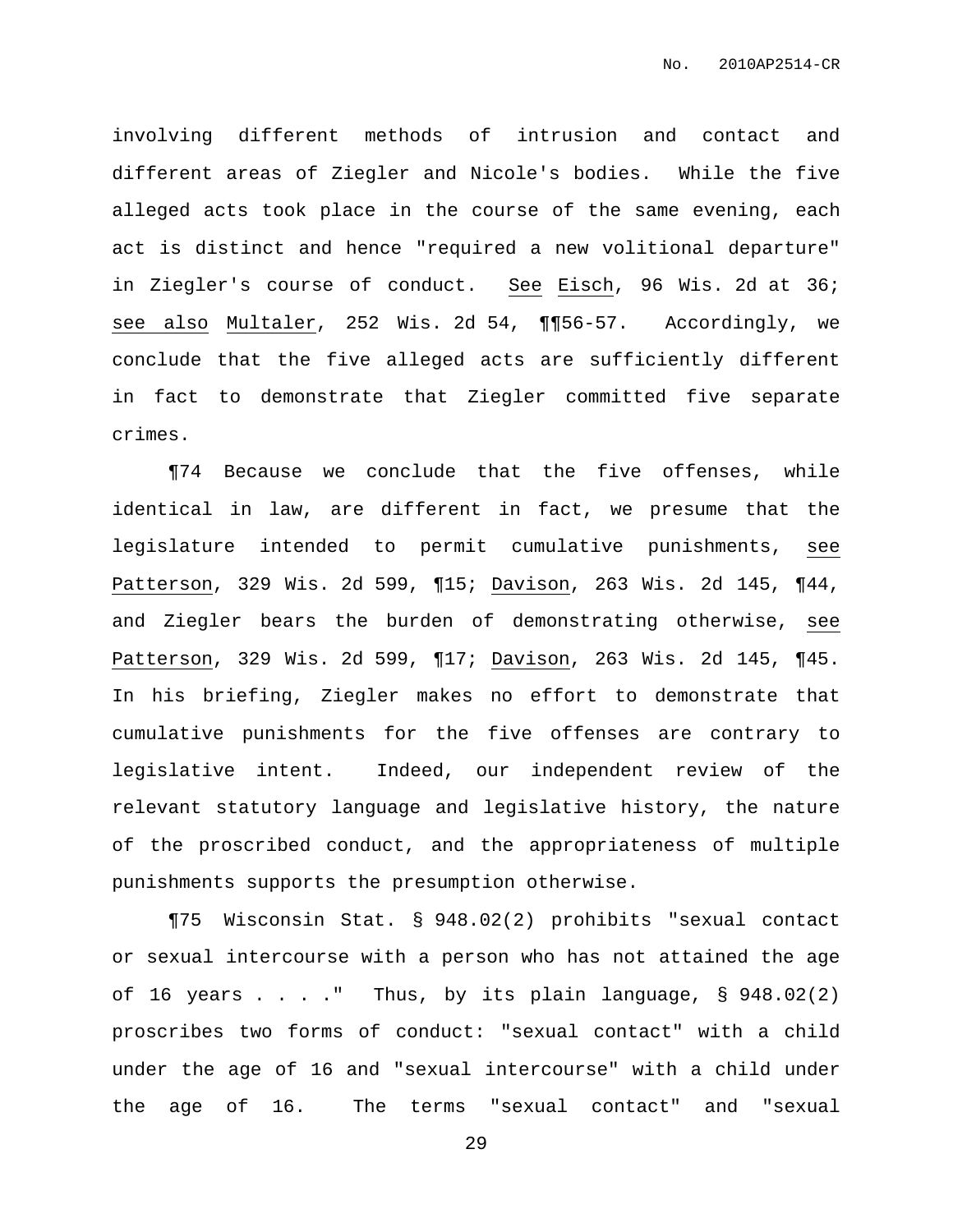intercourse" are specially-defined for purposes of Chapter 948. Wisconsin Stat. § 948.01(5)(a) defines "sexual contact," in relevant part, as "intentional touching . . . for the purpose of sexually degrading or sexually humiliating the complainant or sexually arousing or gratifying the defendant," including both (1) intentional touching of the complainant's intimate parts by the defendant and (2) intentional touching of the defendant's intimate parts by the complainant upon the defendant's instruction. That the legislature separately enumerated touching by the defendant and touching by the complainant indicates that the legislature considered each act——here, the touching of Nicole's breasts by Ziegler, the touching of Ziegler's penis by Nicole, and the striking of Nicole's buttocks by Ziegler——to be distinct and chargeable in its own right. Likewise, § 948.01(6) defines "sexual intercourse," in relevant part, to include "vulvar penetration as well as cunnilingus, fellatio or anal intercourse . . . ," again indicating that the legislature intended each act——here, fellatio and Ziegler's digital penetration of Nicole's vagina——to give rise to a separate, substantive crime.

¶76 The legislature has separately defined the terms "sexual contact" and "sexual intercourse" since the inception of Wis. Stat. ch. 948. Pursuant to 1987 Wis. Act 332, § 55, the legislature created Chapter 948 in order to specially organize crimes against children, offenses which were previously located throughout the general Criminal Code. See Drafting File for 1987 Wis. Act 332, Information Memorandum 88-2: New Law Relating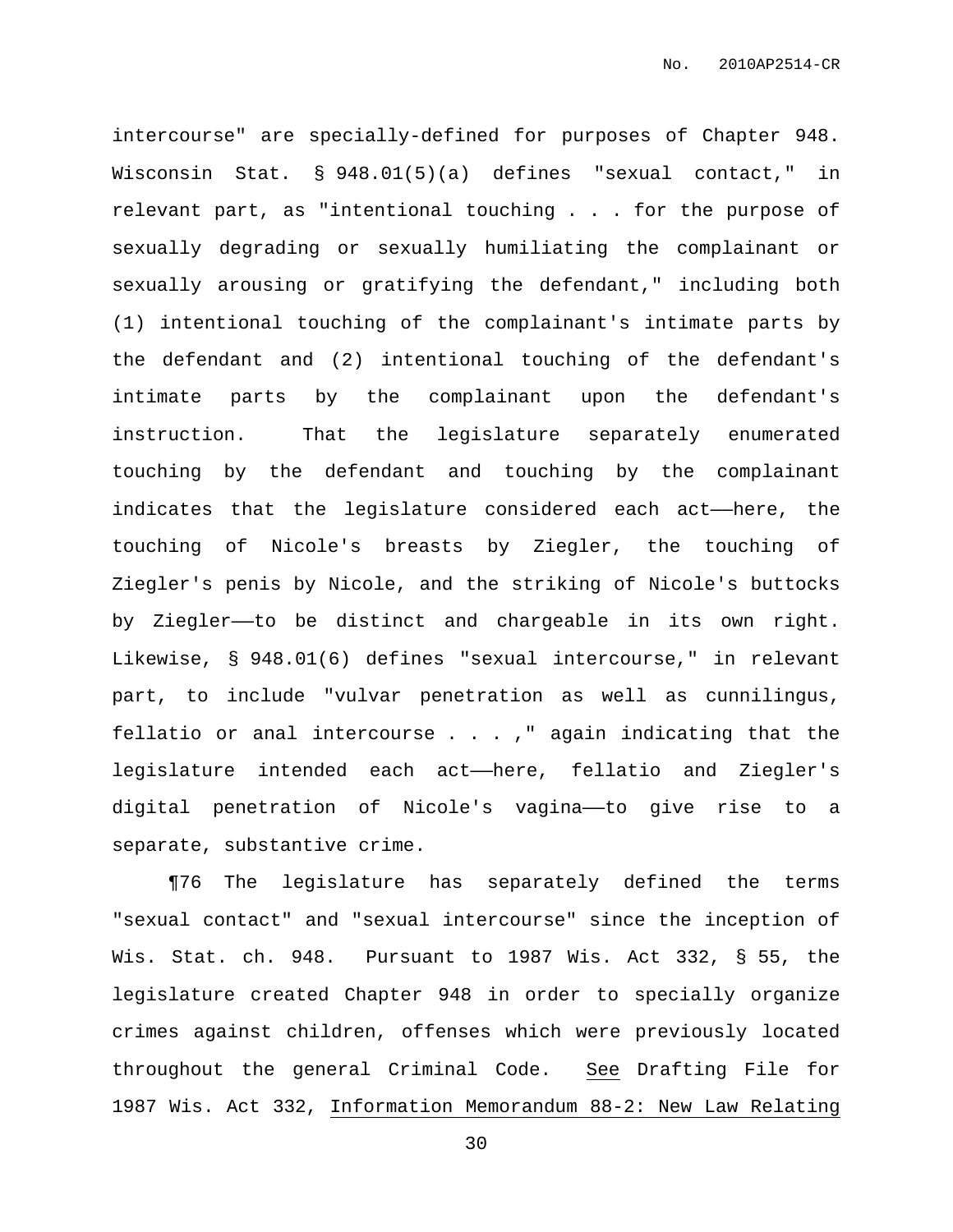to Crimes Against Children 1 (Apr. 29, 1988), Legislative Reference Bureau, Madison, Wis. The Legislative Council's 1986- 87 Special Committee on Crimes Against Children, which developed Act 332, concluded that a separate chapter accomplishes the objective of "[e]mphasizing the seriousness of offenses against the most vulnerable crime victims in our society." Id. at 4. In this case, permitting cumulative punishments for Ziegler's five offenses perpetrated against Nicole furthers the legislature's express objective of emphasizing the seriousness of crimes against children.

¶77 Relatedly, the nature of the conduct proscribed by Wis. Stat. § 948.02(2) renders cumulative punishments especially appropriate. Each act of sexual contact and sexual intercourse, while proscribed by the same statute and perpetrated against the same victim on the same evening, resulted in a new and different humiliation and danger on the part of a child. Indeed, it is hard to imagine a series of acts that is more appropriately subject to cumulative punishments.

 $\mathcal{C}$ 

¶78 Ziegler also argues that the circuit court's admission at trial of his mug shot deprived him of his right to a fair trial. In particular, relying on United States v. Harrington, 490 F.2d 487 (2d Cir. 1973), Ziegler asserts that he is entitled to a new trial on the grounds that the admission of his mug shot impermissibly suggested to the jury that he had a prior criminal record, despite the fact that Ziegler exercised his right not to testify in his own defense. In addition, Ziegler contends that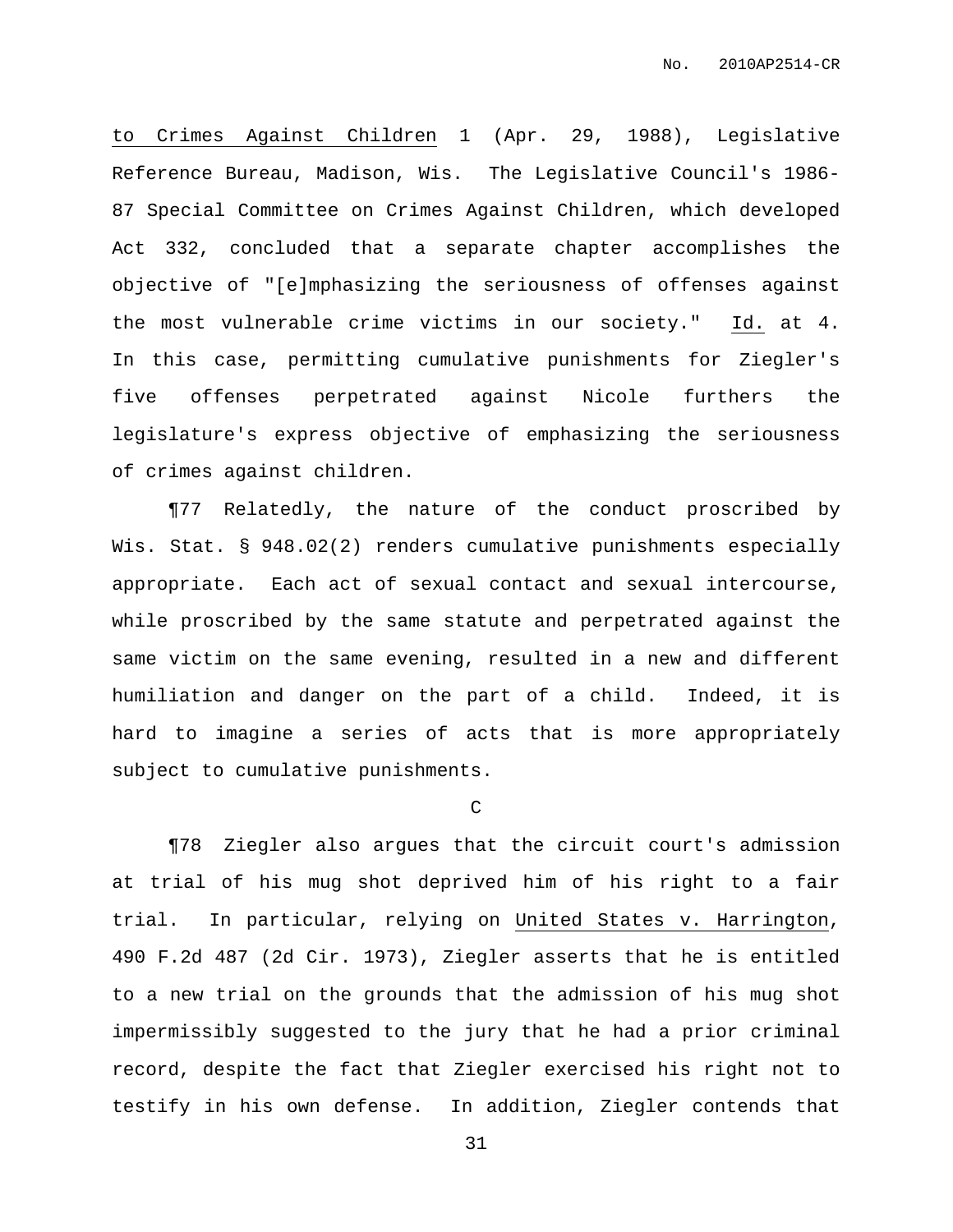Counts 7 and 8, those alleging crimes against Samantha, ought to be dismissed on the grounds that the mug shot constituted an impermissible "showup" <sup>13</sup> in violation of State v. Dubose, 2005 WI 126, 285 Wis. 2d 143, 699 N.W.2d 582. We address these arguments in turn, concluding that neither has merit.

¶79 If, at trial, the defendant exercises his right not to testify in his own defense and is not otherwise responsible for causing the jury to be informed about his previous convictions, then the defendant "is entitled to have the existence of any prior criminal record concealed from the jury." Harrington, 490 F.2d at 490. In such circumstances, the Second Circuit Court of Appeals has held that the introduction at trial of the defendant's mug shot "may well be equivalent to the introduction of direct evidence of a prior criminal conviction" in violation of the defendant's right to a fair trial. Id. Accordingly, the Harrington court determined that in the event that the defendant does not testify at trial, the introduction of the defendant's mug shot constitutes reversible error unless the following three prerequisites are satisfied: (1) the Government must have a "demonstrable need" to introduce the mug shot; (2) the mug shot, "if shown to the jury, must not imply that the defendant has a prior criminal record"; and (3) the manner in which the mug shot

<sup>&</sup>lt;sup>13</sup> A "showup" is "[a] pretrial identification procedure in which a suspect is confronted with a witness to or the victim of a crime." Black's Law Dictionary 1385. "Unlike a lineup, a showup is a one-on-one confrontation." Id.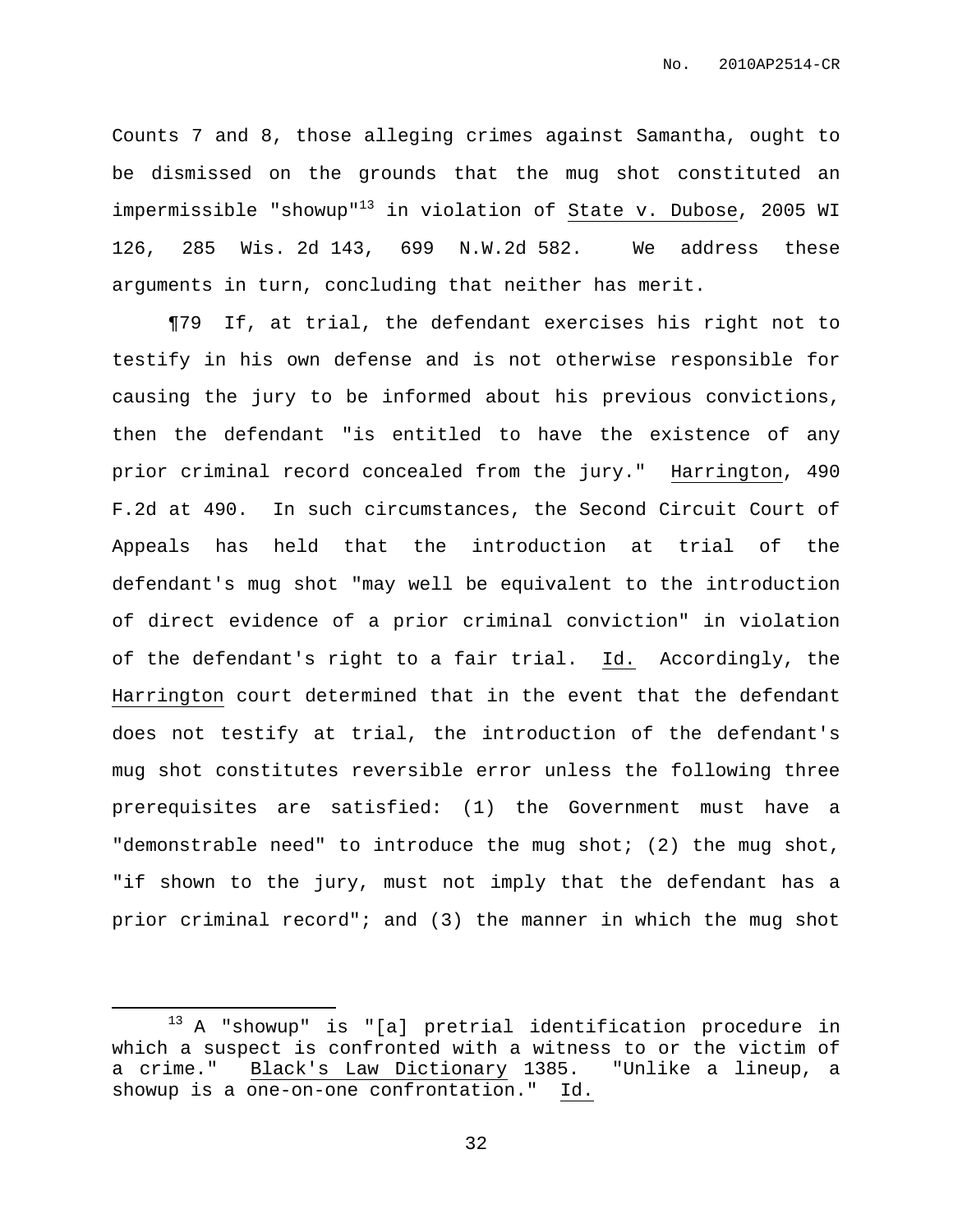is introduced must "not draw particular attention to the source or implications" of the mug shot. Id. at 494.

¶80 Assuming arguendo that Harrington applies to the instant case, we conclude that all three of the foregoing prerequisites are satisfied. First, the State had a demonstrable need to introduce Ziegler's mug shot. Samantha, the alleged victim in Counts 7 and 8 and the only witness to the underlying acts, recognized Ziegler by name but failed to identify him in court. As the record reflects, Ziegler lost a considerable amount of weight while awaiting trial. The State therefore needed to introduce Ziegler's mug shot in order for Samantha to identify Ziegler and thereby provide a foundation for her crucial testimony. Second, there is no indication in the record that the jury was ever shown Ziegler's mug shot. In fact, the circuit court expressly stated that it had no intention of publishing the mug shot to the jury. Third and finally, the manner in which the State introduced Ziegler's mug shot specifically dispelled any implication that the photograph concerned Ziegler's prior criminal record. Defense counsel's objection to the mug shot was discussed outside of the jury's presence, and Detective Fisher, testifying for the State, explicitly identified the mug shot as Ziegler's booking photo from his January 28, 2008, arrest for the underlying charges.

¶81 Dubose is likewise inapplicable to the instant case. A showup, by definition, is an out-of-court pre-trial identification. See Dubose, 285 Wis. 2d 143, ¶1 n.1; Black's Law Dictionary 1385 (7th ed. 1999). A showup implicates a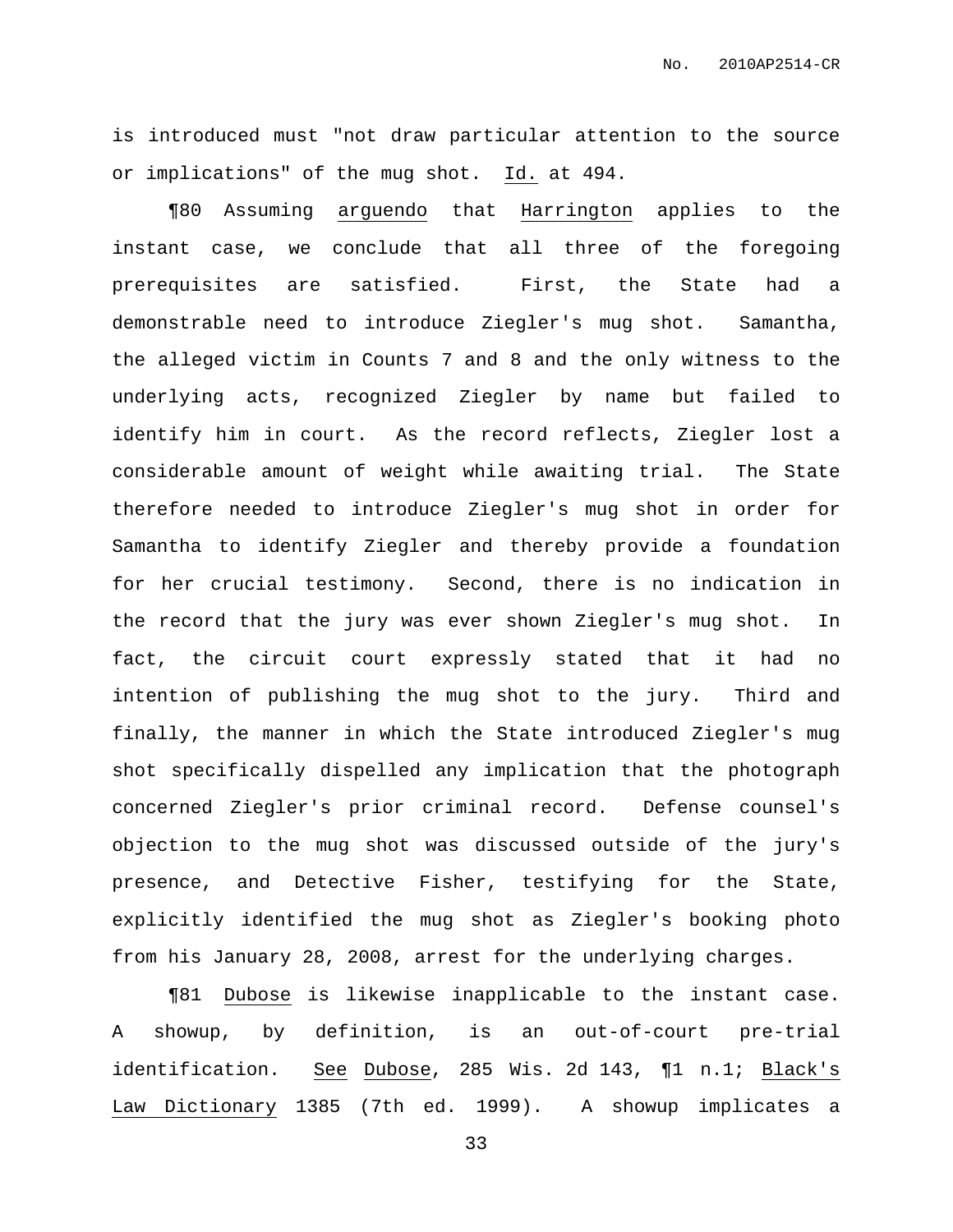defendant's right to due process on the grounds that the practice of showing a single suspect to an excited or stressed eyewitness or victim for the purpose of identification gives rise to the likelihood of an irreparable misidentification. See Dubose, 285 Wis. 2d 143, ¶¶18, 22. Accordingly, in Dubose, this court held that "evidence obtained from an out-of-court showup is inherently suggestive and will not be admissible unless, based on the totality of the circumstances, the procedure was necessary." Id., ¶33. A showup is deemed necessary if "the police lacked probable cause to make an arrest or, as a result of other exigent circumstances, could not have conducted a lineup or photo array." Id.

¶82 In the instant case, Samantha's identification of Ziegler through his mug shot did not constitute a showup. The identification occurred in court, during trial. By that time, Ziegler was no longer only a suspect but rather a charged defendant. What is more, there is no indication that misidentification was an issue at Ziegler's trial, as every other alleged victim identified Ziegler, in court, as the perpetrator. We therefore see no reason to apply Dubose to the instant case, and Ziegler points us to none.

D

¶83 Finally, Ziegler maintains that he is entitled to a new trial on the grounds that the circuit court erroneously exercised its discretion in ordering him to wear a stun belt at trial. Specifically, citing State v. Champlain, 2008 WI App 5, 307 Wis. 2d 232, 744 N.W.2d 889, Ziegler asserts that the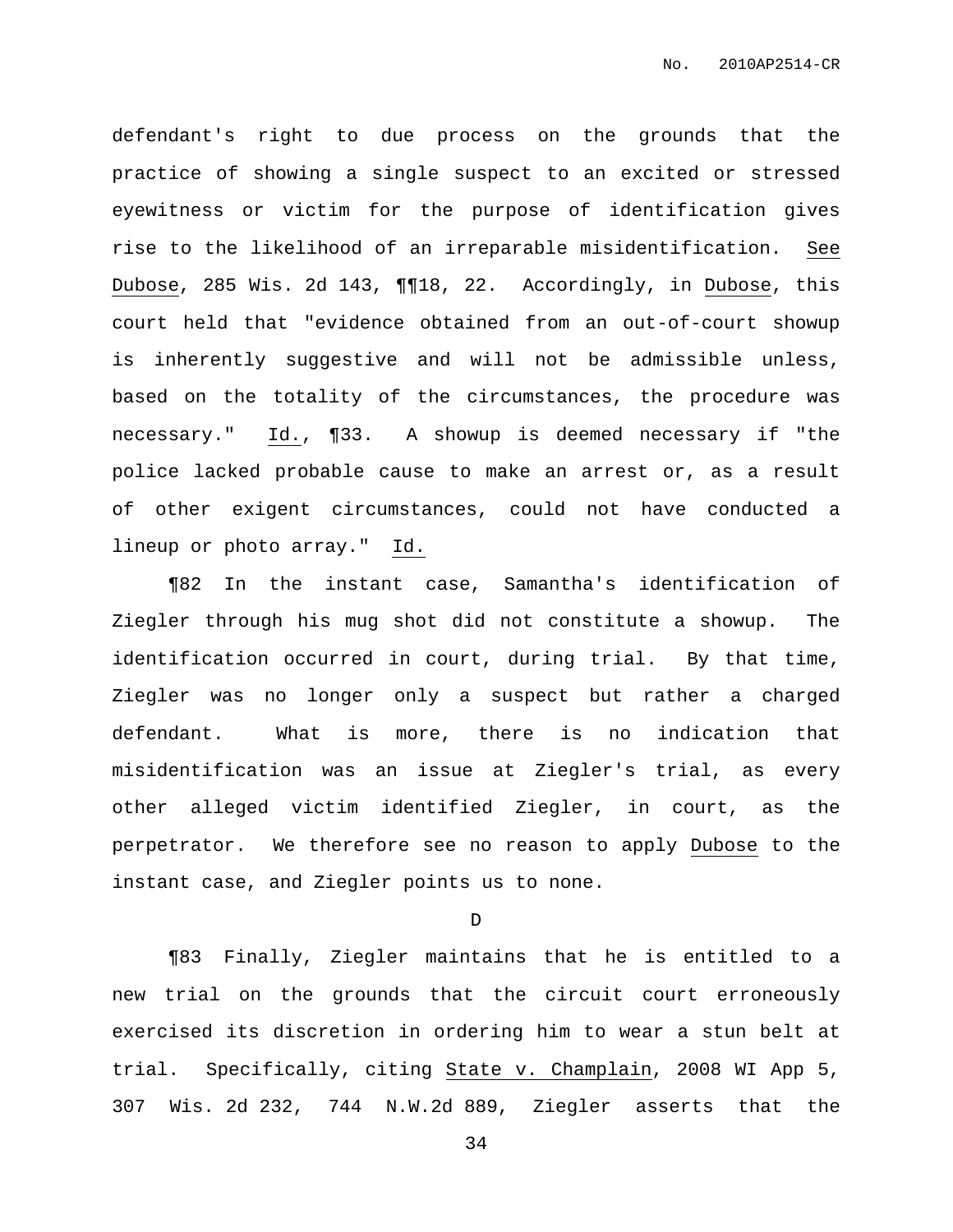circuit court committed reversible error by failing to inquire into the necessity of the device. We disagree.

¶84 Generally, a criminal defendant should not be restrained during trial. State v. Miller, 2011 WI App 34, ¶4, 331 Wis. 2d 732, 797 N.W.2d 528. Restraints may jeopardize a criminal defendant's right to a fair and impartial trial by "psychologically engender[ing] prejudice in the minds of jurors when they view 'a man presumed to be innocent in the chains of the convicted.'" Grinder, 190 Wis. 2d at 551-52 (quoting State v. Cassel, 48 Wis. 2d 619, 624, 180 N.W.2d 607 (1970)). At the same time, the general rule against restraining a criminal defendant may give way when necessary to protect the public. Id. at 552; Miller, 331 Wis. 2d 732, ¶5. Accordingly, in the exercise of its discretion, a circuit court may require restraints when "they are 'necessary to maintain order, decorum, and safety in the courtroom.'" Grinder, 190 Wis. 2d at 552 (quoting Flowers v. State, 43 Wis. 2d 352, 362, 168 N.W.2d 843 (1969)).

¶85 In Champlain, referenced by Ziegler, the court of appeals concluded that a circuit court has the "affirmative, sua sponte duty" to inquire into the necessity of a restraint once the circuit court becomes aware that the defendant is wearing one at trial. 307 Wis. 2d 232, ¶32. At the same time, in Miller, a more recent case not cited by Ziegler, the court of appeals explicitly clarified that a circuit court's duty under Champlain "does not extend to situations in which the jury cannot see the defendant's restraints." Miller, 331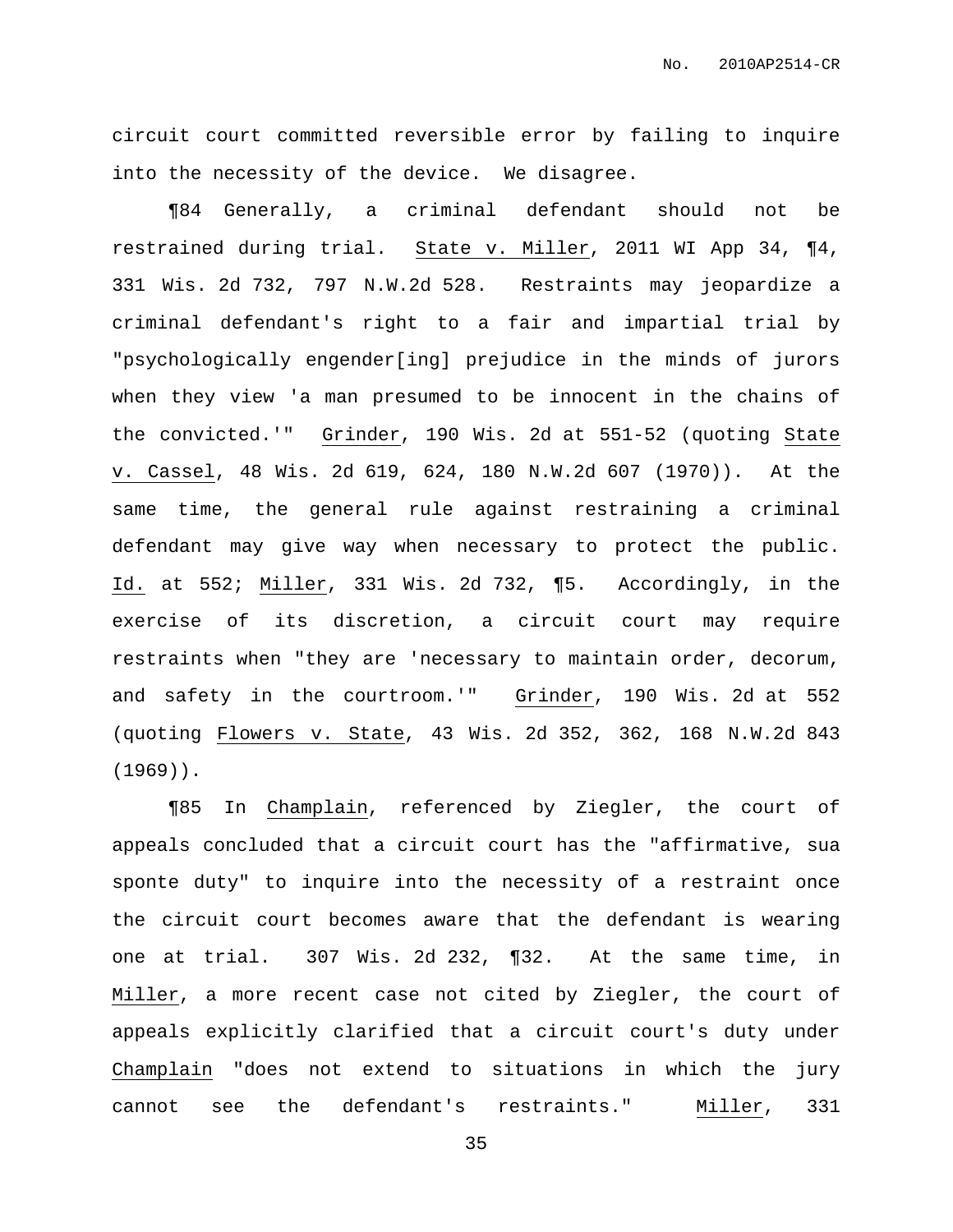Wis. 2d 732, ¶8; see also id., ¶11 ("[A] trial court has no sua sponte duty to inquire into the necessity of hidden restraints.").

¶86 In the instant case, in order to prevent any "problems," the circuit court ordered Ziegler to wear a stun belt at trial. On the first day of trial, the circuit court expressly found that Ziegler was wearing "no visible restraints." That finding is supported by several photographs in the record, taken before jury selection. The stun belt, according to the circuit court, was located on Ziegler's leg, assumedly underneath his "dark trousers." While Ziegler, in his briefing before this court, makes much of the fact that the circuit court expressed only that it "believe[d]" the stun belt was on Ziegler's leg, Ziegler offers no evidence that the stun belt was located anywhere else or was otherwise visible. Indeed, that the circuit court was not positive as to the location of the stun belt actually supports the court's finding that Ziegler was not wearing any visible restraints. Moreover, once Ziegler was wearing the stun belt, neither Ziegler nor his counsel expressed any concerns relating to the restraint. In fact, their only complaint about Ziegler's appearance was the bagginess of his borrowed clothing. It goes without saying that Ziegler's loose pants made it even less likely that the stun belt was visible underneath. Because the circuit court's finding that Ziegler was wearing "no visible restraints" is supported by the record, we conclude that Champlain has no application to this case.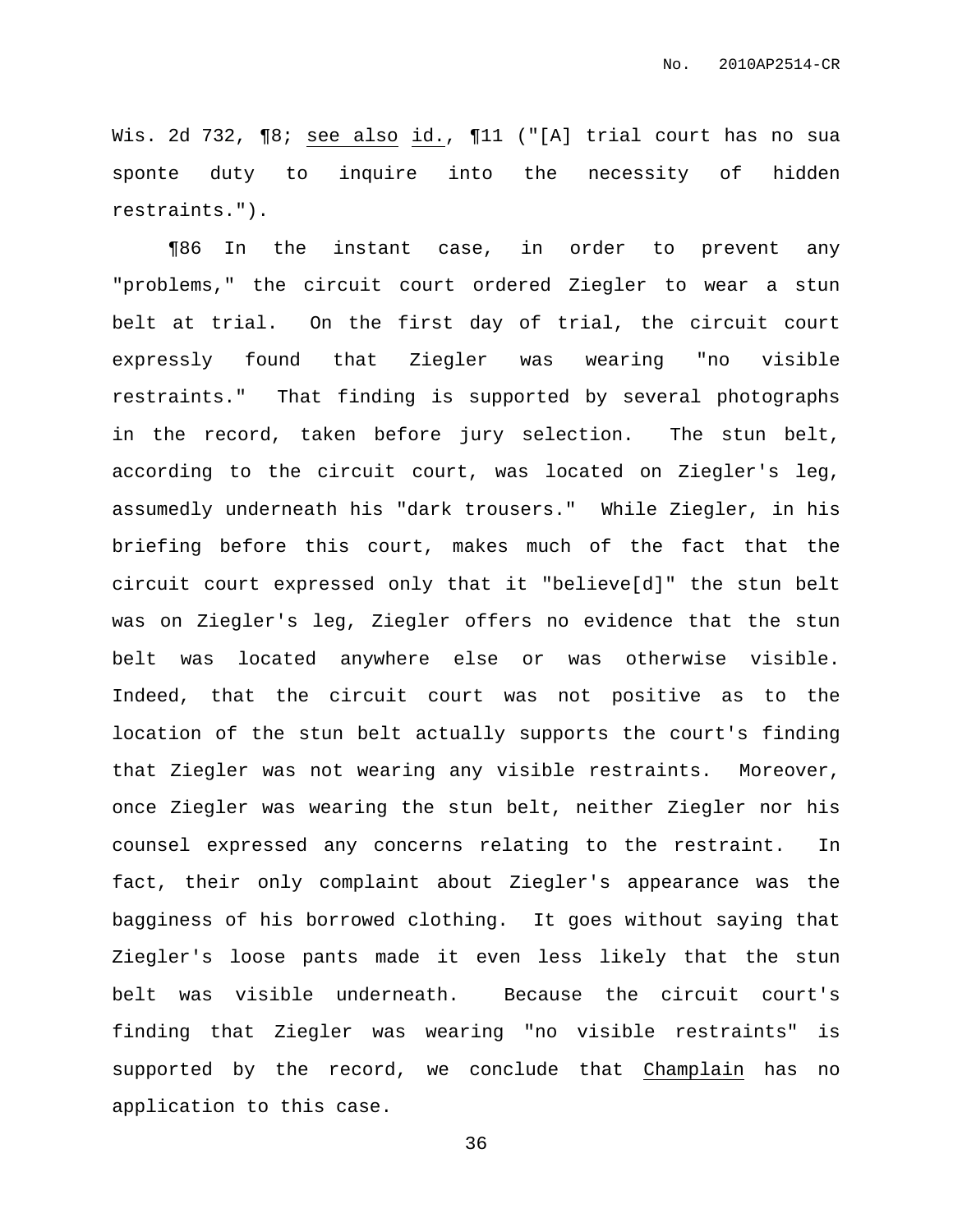# V. CONCLUSION

¶87 First, in answer to the certified question, we conclude that the court of appeals' interpretation of the phrase "withholds a child for more than 12 hours from the child's parents" in Wis. Stat. § 948.31(2), as set forth in Bowden, is contrary to the plain language of the statute. We therefore withdraw from Bowden any language that suggests that § 948.31(2) requires the State to prove that the defendant had the parents' "initial permission" to take the child. The remainder of Bowden retains its precedential value. 14

¶88 Applying the appropriate interpretation of Wis. Stat. § 948.31(2) to the instant case, we determine that the evidence was sufficient to convict Ziegler of interference with child custody.

¶89 Second, we conclude that Counts 10 through 14 of the information, each charging Ziegler with second-degree sexual assault of the same child, are not multiplicitous. The five offenses, while identical in law, are different in fact. We further conclude that Ziegler has failed to rebut the presumption that the legislature intended to permit cumulative punishments for the five offenses.

¶90 Third, we determine that the circuit court's admission at trial of Ziegler's mug shot did not deprive Ziegler of his right to a fair trial.

 $14$  See supra note 3.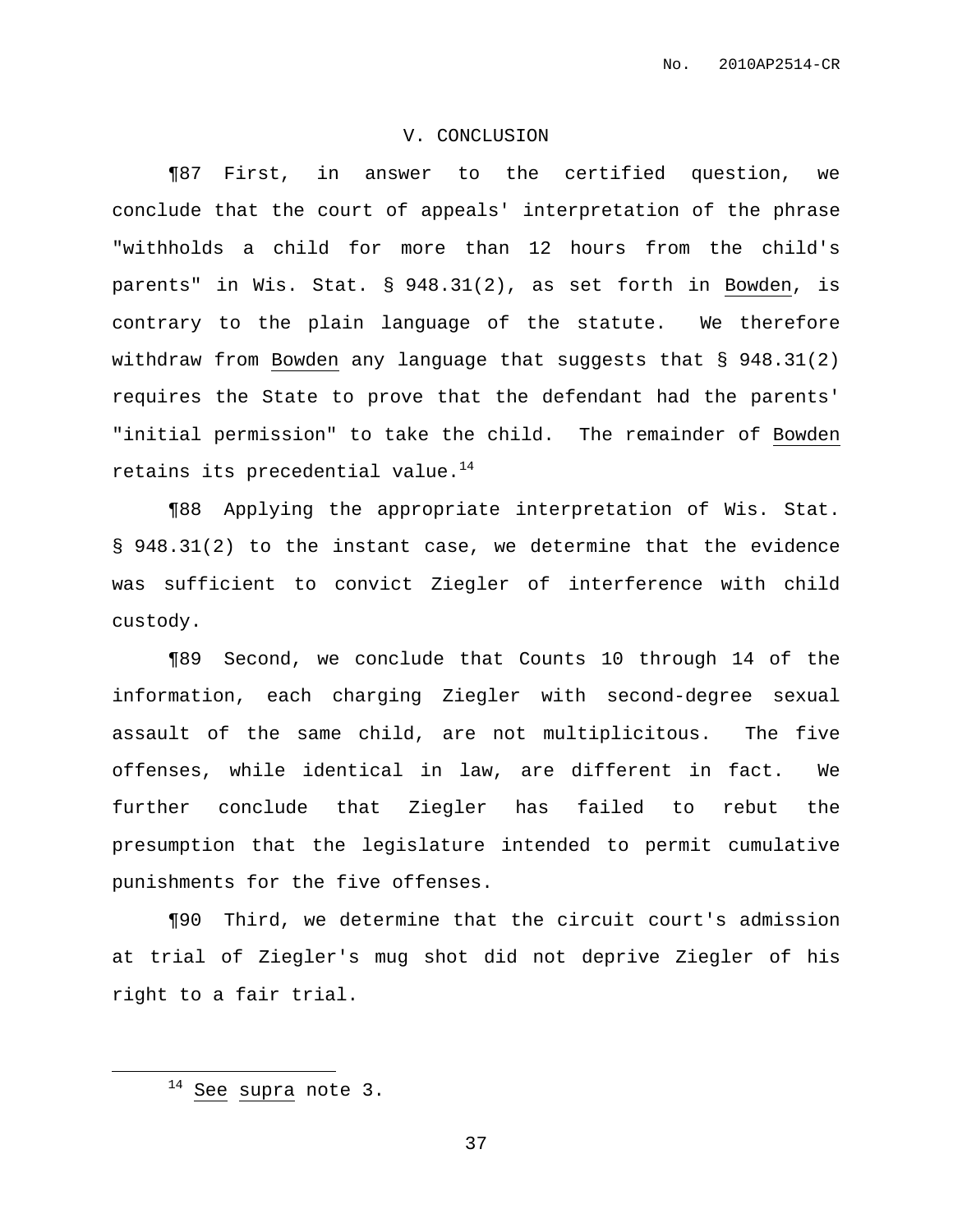¶91 Fourth and finally, we conclude that the circuit court appropriately exercised its discretion in ordering Ziegler to wear a stun belt at trial.

By the Court.—The judgment of the circuit court is affirmed.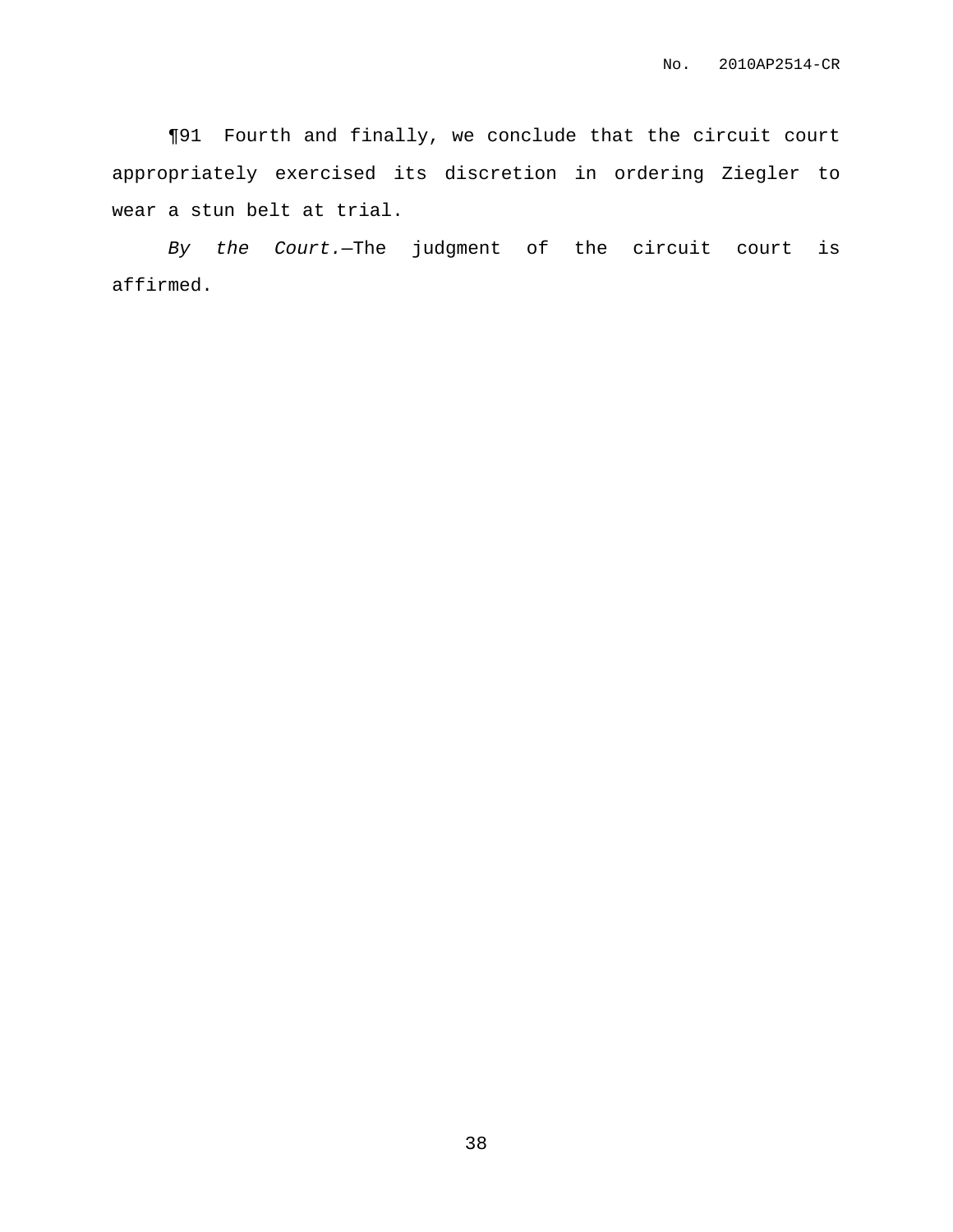¶92 SHIRLEY S. ABRAHAMSON, C.J. (concurring in part and dissenting in part). The defendant in the present case, 42 years of age, engaged in despicable conduct. He was convicted of 14 felony counts and was sentenced to 35 years in initial confinement and 20 years on extended supervision. Majority op., ¶33.

¶93 The defendant challenges his convictions on four grounds. I disagree with the defendant's position on three of his grounds. I therefore agree with the majority opinion that the defendant's convictions of 13 felony counts stand.

¶94 However, I disagree with the majority's interpretation of Wis. Stat. § 948.31(2), which affects one of the 14 convictions, namely the conviction for interference with child custody.

¶95 I dissent because the majority errs in its interpretation of Wis. Stat. § 948.31(2):

- (1) The majority fails to apply basic, accepted rules of statutory interpretation. Although the majority asserts that "we must construe statutory language reasonably" and that "[a]n unreasonable interpretation is one that yields absurd results . . . or contravenes the statute's manifest purpose," majority op., ¶43, the majority does not analyze or apply this rule of interpretation in the present case.
- (2) The majority's interpretation of Wis. Stat. § 948.31(2) yields absurd results. I agree with the State that the majority's statutory interpretation is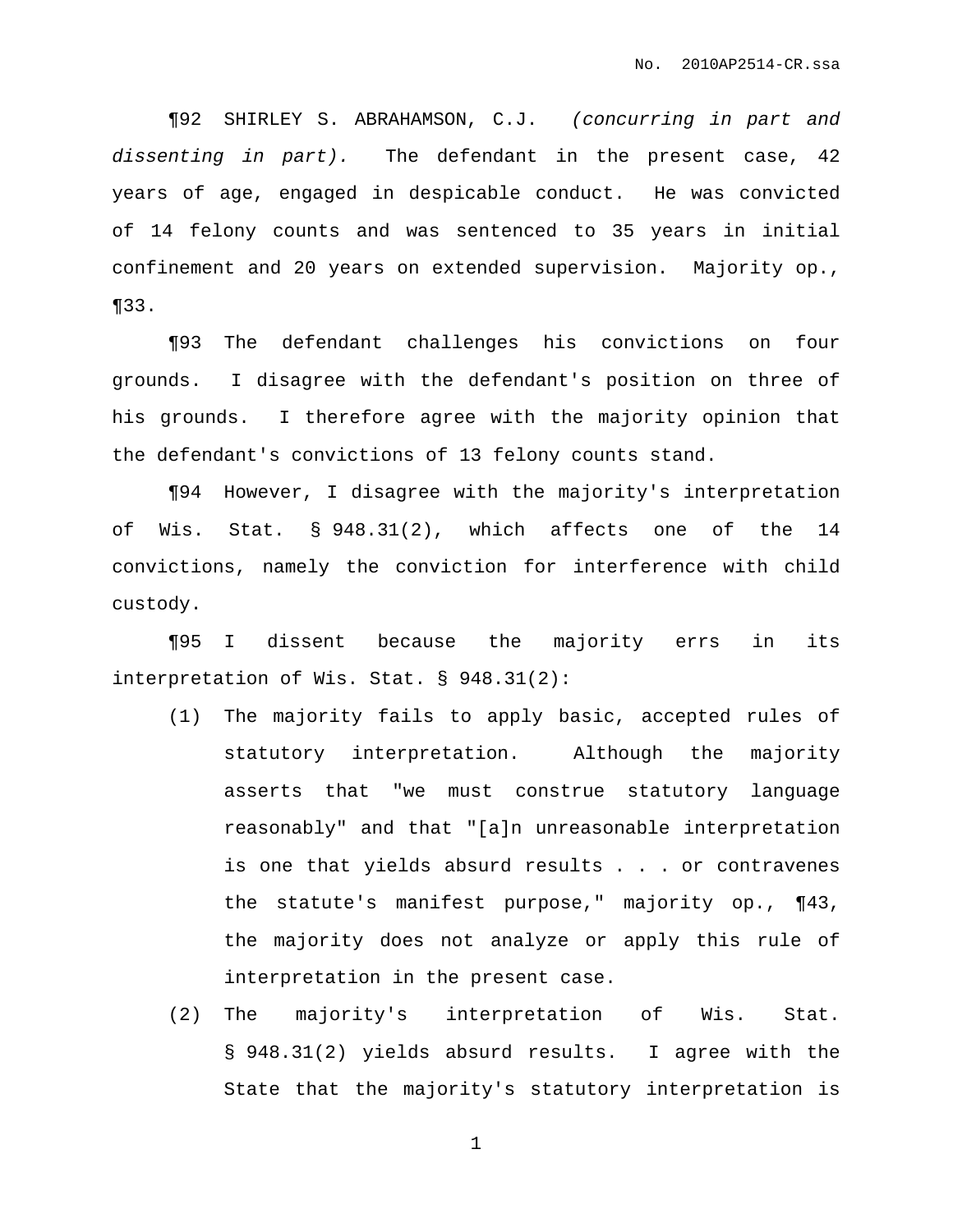broad enough to criminalize innocent conduct. I am unpersuaded, however, by the State's argument that we may rely on prosecutorial discretion to ensure that the statute will be applied in a way that avoids criminalizing innocuous conduct.

- (3) The majority fails to pay proper heed to precedent, namely State v. Bowden, 2007 WI App 234, 306 Wis. 2d 393, 742 N.W.2d 332, and fails to apply accepted approaches to statutory interpretation.
- (4) The majority's interpretation untethers the statute from its intended purpose and scope, as described in the Legislative Council Notes to Wis. Stat. § 948.31(2). The Legislature adopted the Notes as part of 1987 Wis. Act 332.

I

¶96 The majority mechanically examines the text of the statute and fails to apply basic, accepted rules of statutory interpretation.

¶97 The defendant was charged with violating Wis. Stat. § 948.31(2).<sup>1</sup> More specifically, he was charged with one of the

 $<sup>1</sup>$  Wisconsin Stat. § 948.31(2) provides:</sup>

Whoever causes a child to leave, takes a child away or withholds a child for more than 12 hours from the child's parents or, in the case of a nonmarital child whose parents do not subsequently intermarry under s. 767.803, from the child's mother or, if he has been granted legal custody, the child's father, without the consent of the parents, the mother or the father with legal custody, is guilty of a Class I felony. This subsection is not applicable if legal custody has been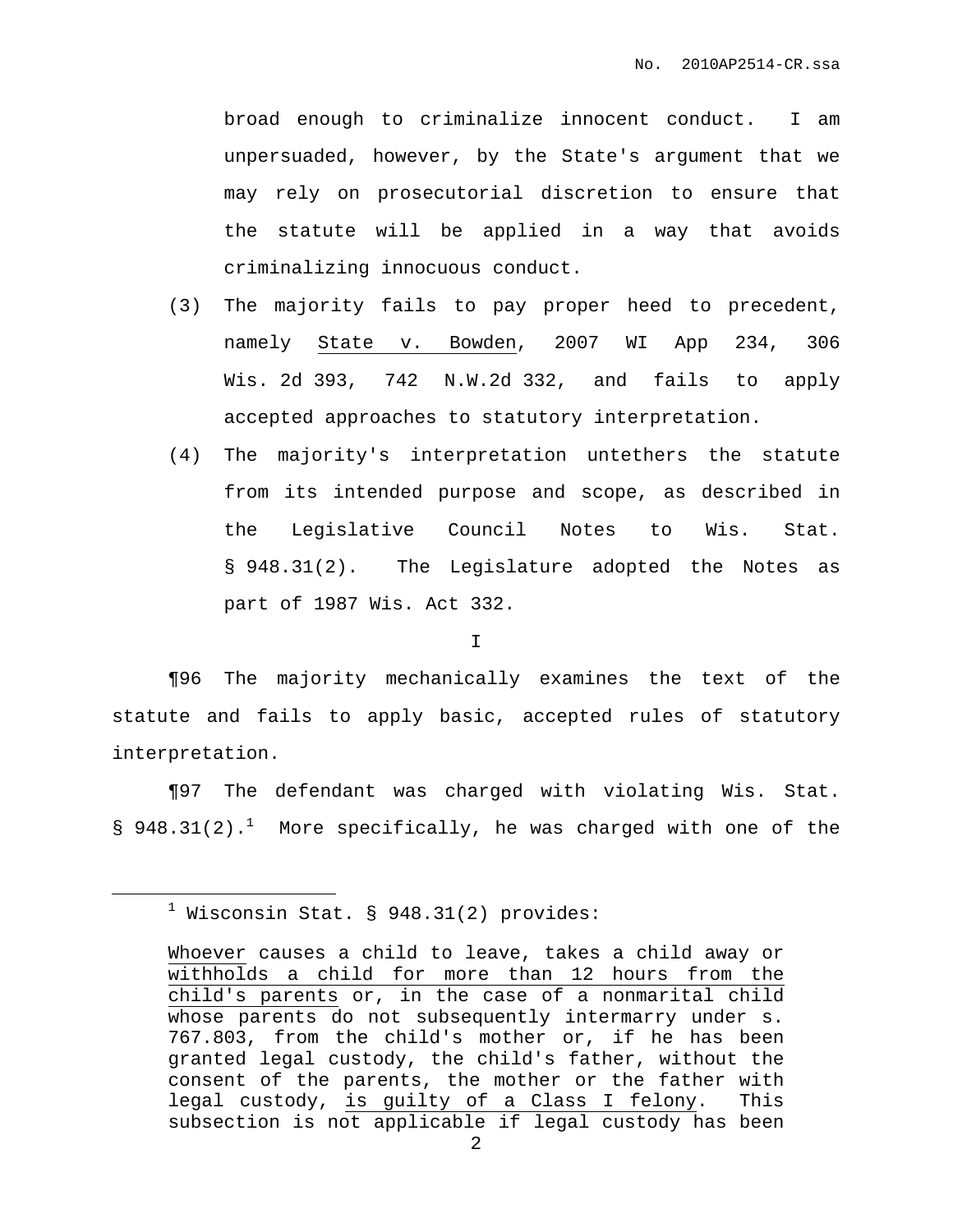three ways of violating the statute, namely, withholding a child for more than 12 hours from the child's parents.

¶98 A prior court of appeals decision, State v. Bowden, 2007 WI App 234, 306 Wis. 2d 393, 742 N.W.2d 332, analyzed Wis. Stat. § 948.31(2) and declared that "[t]he withholding method addresses a situation where the person who takes the child has some initial permission to do so." Id., ¶18.

¶99 In its certification, the court of appeals framed the issue as "whether Bowden's interpretation is contrary to the plain language of the statute." The court of appeals also opined that "Bowden's interpretation seems to add language to the statute (and an element to the crime), which is something we may not do."

¶100 The majority wholeheartedly accepts the court of appeals' one-dimensional framing of the issue. The majority concludes that the "initial permission" requirement created by Bowden "is contrary to the plain language of the statute" and therefore that the conviction may stand. Majority op., ¶¶7-8, 51-55.

¶101 Relying solely on a rote application of the "plain language" rule of interpretation, the majority is of course correct that the statute makes no reference to "initial permission." Majority op., ¶53.

¶102 The majority's statutory interpretation is, however, oversimplified. This court is expected to do more than

granted by court order to the person taking or withholding the child. (Emphases added.)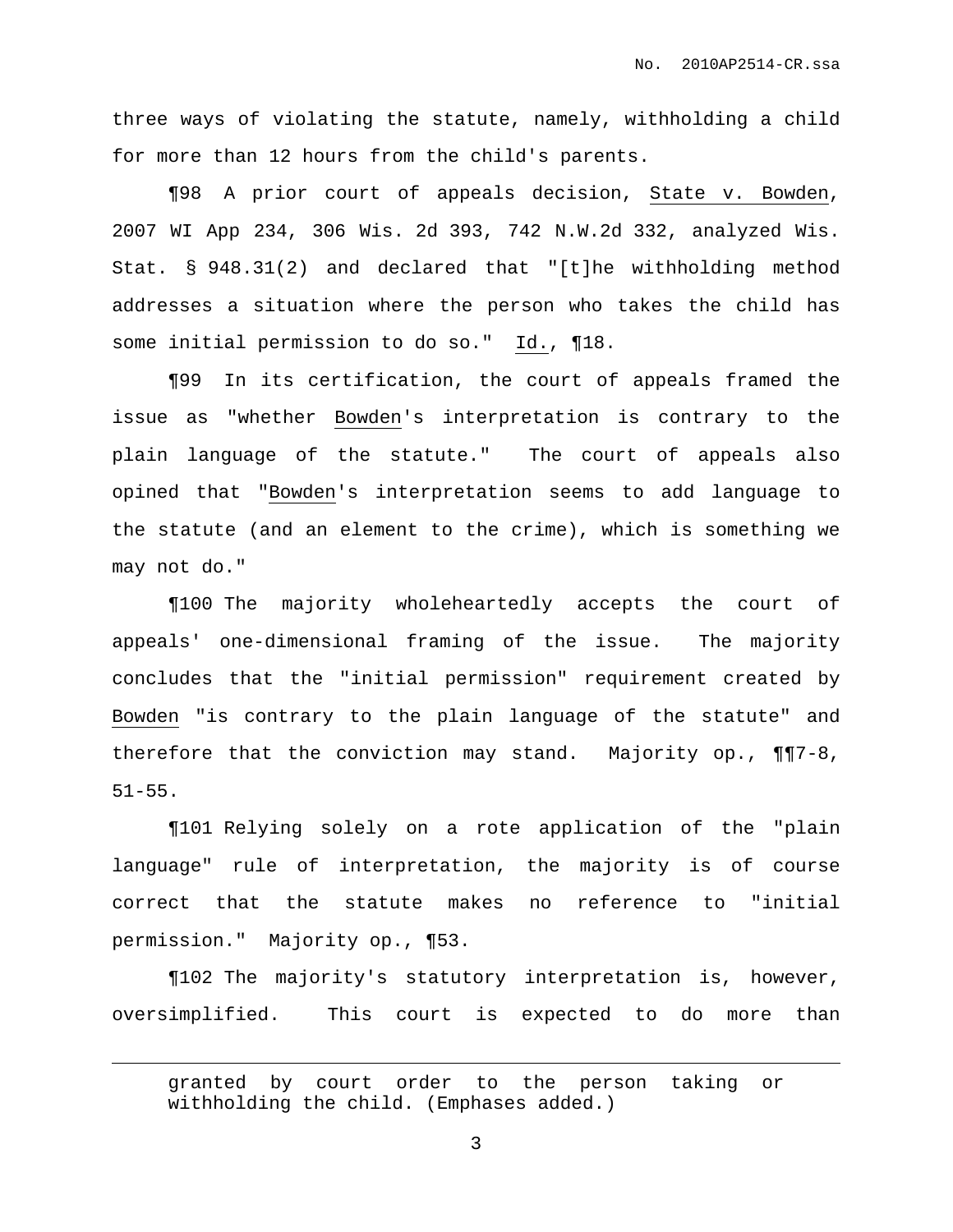robotically read the words of a statute. As the majority itself explains, this court "must construe statutory language reasonably," and "[a]n unreasonable interpretation is one that yields absurd results . . . or contravenes the statute's manifest purpose." Majority op., ¶43. Yet the majority does not even pause to consider whether its interpretation of the statute is reasonable.

#### II

¶103 The majority's interpretation of Wis. Stat. § 948.31(2) yields absurd results. I agree with the State that the majority's interpretation of the statute is so broad that it encompasses innocuous, innocent behavior that would not be considered felonious.

¶104 According to the majority, the elements of the felony are "(1) on the date of the alleged offense, the child was under the age of 18 years; (2) the defendant withheld the child for more than 12 hours from the child's parents; and (3) the child's parents did not consent." Majority op., ¶52. The majority explains that the second element is satisfied "if the defendant restrains the child or otherwise refrains from giving the child to the child's parents." Majority op., ¶53.

¶105 Under the majority's interpretation, there is no intent or knowledge required on the part of the defendant, which makes the potential breadth of the majority's interpretation staggering.

¶106 For example, under the majority's interpretation, if a child under the age of 18 (without permission from his or her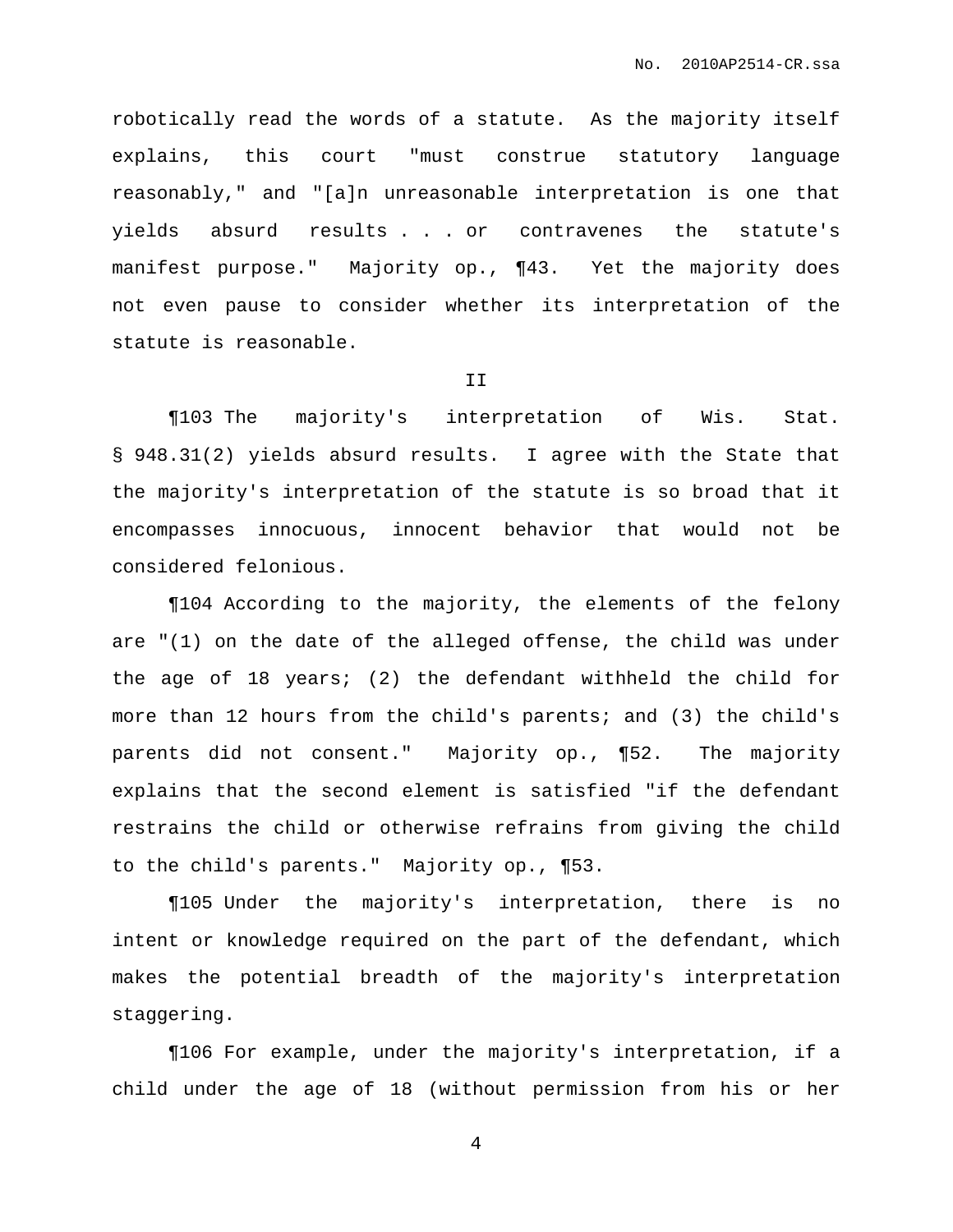parents) goes over to a friend's house and stays at the friend's house for over 12 hours, the friend's parent falls within the plain language of the statute and could be charged with a felony. Element (1) is satisfied because the child was under 18; element (2) is satisfied because the parent of the friend "refrain[ed] from giving the child to the child's parents" for 12 hours; and element (3) is satisfied because the child's parents did not consent.

¶107 In fact, a child who invites another child over for a sleepover could be charged under the statute under the majority's interpretation.

¶108 At oral argument, the State forthrightly acknowledged the potential breadth of the interpretation it sought. The State accepts that its interpretation of the statute encompasses not only culpable conduct that one would ordinarily consider criminal, but also innocent conduct. The State's proposed solution to this dilemma is to rely on prosecutorial discretion to ensure that the statute is applied only in appropriate situations.

¶109 I recognize the necessity and value of prosecutorial discretion in our system, but the majority opinion's statutory interpretation takes prosecutorial discretion too far and allows prosecutorial discretion to invade the legislative role of deciding what conduct constitutes a crime.

¶110 I conclude that the majority's interpretation of Wis. Stat. § 948.31(2) is unacceptable because it yields absurd results.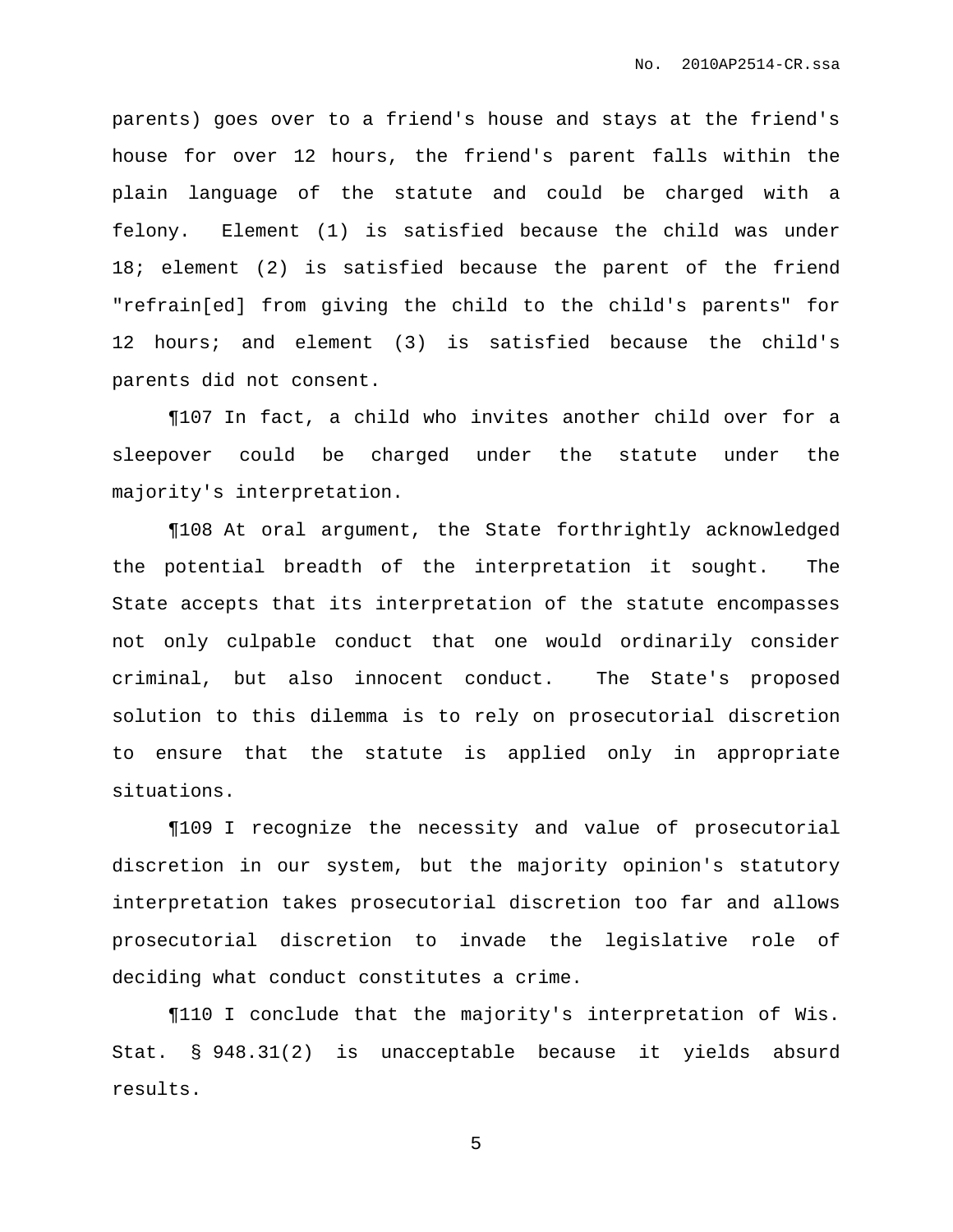#### III

¶111 The majority fails to pay proper heed to precedent, namely the Bowden case, and fails to adhere to accepted approaches to statutory interpretation.

¶112 The "initial permission" requirement adopted in Bowden that the State now seeks to void was actually adopted at the State's suggestion in Bowden. In the State's brief in Bowden, the State argued as follows:

"Withholds" suggests a situation where a defendant has permission to take the child for a set period of time but then fails to return the child to the parents, and keeps the child for more than twelve hours without the parents' consent. It addresses a situation where the defendant has permission of the parents to have physical possession of the child in the first place  $\, \cdot \,$  . . .  $^2$ 

¶113 Bowden has been the law since it was decided in 2007.

¶114 Principles of stare decisis ("to stand by that which has been decided") apply to published court of appeals decisions, and stare decisis commands that this court adhere to a prior court of appeals decision "unless a compelling reason exists to overrule it."<sup>3</sup> Thus, "[w]hen a party asks this court

<sup>2</sup> State v. Bowden, 2007 WI App 234, 306 Wis. 2d 393, 742 N.W.2d 332, Brief of Plaintiff-Respondent at 6.

The State asserts in its brief before the court in the present case that "the State does not believe that its argument in Bowden should be interpreted as stating that the withholding method can only be applied where the defendant has initial permission to have the child, but instead speaks to what normally would be the case." Brief of Plaintiff-Respondent at 13-14 n.2.

<sup>3</sup> See Wenke v. Gehl Co., 2004 WI 103, ¶21, 274 Wis. 2d 220, 682 N.W.2d 405 (citations omitted).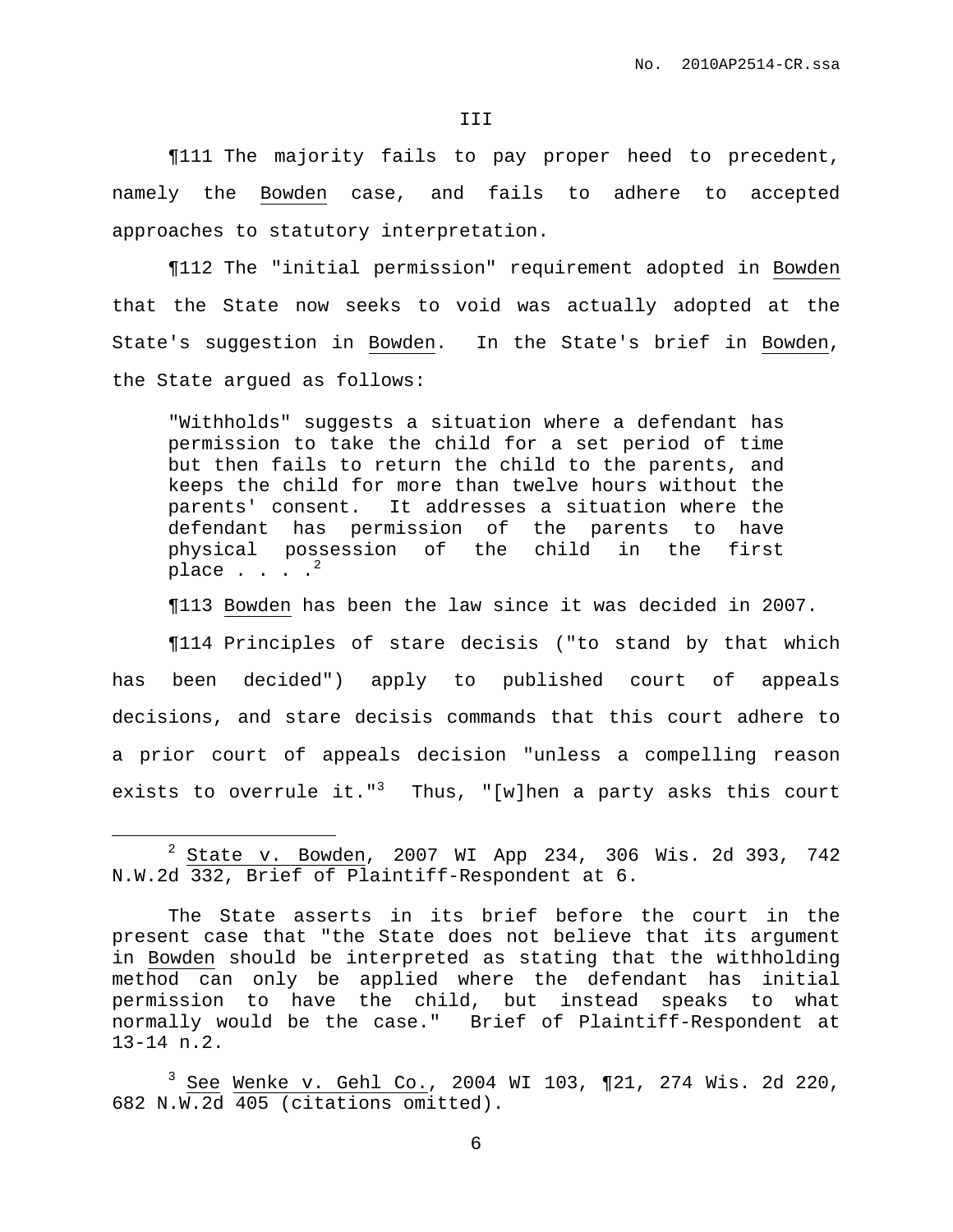to overturn a prior interpretation of a statute, it is his 'burden . . . to show not only that [the decision] was mistaken but also that it was objectively wrong  $\ldots$  . ." $^4$ 

¶115 Although the "initial permission" requirement does not appear in the text of the statute, the requirement is not "objectively wrong." Interpreting the statute to include this requirement is one way to prevent the absurd results created by the majority opinion.

¶116 The "initial permission" requirement in Bowden is a step closer to a reasonable interpretation than the interpretation the majority adopts today, although Bowden is not necessarily the ideal way to place a reasonable limit on the scope of Wis. Stat. § 948.31(2). Were the court's sole options either retaining Bowden's "initial permission" requirement or abandoning it and robotically applying the text of the statute, the former would have been the more reasonable choice.<sup>5</sup>

¶117 The State, which argued in favor of the "initial permission" requirement in Bowden, seemingly understands that the requirement is a reasonable interpretation. The State asserts in its brief before this court that "[w]hile the

<sup>4</sup> Progressive N. Ins. Co. v. Romanshek, 2005 WI 67, ¶45, 281 Wis. 2d 300, 697 N.W.2d 417 (quoting Wenke, 274 Wis. 2d 220,  $\P$ 21).

 $5$  In reality, the court has other options. For one, the court could read an intent requirement into the statute.

Another important consideration left unaddressed by the parties and the majority is whether the present case should be governed by the Bowden interpretation because it was the law at the time of the defendant's offense.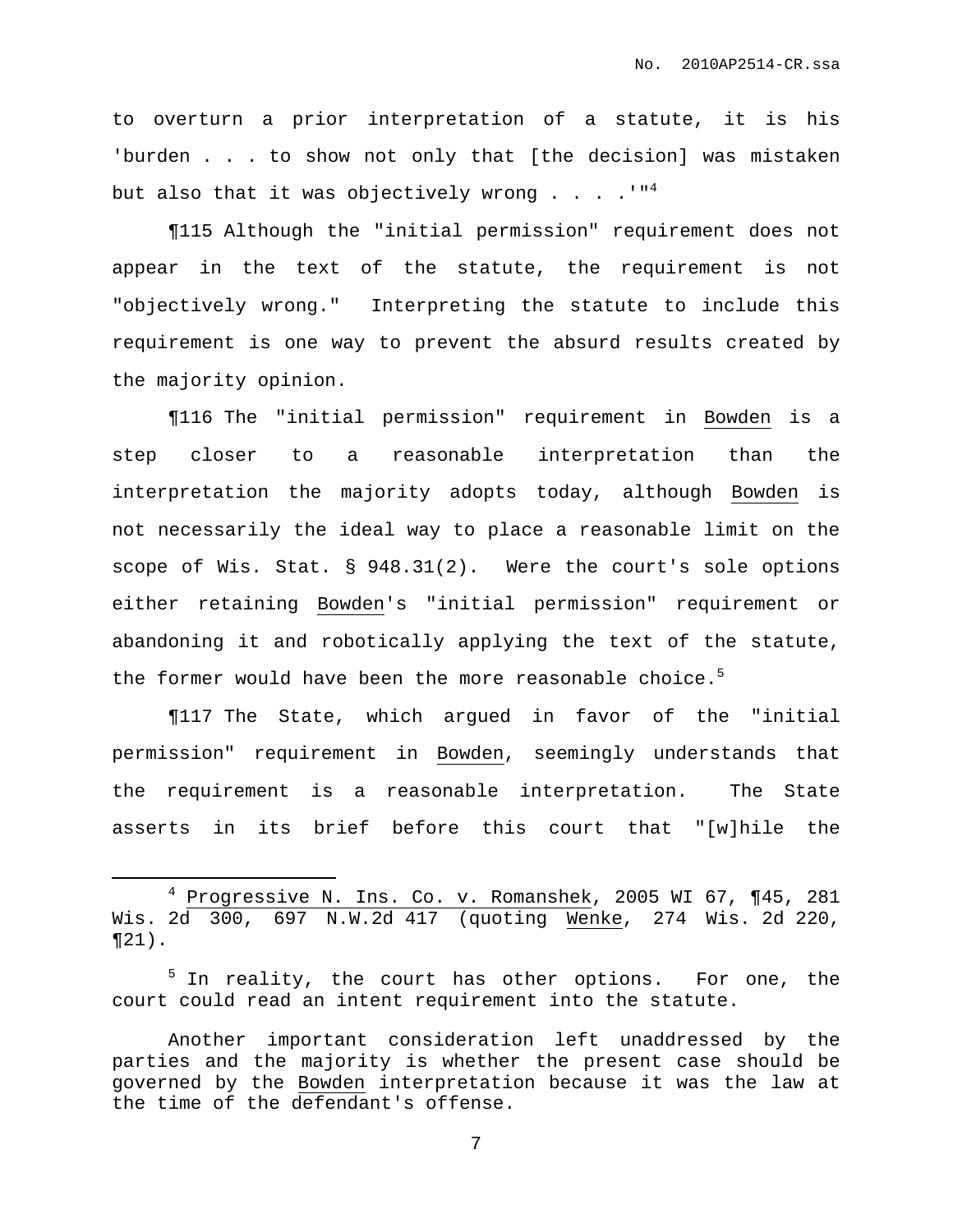withholding method of interfering with child custody does not require that the defendant have initial permission to have the child, this will undoubtedly be the case in most applications of the statute."<sup>6</sup> (Emphasis added.)

¶118 Furthermore, although the fact that the legislature has not overturned a court's interpretation of a statute is far from determinative of legislative  $int^7$  legislative acquiescence in a court decision is a "presumption to aid in statutory construction."<sup>8</sup> In the present case, the legislature's failure to amend the statute in response to the court of appeals' 2007 Bowden decision "'evinces legislative approval of the interpretation.'"<sup>9</sup>

¶119 As noted above, the court must have a compelling reason to overrule a prior court's interpretation of a statute. No compelling reason exists to overturn Bowden, particularly when Bowden is not being replaced by a reasonable alternative.

¶120 In sum, giving short shrift to precedent and to accepted approaches to statutory interpretation, the majority cursorily concludes that the "initial permission" requirement adopted in Bowden does not appear in the statute, that the

<sup>6</sup> Brief of Plaintiff-Respondent at 13 n.2.

 $\frac{7}{7}$  See, e.g., Wenke, 274 Wis. 2d 220, ¶¶32-37.

 $^8$  Id., ¶35.

 $9$  Id., ¶33 (quoting State v. Eichman, 155 Wis. 2d 552, 556, 456 N.W.2d 143 (1990)). For additional discussion of legislative inaction as an interpretive tool, see Milwaukee Journal Sentinel v. City of Milwaukee, 2012 WI 65, ¶¶43, 53, \_\_\_ Wis. 2d \_\_\_, \_\_\_ N.W.2d \_\_\_.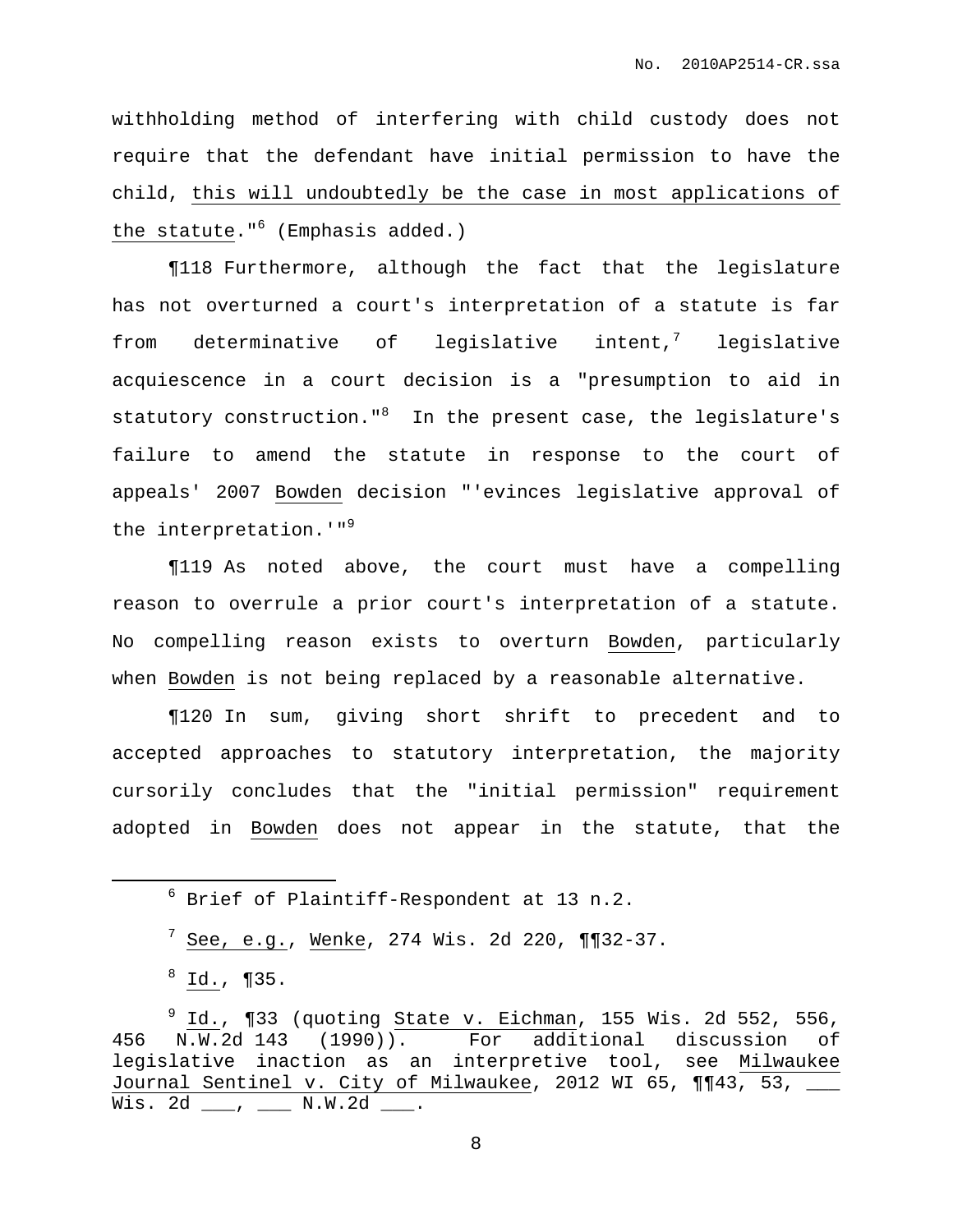"initial permission" requirement must be eliminated, and that no other analysis of statutory interpretation is required. The majority does not analyze whether its statutory interpretation is reasonable and does not explore more reasonable alternative interpretations. I therefore conclude that the majority opinion does not demonstrate an acceptable approach to precedent or to principles of statutory interpretation.

#### IV

¶121 The majority's interpretation untethers the statute from its intended purpose and scope.

¶122 The language and statutory history of Wis. Stat. § 948.31 make clear that the legislature did not intend Wis. Stat. § 948.31 to apply to situations like the present case, in which the child is with a person who is a stranger to the family. Rather, Wis. Stat. § 948.31 applies to situations in which one of the parents or guardians interferes with the lawful custody of another parent or guardian.

¶123 Although Wis. Stat. § 948.31(2) begins with the allinclusive word "[w]hoever," the title to Wis. Stat. § 948.31 suggests that the statute is primarily meant to address custody disputes as opposed to abductions by strangers. The title of Wis. Stat. § 948.31 is "Interference with custody by parent or others." The focus on "parent" is indicative of the statute's intended scope.

¶124 It is also noteworthy that Wis. Stat. § 948.30, the neighboring statute, has the title "Abduction of another's child; constructive custody" (emphasis added).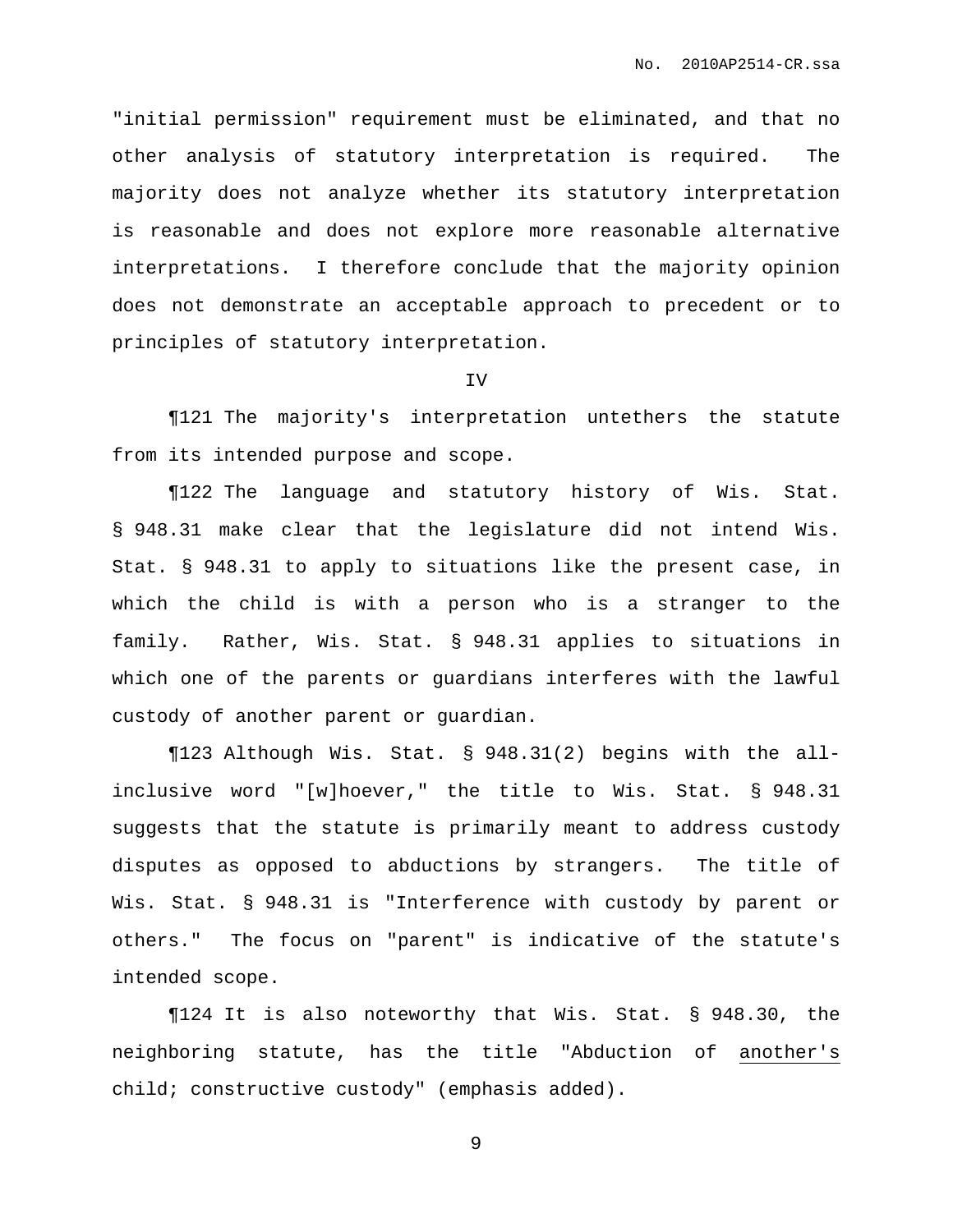¶125 Based on the titles (which the court sometimes considers useful), it appears that the defendant in the present case fits more neatly within Wis. Stat. § 948.30 than Wis. Stat.  $$948.31.<sup>10</sup>$ 

¶126 Further, the affirmative defenses set forth in Wis. Stat. § 948.31(4) indicate that the legislature intended prosecutions under Wis. Stat. § 948.31 to focus on parents and guardians, not strangers. There are three specific affirmative defenses. The first two protect the defendant if the actions were "taken by a parent" in certain situations. Wis. Stat. § 948.31(4)(a)1.-2. The third protects the defendant if the actions were "consented to by the other parent." Wis. Stat. § 948.31(4)(a)3. (emphasis added). These affirmative defenses strongly indicate that the legislature expected the person being prosecuted under Wis. Stat. § 948.31 to be a parent of the child. 11

¶127 Finally, 1987 Wis. Act 332, which created Wis. Stat. § 948.31 and Wis. Stat. § 948.30, confirms that the legislature

 $10$  Wisconsin Stat. § 990.001(6) provides that "[t]he titles to subchapters, sections, subsections, paragraphs and subdivisions of the statutes and history notes are not part of the statutes." Nonetheless, "courts often examine titles and history notes because they provide valuable clues to the meaning of statutory text." Madison Metro. Sch. Dist. v. Circuit Court for Dane Cnty., 2011 WI 72, ¶65 n.12, 336 Wis. 2d 95, 800 N.W.2d 442.

 $11$  Cross-references to Wis. Stat. § 948.31 elsewhere in the Wisconsin Statutes support a similar conclusion. For example, Wis. Stat. § 49.22, which addresses child support and other topics, refers to "persons who are alleged to have taken their child in violation of s. 948.31" (emphasis added).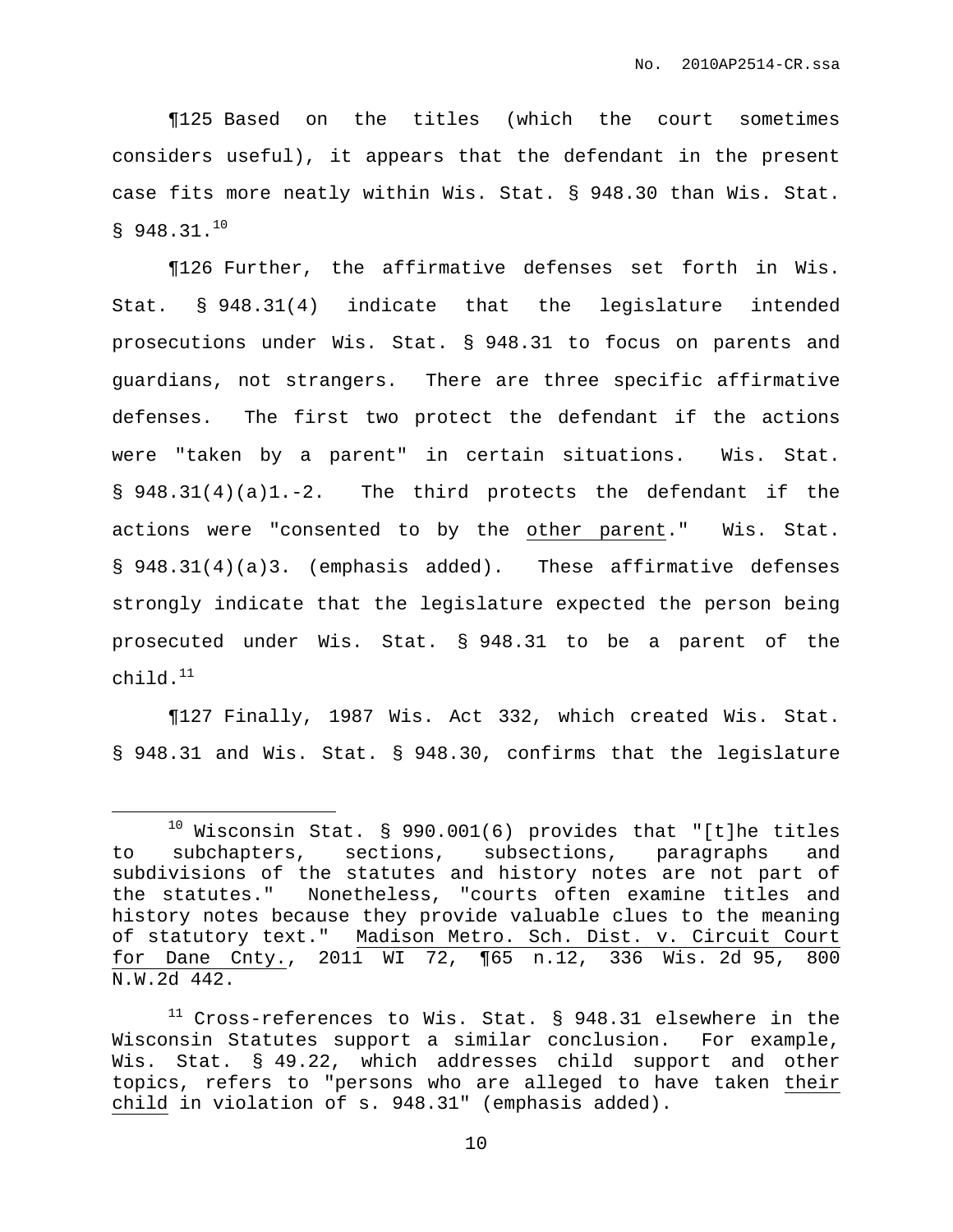did not intend Wis. Stat. § 948.31 to be invoked by prosecutors in cases like the present case. 1987 Wis. Act 332 includes explanatory Notes that were drafted by the Legislative Council. These Notes appear in the text of Act 332 and were adopted by the legislature. Unlike drafting records or analysis by the Legislative Reference Bureau, these Notes are part of the text of Act 332. They should be examined in deciding the plain meaning of Wis. Stat. § 948.31 because they were adopted by the legislature.

¶128 Two particularly important points can be gleaned from these Notes.

¶129 First, a Note explains the intended scope of Wis. Stat. § 948.30 and Wis. Stat. § 948.31. The Note provides that the amendment to the child abduction statute (Wis. Stat. § 948.30) is meant to "[s]pecify that the prohibition applies only to a person who abducts a child who is not his or her own child by birth or adoption." $^{12}$  Crucially, the Note goes on to explain that "[t]here are other statutory provisions which more appropriately deal with a parent who takes or conceals his or her child from the other parent or other legal custodian of the child [see s. 948.31 in this bill, relating to custody interference by parents and others]."<sup>13</sup> Thus, the legislature explicitly explained that Wis. Stat. § 948.31 is intended to address parents who take or conceal their children, not strangers.

 $12$  1987 Wis. Act 332, § 55.

 $13$  1987 Wis. Act 332, § 55 (emphases added).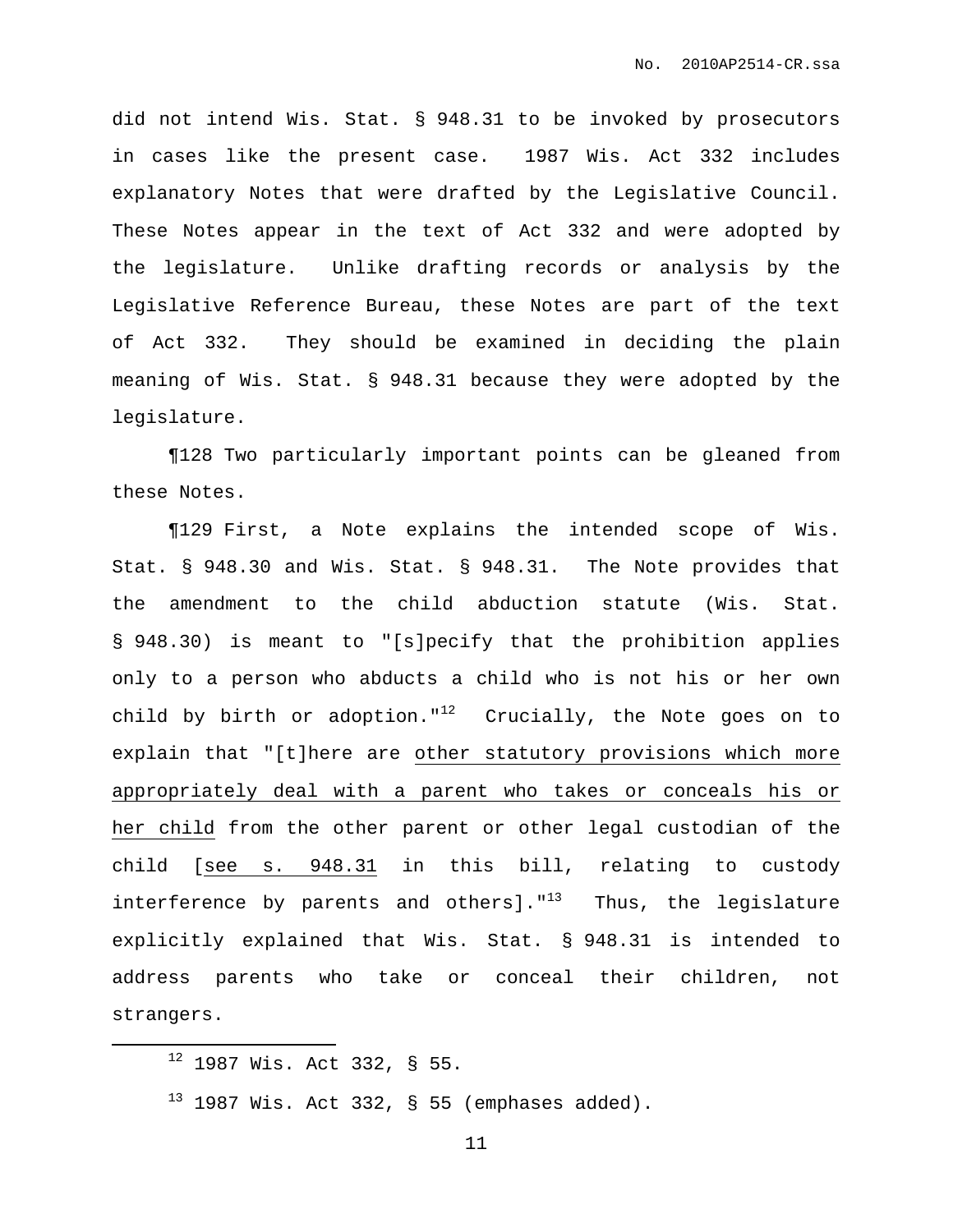¶130 Second, a Note explains the origins of Wis. Stat. § 948.31, the provision at issue in the present case, and how it differs from the statutes that were combined to create it.

¶131 The Note explains that Wis. Stat. § 948.31 was created by combining Wis. Stat. § 946.71 (1985-86) ("Interference with custody of child") and Wis. Stat. § 946.715 (1985-86) ("Interference by parent with parental rights of other parent").

¶132 Wisconsin Stat. § 946.71 (1985-86) became Wis. Stat. § 948.31(2). Interestingly, the earlier statute included mens rea. It provided that "whoever intentionally does any of the following is guilty of a Class E felony: . . . (4) Entices away, takes away or withholds for more than 12 hours any child under the age of 14 from the parents, or the child's mother in the case of a nonmarital child where parents do not subsequently intermarry under s. 767.60, without the consent of the parents or the mother . . . " (emphasis added).

¶133 The Note explains that the earlier statute was amended to make it applicable to children of any age, not just children under the age of  $14.^\text{14}$  The Note also explains several other ways in which Wis. Stat. § 948.31 differs from its predecessors, but there is no reference to the legislature's abandoning the requirement of intentional conduct. Had such a drastic change in the statute been intended, one would think it would be referenced along with the other changes in the explanatory Note.

¶134 In sum, there is sufficient evidence in the Legislative Council Notes adopted by the legislature indicating

<sup>14</sup> 1987 Wis. Act 332, § 55.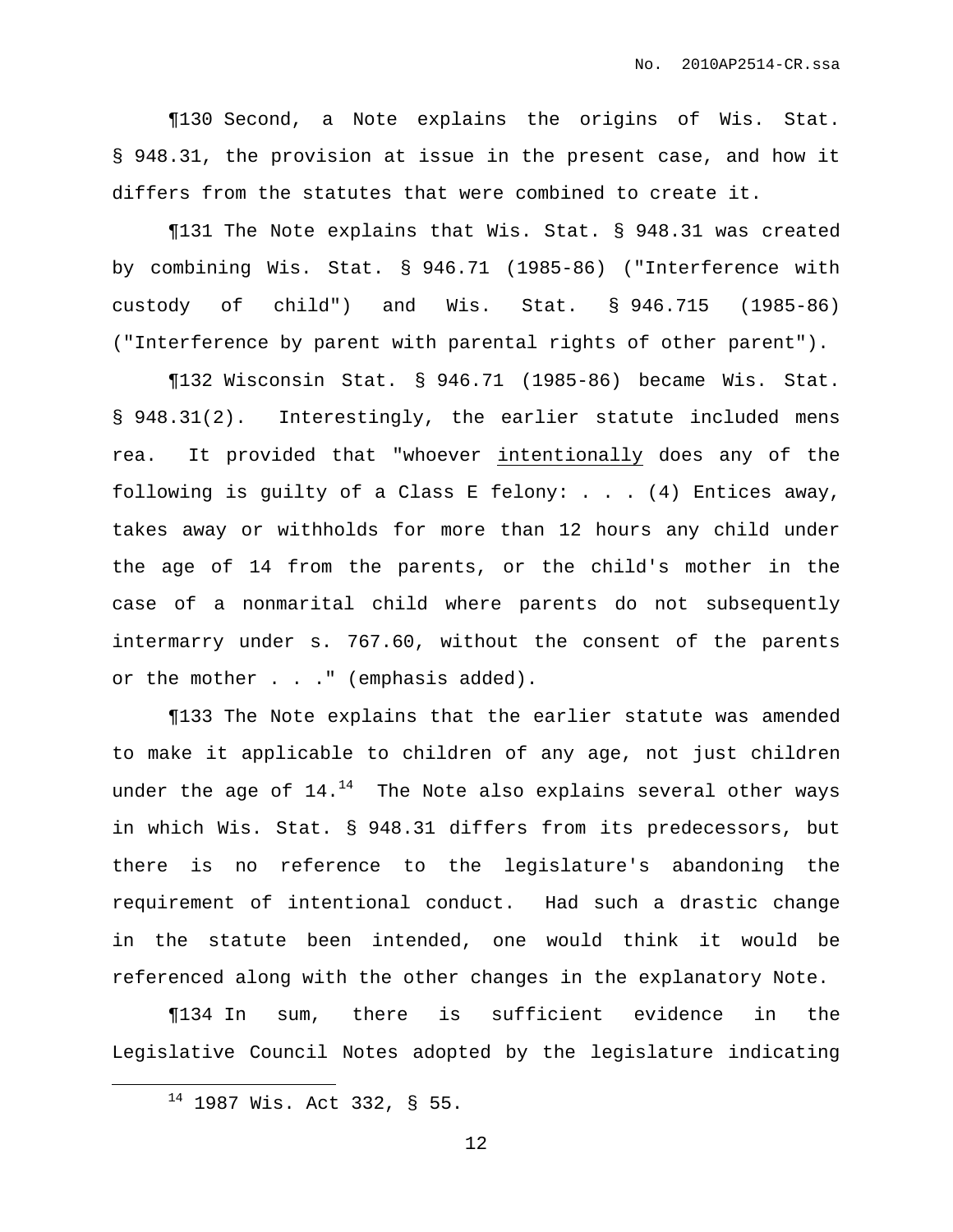that the intended purpose and scope of Wis. Stat. § 948.31(2) is much narrower than the sprawling scope created by the majority's interpretation. The legislature did not intend Wis. Stat. § 948.31(2) to apply when the defendant is not a parent or legal guardian of the child or a person with permission. Additionally, it is not likely that the legislature intended Wis. Stat. § 948.31(2)-a serious felony--to operate without any mens rea requirement.

¶135 Because the majority's interpretation of the statute untethers it from its intended purpose and scope as illustrated in the Legislative Council Notes adopted as part of 1987 Wis. Act 332, and because the majority's interpretation renders Wis. Stat. § 948.31(2) absurdly broad,<sup>15</sup> I conclude that the majority's interpretation is unreasonable.

\* \* \* \*

¶136 As I stated at the outset, 13 of the defendant's convictions stand. The defendant's assertions of error that I have not addressed are not persuasive. The defendant does not escape severe punishment for his abhorrent course of conduct. The court cannot, however, affirm the defendant's conviction for violating Wis. Stat. § 948.31(2) based on an unreasonable interpretation of the statute. Because the interpretation of Wis. Stat. § 948.31(2) adopted by the majority in the present case is unreasonable, the defendant's conviction for interference with child custody should be overturned.

<sup>&</sup>lt;sup>15</sup> See supra Part II.